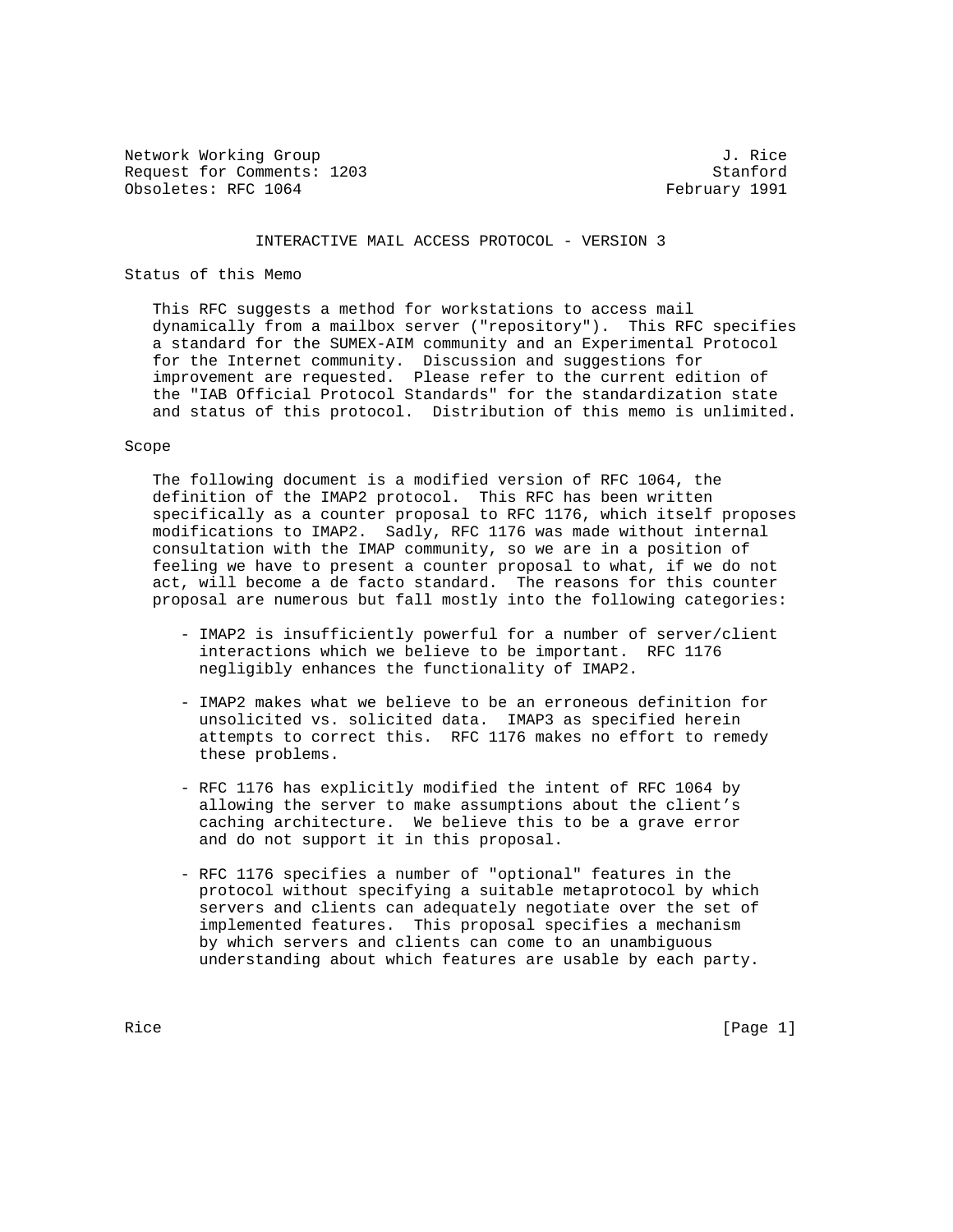- RFC 1176 pays only lip-service to being network protocol independent and, in fact assumes the use of TCP/IP. Neither RFC 1064 nor this proposal make any such assumption.

 Although there are numerous other detailed objections to RFC 1176, we believe that the above will serve to show that we believe strongly in the importance of mailbox abstraction level mail protocols and, after a couple of years of use of IMAP2 under RFC 1064 we believe that we have a good enough understanding of the issues involved to be able to take the next step.

 It is important to take this next step because of the rapid pace of both mail system and user interface development. We believe that, for IMAP not to die in its infancy, IMAP must be ready to respond to emerging ISO and RFC standards in mail, such as for multi-media mail. We believe that RFC 1176 not only provides a very small increment in functionality over RFC 1064 but also adds a number of bugs, which would be detrimental to the IMAP cause. Thus we propose the following definition for IMAP3.

Compatibility notes:

 In revising the IMAP2 protocol it has been our intent, wherever possible to make upwards compatible changes to produce IMAP3. There were, however, some places that had to be changed incompatibly in order to compensate for either ambiguities in the IMAP2 protocol as defined by RFC 1064 or behavior that proved undesirable in the light of experience.

 It is our goal, however, that existing IMAP2 clients should still be supported and that, at least for the foreseeable future, all IMAP3 servers will support IMAP2 behavior as their default mode.

 The following are the major differences between this proposal, RFC 1176 and RFC 1064:

 - In this proposal we specify a difference between "solicited" and "unsolicited" data sent from the server. It is generally the case that data sent by the server can be sent either in response to an explicit request by the client or by the server of its own volition. Any data that the server is required to sent to the client as the result of a request is said to be solicited and carries the same tag as the request that provoked it. Any data sent by the server to the client that is not required by the protocol is said to be unsolicited and carries the special "\*" tag. RFC 1176 preserves the original RFC 1064 terminology that calls all such data sent by the server "unsolicited" even when

Rice **Example 2** (Page 2)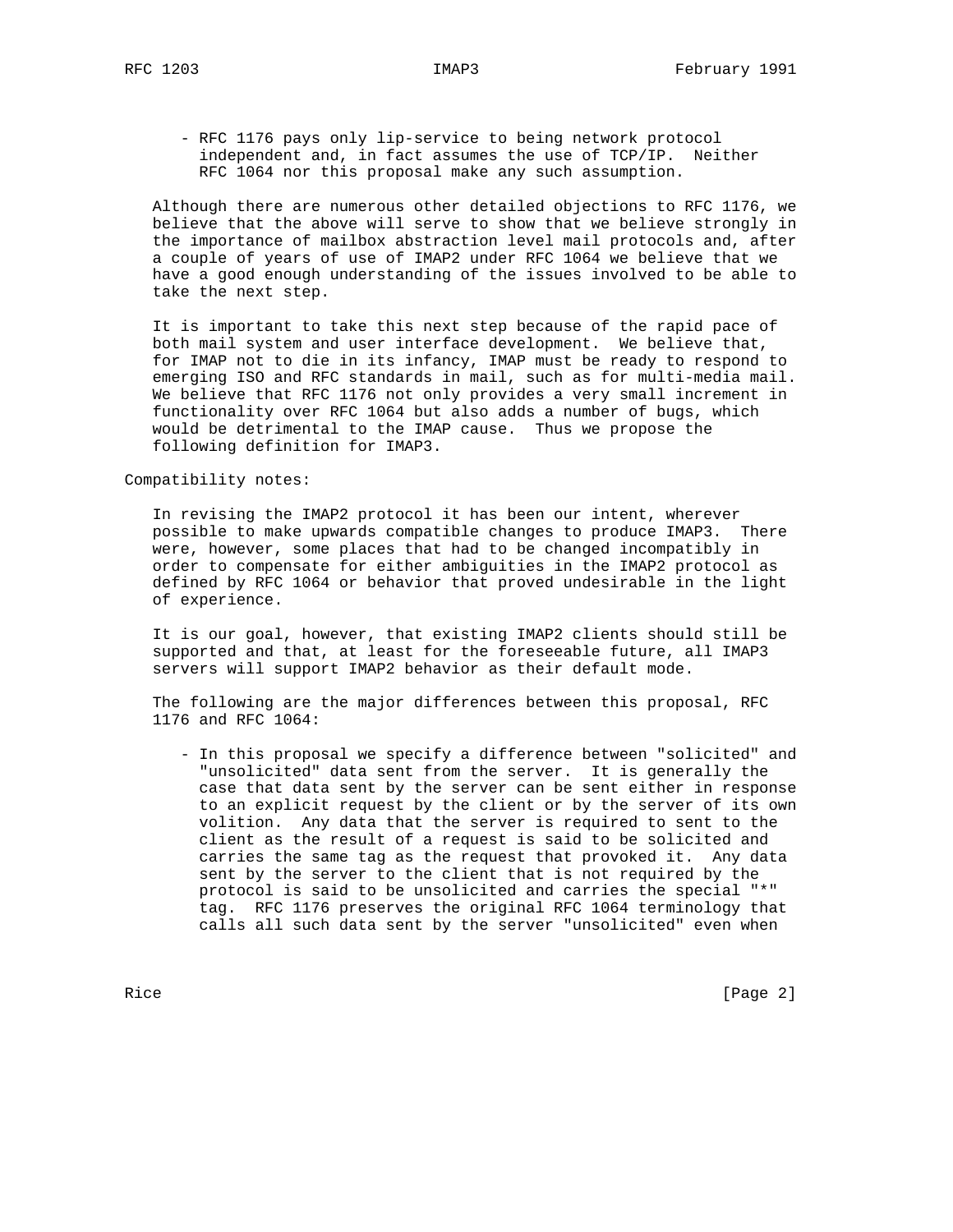it is, in fact, solicited.

- This proposal introduces the experimental concept of distinguishing between Generic, Canonical and Concrete keys, allowing the mailbox to be viewed as a relational database indexed by these keys. This should allow the IMAP protocol to evolve away from its current reliance on RFC 822. RFC 1176 does not have such a unifying model.
- The SEARCH command has been changed so as to allow multiple simultaneous searches to be made and to allow unsolicited search messages to be sent by the server. Such a change is essential to allow more sophisticated servers that can process commands asynchronously, possibly substantially delaying searches over slow backing storage media, for example. It is also important to allow servers to be able to send unsolicited search messages that might inform the client of interesting patterns of messages, such as new and unseen mail.
- This proposal introduces a specific protocol for the negotiation of protocol versions and server features. This is important because it allows client/server pairs to come to an agreement on what behavior is really available to it. RFC 1176 introduces a number of "optional" commands, which are in some way analogous to "feature-introduced" commands in this proposal. The principle distinction between these is that in RFC 1176 there is no way for a client to discover the set of optional commands, nor is there a way for it to determine whether a specific command really is supported, since RFC 1176 requires the use of the "BAD" response if a feature is not supported. There is, therefore, no way for the client to determine why the attempted command did not work. This also means that, for example, a client cannot disable certain user commands or make them invisible on menus if they are not supported, since there is no way for the client to discover whether the commands are indeed supported without trying to execute such a command.
- This proposal introduces a mechanism for clients to create and delete user flags (keywords). This is nor supported in either RFC 1176 or RFC 1064, requiring the user to add keys manually on the server, generally by editing some form of "init" file.
- RFC 1064 has no mechanism for determining whether a mailbox is readonly or not. RFC 1176 introduces a non-enforced convention of encoding data about the readonly status of a mailbox in the SELECT message's OK respose comment field. This is not regular with respect to the rest of the protocol, in which the comment field is used for no purpose other than documentation. This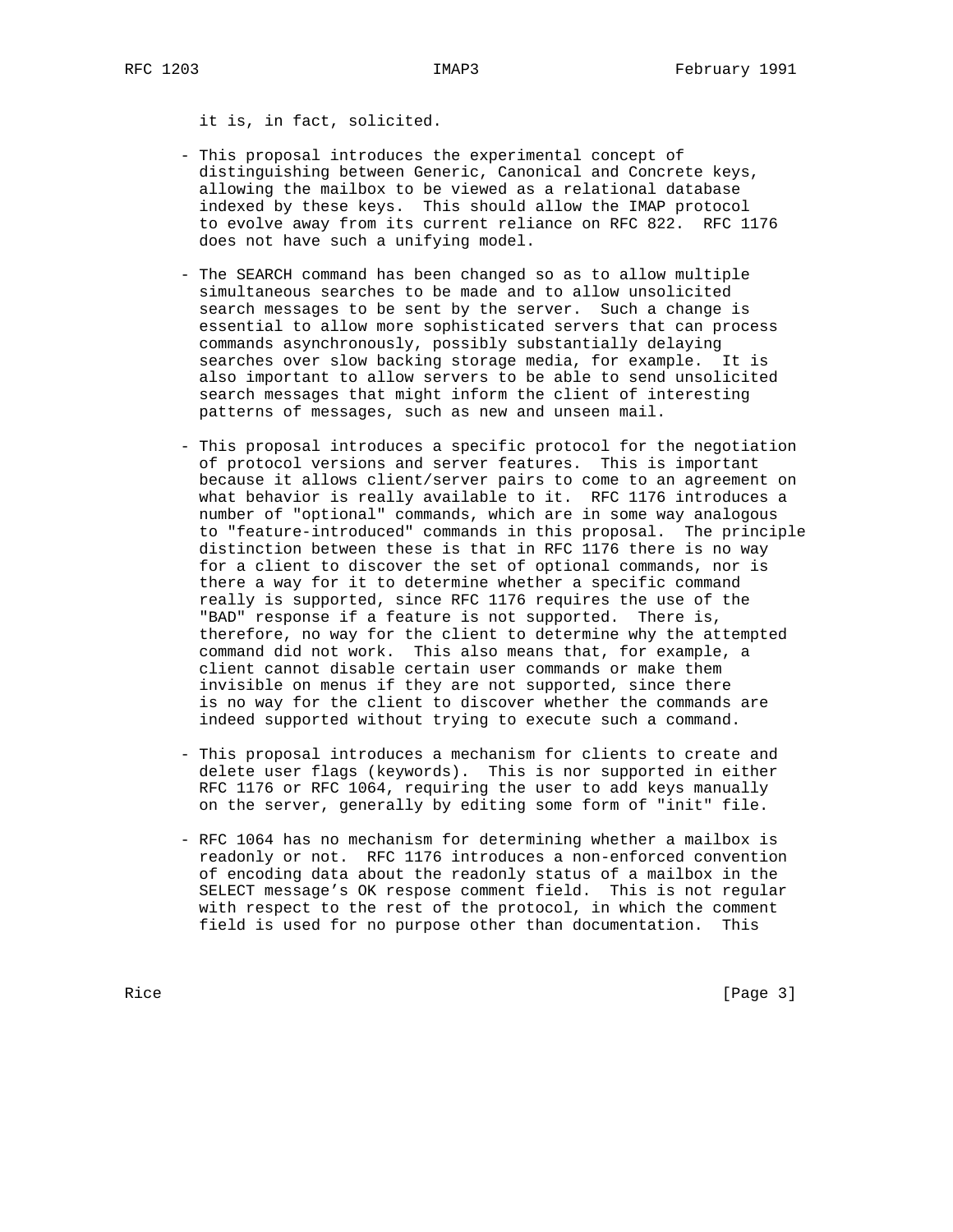proposal introduces specific protocol additions for the dynamic determination and modification of the readonly/readwrite status of mailboxes.

# Introduction

 The intent of the Interactive Mail Access Protocol, Version 3 (IMAP3) is to allow a (possibly unreliable) workstation or similar machine to access electronic mail from a reliable mailbox server in an efficient manner.

 Although different in many ways from POP2 (RFC 937), IMAP3 may be thought of as a functional superset of POP2, and the POP2 RFC was used as a model for this RFC. There was a cognizant reason for this; RFC 937 deals with an identical problem and it was desirable to offer a basis for comparison.

 Like POP2, IMAP3 specifies a means of accessing stored mail and not of posting mail; this function is handled by a mail transfer protocol such as SMTP (RFC 821). A comparison with the DMSP protocol of PCMAIL can be found at the end of "System Model and Philosophy" section.

 This protocol assumes a reliable data stream such as provided by TCP or any similar protocol. When TCP is used, the IMAP server listens on port 220. When CHAOS is used the IMAP server listens for the logical contact name "IMAP3".

 Communication in IMAP is defined to be using the ASCII character interpretation of data. Communication using other conventions may be possible by the selection of features on some servers.

System Model and Philosophy

 Electronic mail is a primary means of communication for the widely spread SUMEX-AIM community. The advent of distributed workstations is forcing a significant rethinking of the mechanisms employed to manage such mail. With mainframes, each user tends to receive and process mail at the computer he used most of the time, his "primary host". The first inclination of many users when an independent workstation is placed in front of them is to begin receiving mail at the workstation, and, in fact, many vendors have implemented facilities to do this. However, this approach has several disadvantages:

 (1) Workstations (especially Lisp workstations) have a software design that gives full control of all aspects of the system to the user at the console. As a result, background tasks,

Rice [Page 4]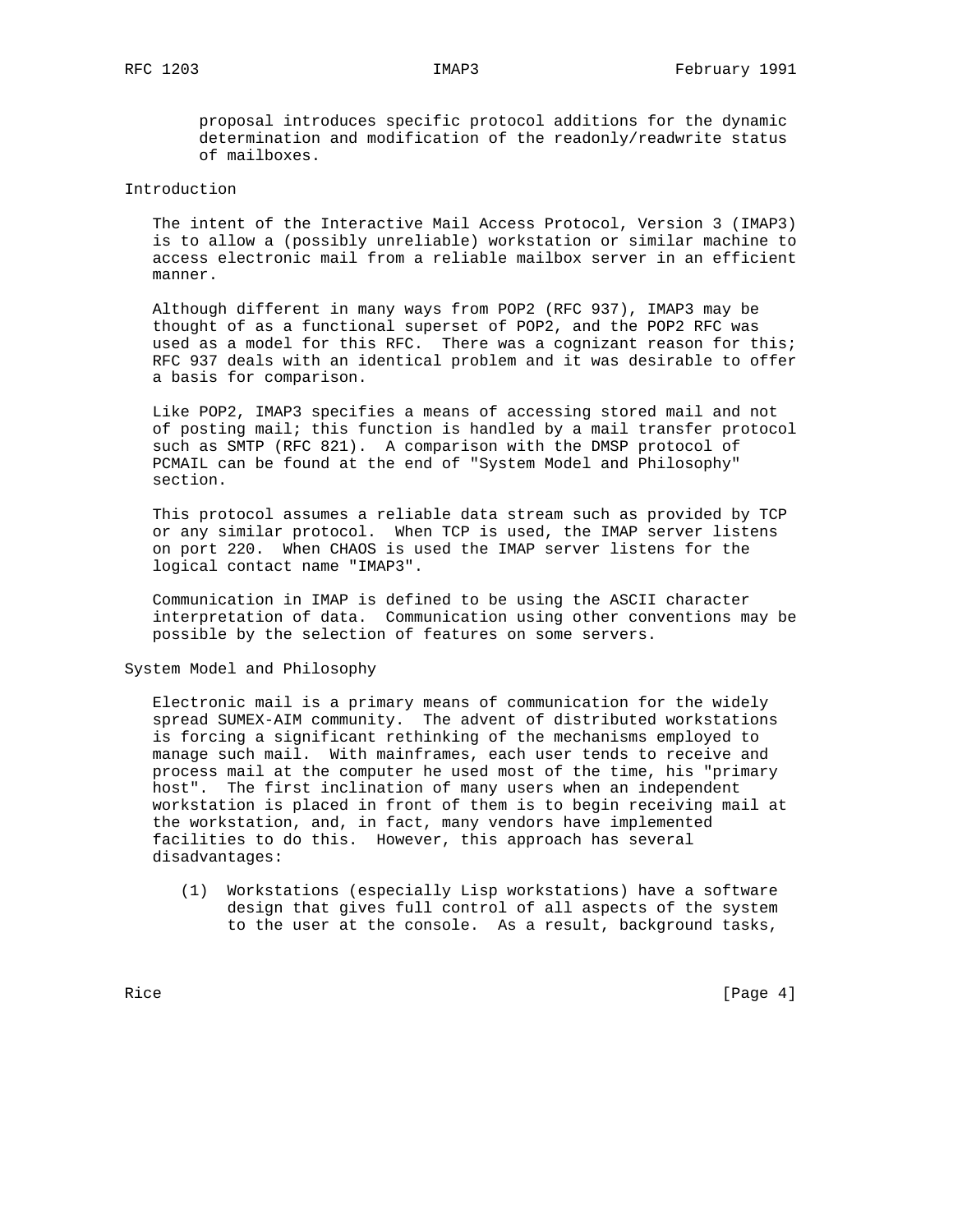like receiving mail, could well be kept from running for long periods of time either because the user is asking to use all of the machine's resources, or because, in the course of working, the user has (perhaps accidentally) manipulated the environment in such a way as to prevent mail reception. This could lead to repeated failed delivery attempts by outside agents.

- (2) The hardware failure of a single workstation could keep its user "off the air" for a considerable time, since repair of individual workstation units might be delayed. Given the growing number of workstations spread throughout office environments, quick repair would not be assured, whereas a centralized mainframe is generally repaired very soon after failure.
- (3) It is more difficult to keep track of mailing addresses when each person is associated with a distinct machine. Consider the difficulty in keeping track of a large number of postal addresses or phone numbers, particularly if there was no single address or phone number for an organization through which you could reach any person in that organization. Traditionally, electronic mail on the ARPANET involved remembering a name and one of several "hosts" (machines) whose name reflected the organization in which the individual worked. This was suitable at a time when most organizations had only one central host. It is less satisfactory today unless the concept of a host is changed to refer to an organizational entity and not a particular machine.
- (4) It is very difficult to keep a multitude of heterogeneous workstations working properly with complex mailing protocols, making it difficult to move forward as progress is made in electronic communication and as new standards emerge. Each system has to worry about receiving incoming mail, routing and delivering outgoing mail, formatting, storing, and providing for the stability of mailboxes over a variety of possible filing and mailing protocols.

 Consequently, while the workstation may be viewed as an Internet host in the sense that it implements IP, it should not be viewed as the entity which contains the user's mailbox. Rather, a mail server machine (sometimes called a "repository") should hold the mailbox, and the workstation (hereafter referred to as a "client") should access the mailbox via mail transactions. Because the mail server machine would be isolated from direct user manipulation, it could achieve high software reliability easily, and, as a shared resource,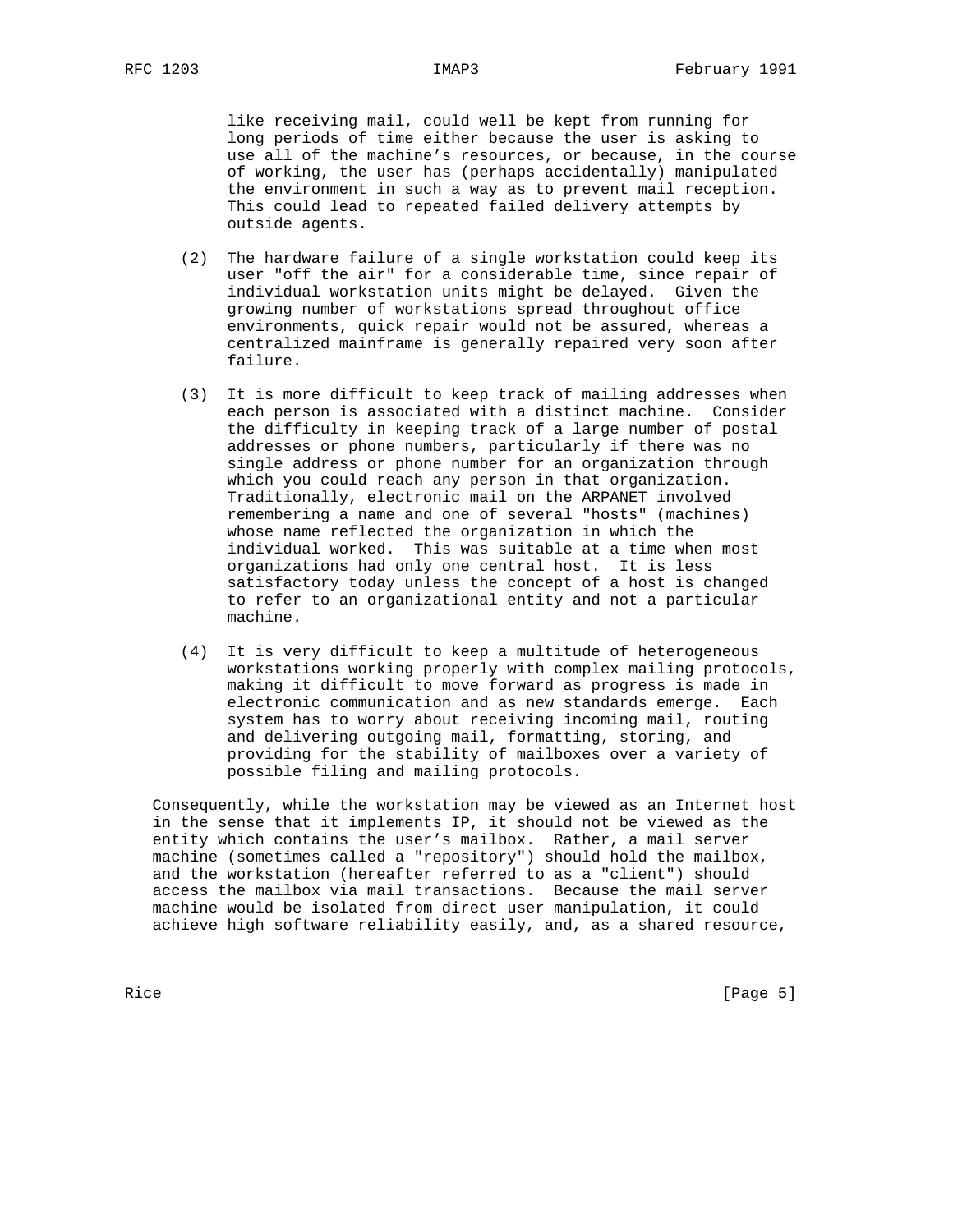it could achieve high hardware reliability, perhaps through redundancy. The mail server could be used from arbitrary locations, allowing users to read mail across campus, town, or country using more and more commonly available clients. Furthermore, the same user may access his mailbox from different clients at different times, and multiple users may access the same mailbox simultaneously.

 The mail server acts an an interface among users, data storage, and other mailers. The mail access protocol is used to retrieve messages, access and change properties of messages, and manage mailboxes. This differs from some approaches (e.g., Unix mail via NFS) in that the mail access protocol is used for all message manipulations, isolating the user and the client from all knowledge of how the data storage is used. This means that the mail server can utilize the data storage in whatever way is most efficient to organize the mail in that particular environment, without having to worry about storage representation compatibility across different machines.

 In defining a mail access protocol, it is important to keep in mind that the client and server form a macrosystem, in which it should be possible to exploit the strong points of both while compensating for each other's weaknesses. Furthermore, it's desirable to allow for a growth path beyond the hoary text-only RFC 822 protocol. Unlike POP2, IMAP3 has extensive features for remote searching and parsing of messages on the server. For example, a free text search (optionally in conjunction with other searching) can be made throughout the entire mailbox by the server and the results made available to the client without the client having to transfer the entire mailbox and searching itself. Since remote parsing of a message into a structured (and standard format) "envelope" is available, a client can display envelope information and implement commands such as REPLY without having any understanding of how to parse RFC 822, etc., headers.

 Additionally, IMAP3 offers several facilities for managing a mailbox beyond the simple "delete message" functionality of POP2.

 In spite of this, IMAP3 is a relatively simple protocol. Although servers should implement the full set of IMAP3 functions, a simple client can be written which uses IMAP3 in much the way as a POP2 client.

 IMAP3 differs from the DMSP protocol of PCMAIL (RFC 1056) in a more fundamental manner, reflecting the differing architectures of IMAP and PCMAIL. PCMAIL is either an online ("interactive mode"), or offline ("batch mode") system. IMAP is primarily an online system in which real-time and simultaneous mail access were considered

Rice **Exercise Exercise Exercise Exercise Exercise Exercise Exercise Exercise Exercise Exercise Exercise Exercise**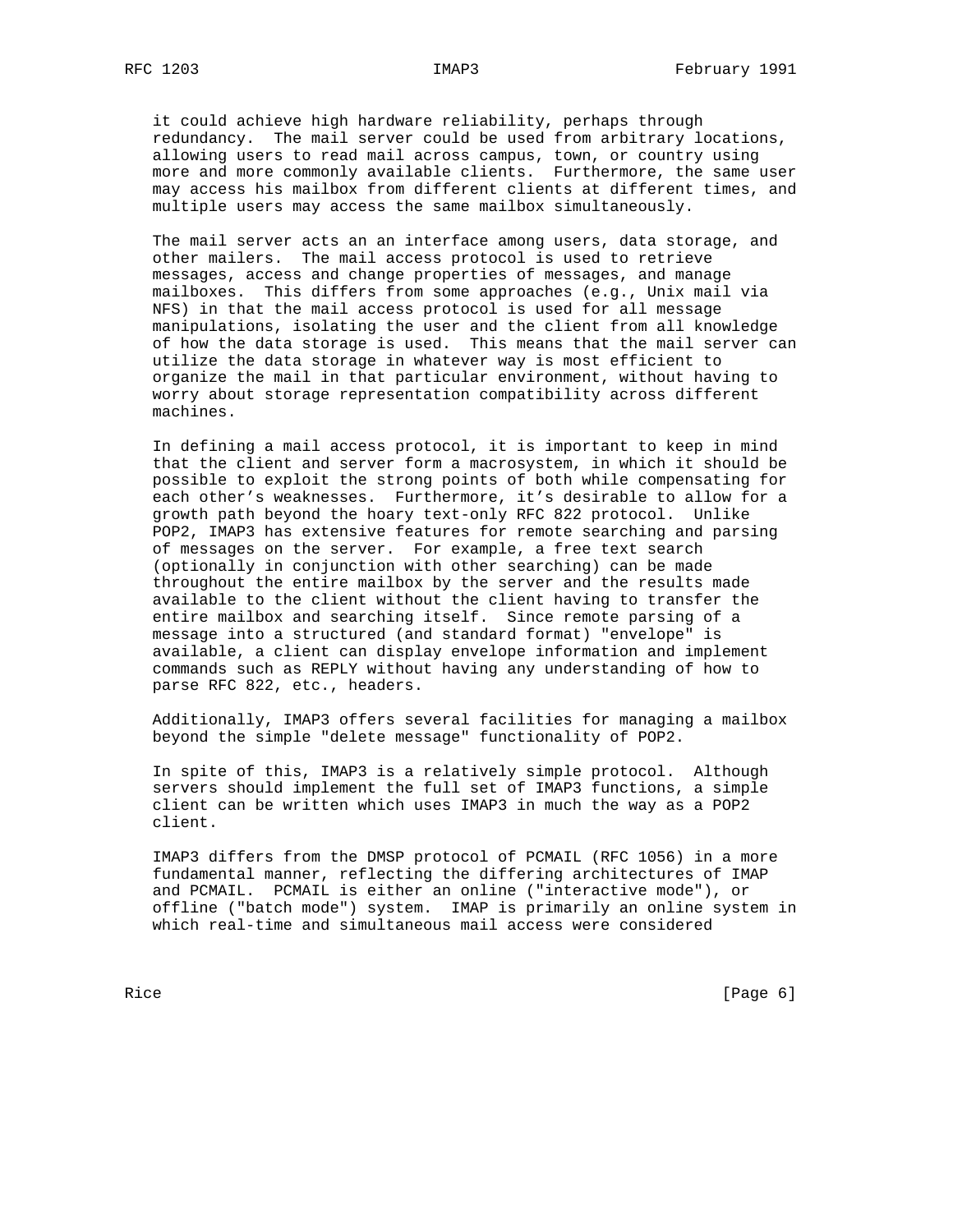important.

 In PCMAIL, there is a long-term client/server relationship in which some mailbox state is preserved on the client. There is a registration of clients used by a particular user, and the client keeps a set of "descriptors" for each message which summarize the message. The server and client synchronize their states when the DMSP connection starts up, and, if a client has not accessed the server for a while, the client does a complete reset (reload) of its state from the server.

 In IMAP, the client/server relationship lasts only for the duration of the IMAP3 connection. All mailbox state is maintained on the server. There is no registration of clients. The function of a descriptor is handled by a structured representation of the message "envelope". This structure makes it unnecessary for a client to know anything about RFC 822 parsing. There is no synchronization since the client does not remember state between IMAP3 connections. This is not a problem since in general the client never needs the entire state of the mailbox in a single session, therefore there isn't much overhead in fetching the state information that is needed as it is needed.

 There are also some functional differences between IMAP3 and DMSP. DMSP has functions for sending messages, printing messages, and changing passwords, all of which are done outside of IMAP3. DMSP has 16 binary flags of which 8 are defined by the system. IMAP has flag names; there are currently 5 defined system flag names and a facility for some number (29 in the current implementations) of user flag names. IMAP3 has a sophisticated message search facility in the server to identify interesting messages based on dates, addresses, flag status, or textual contents without compelling the client to fetch this data for every message.

 It was felt that maintaining state on the client is advantageous only in those cases where the client is only used by a single user, or if there is some means on the client to restrict access to another user's data. It can be a serious disadvantage in an environment in which multiple users routinely use the same client, the same user routinely uses different clients, and where there are no access restrictions on the client. It was also observed that most user mail access is to a relatively small set of "interesting" messages, which were either "new" mail or mail based upon some user-selected criteria. Consequently, IMAP3 was designed to easily identify those "interesting" messages so that the client could fetch the state of those messages and not those that were not "interesting".

One crucial philosophical difference between IMAP and other common

Rice [Page 7]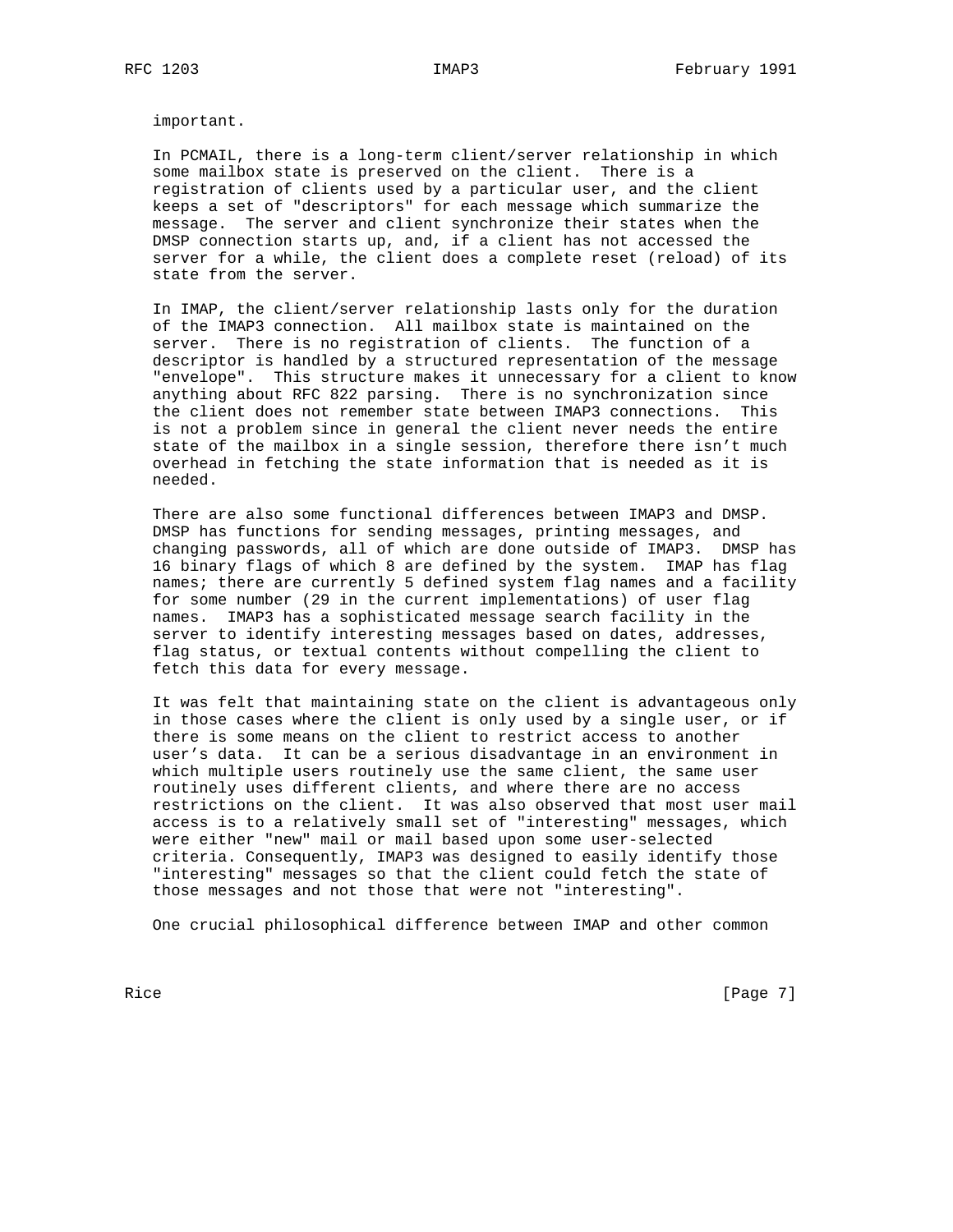mail protocols is that IMAP is a mailbox access protocol, not a protocol for manipulating mail files. In the IMAP model, unlike other mail system models in which mail is stored in a linear mail file, no specification is made for the implementation architecture for mail storage. Servers may choose to implement mailboxes as files but this is a detail of which the client can be totally unaware.

 What is more, in the IMAP model, mailboxes are viewed as mappings from keys into values. There are broadly three types of keys, generic, canonical and concrete. Generic keys are generic, mail protocol independent keys defined by IMAP which are meaningful across multiple mail encoding formats. An example of such a generic key might be "TO", which would be associated with the "To:" field of an RFC 822 format message.

 Canonical keys represent the way in which the server can associate values that are generally "about" a certain key concept, possibly integrating several mail format specific fields, without having to worry the client with the particular details of any particular message format. Thus, the canonical TO key (called \$TO) could denote anything that could reasonably be construed as being directed towards someone. Hence, in an RFC 822 message the server could find the union of the "To:", "Resent-To", "Apparently-To:" and "CC:" fields to be the appropriate value associated with the canonical \$TO key.

 Concrete keys allow the client to gain access to certain mail format specific concepts, that are not pre-specified by the IMAP protocol, in a well defined manner. For example, If the client asks for the value associated with the "APPARENTLY-TO" key then, if the message were to be in RFC 822 format, the server would look for a header field called "Apparently-To:". If no such field is found or the field is not implemented or meaningful for the particular message format then the server will respond with the null value, called NIL, indicating the non-existence of the field.

 Thus, IMAP servers are at liberty to implement mailboxes as a relational databases if it seems convenient. Indeed, we anticipate that future mail systems will tend to use database technology for the storage and indexing of mailboxes as a result of the pressure caused by the increasing size of mailboxes.

 Although for historical reasons IMAP is currently somewhat closely associated with RFC 822, we anticipate that future developments in IMAP will remove these mail format specific components and will move towards the generic model mentioned above. This will allow IMAP more easily to incorporate such things as multi-media mail.

Rice [Page 8]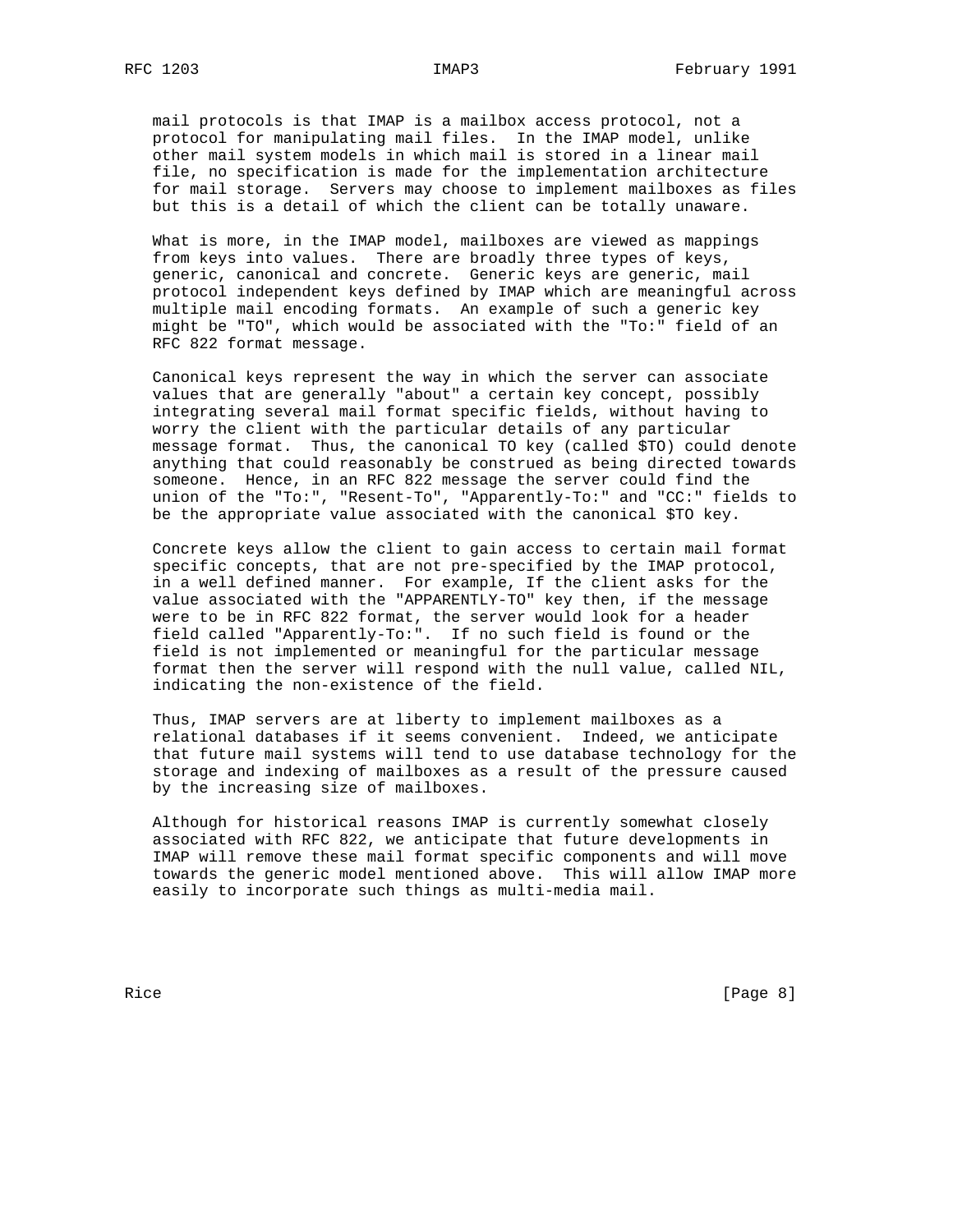# The Protocol

 The IMAP3 protocol consists of a sequence of client commands and server responses to those commands, with extra information from the server data being sent asynchronously to and independent to the responses to client commands. Unlike most Internet protocols, commands and responses are tagged. That is, a command begins with a unique identifier (typically a short alphanumeric sequence such as a Lisp "gensym" function would generate e.g., A0001, A0002, etc.), called a tag. The response to this command is given the same tag from the server.

 We distinguish between data sent by the server as the result of a client request, which we term "SOLICITED" and data sent by the server not as the result of a client request, which we term "UNSOLICITED". The server may send unsolicited data at any time that would not fragment another piece of data on the same stream rendering it unintelligible. The server is contractually required, however, to return all data that is solicited by the client before the return of the completion signal for that command, i.e., all solicited data must be returned within the temporal extent of the request/completion acknowledgement wrapper. This does not, however, preclude the simultaneous processing of multiple requests by the client, it simply requires that the client be confident that it has all the requested data when a request finishes. This allows the implementation of both synchronous and asynchronous clients.

 Solicited data is identified by the tag of the initial request by the client. Unsolicited data is identified by the special reserved tag of "\*". There is another special reserved tag, "+", discussed below.

 Note: the tagging of SOLICITED data is only permitted for a selected server version other than 2.0.

 No assumptions concerning serial or monolithic processing by the server can be made by a correct client. The server is at liberty to process multiple requests by the same client in any order. This allows servers to process costly searches over mailboxes on slow backing storage media in the background, while still preserving interactive performance. Clients can, however, assume the serialization of the request/data/completion behavior mentioned above.

 When a connection is opened the server sends an unsolicited OK response as a greeting message and then waits for commands. When commands are received the server acts on them and responds with responses, often interspersed with data.

Rice [Page 9]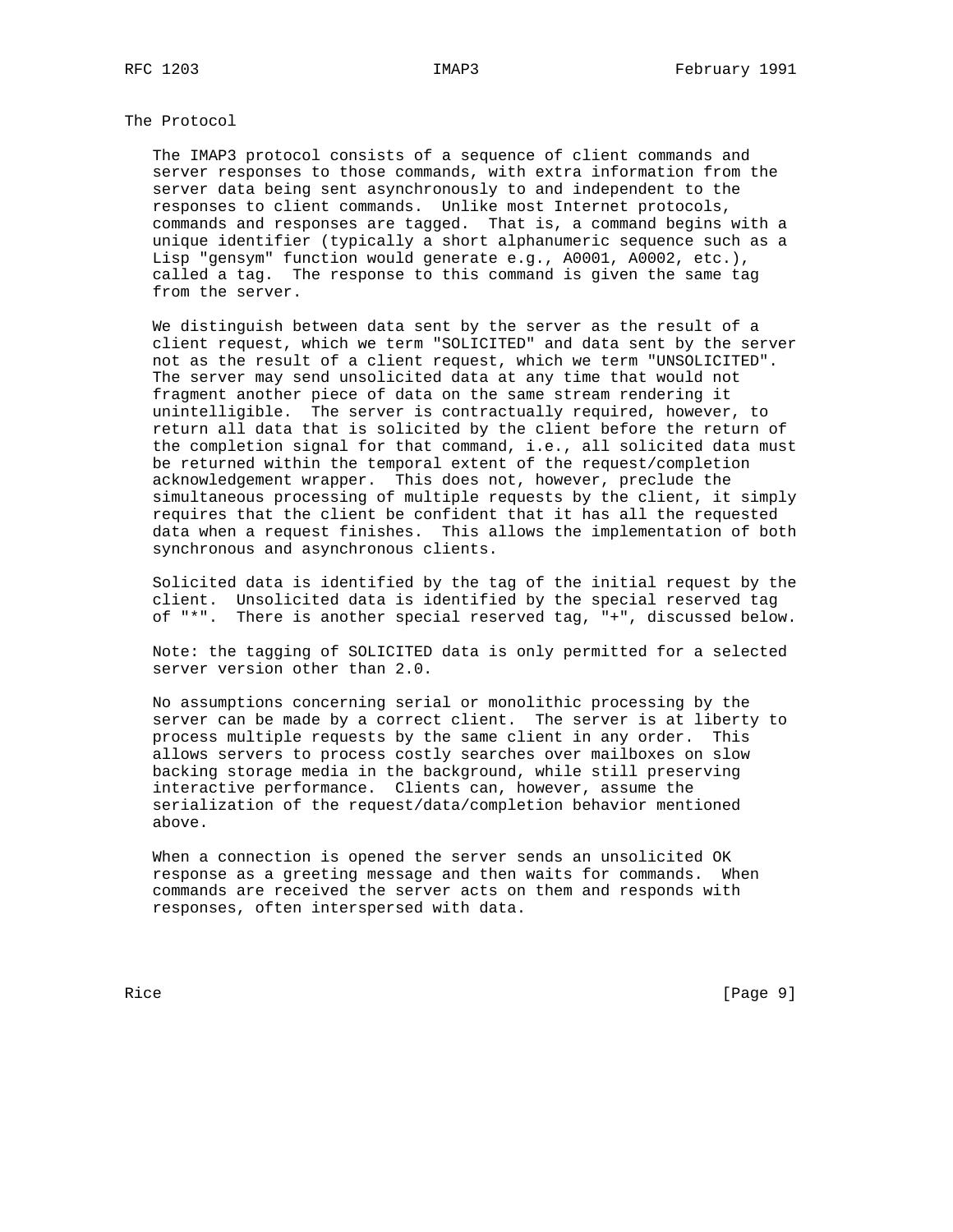The client opens a connection, waits for the greeting, then sends a LOGIN command with user name and password arguments to establish authorization. Following an OK response from the server, the client then sends a SELECT command to access the desired mailbox. The user's default mailbox has a special reserved name of "INBOX" which is independent of the operating system that the server is implemented on. The server will generally send a list of valid flags, number of messages, and number of messages arrived since last access for this mailbox as solicited data, followed by an OK response. The client may terminate access to this mailbox and access a different one with another SELECT command.

 Because the SELECT command affects the state of the server in a fundamental way, the server is required to process all outstanding commands for any given mailbox before sending the OK tag for the SELECT command. Thus, the client will always know that all responses before an OK SELECT response will refer to the old mailbox and all responses following it will apply to the new mailbox.

 Because, in the real world, local needs or experimental work will dictate that servers will support both supersets of the defined behavior and incompatible changes, servers will support a SELECT.VERSION command and a SELECT.FEATURES command, the purpose of which is to allow clients to select the overall behavior and specific features that they want from a server. The default behavior of any server is to process commands and to have interaction syntax the same as is specified by IMAP2 in RFC 1064. A server may not behave in any other manner unless the SELECT.VERSION or SELECT.FEATURES commands are used to select different behavior.

 Over time, when groups of generally useful changes to the current, default behavior of the server are found, these will be collected together and incorporated in such a way that all of the features can be selected simply by selecting a particular major version number of the protocol. It should be noted that the version numbers (both major and minor) selected by the SELECT.VERSION command denote versions of the IMAP protocol, not versions of the server per se. Thus, although in general changes to the protocol specification will be made in such a way that they are upwards compatible, this cannot be guaranteed. No client should rely on tests of the form "if major\_version > 2 then..." being valid for all protocol versions, since incompatible changes might be made in the future.

 The client reads mailbox information by means of FETCH commands. The actual data is transmitted via the solicited data mechanism (that is, FETCH should be viewed as poking the server to include the desired data along with any other data it wishes to transmit to the client). There are three major categories of data which may be fetched.

Rice [Page 10]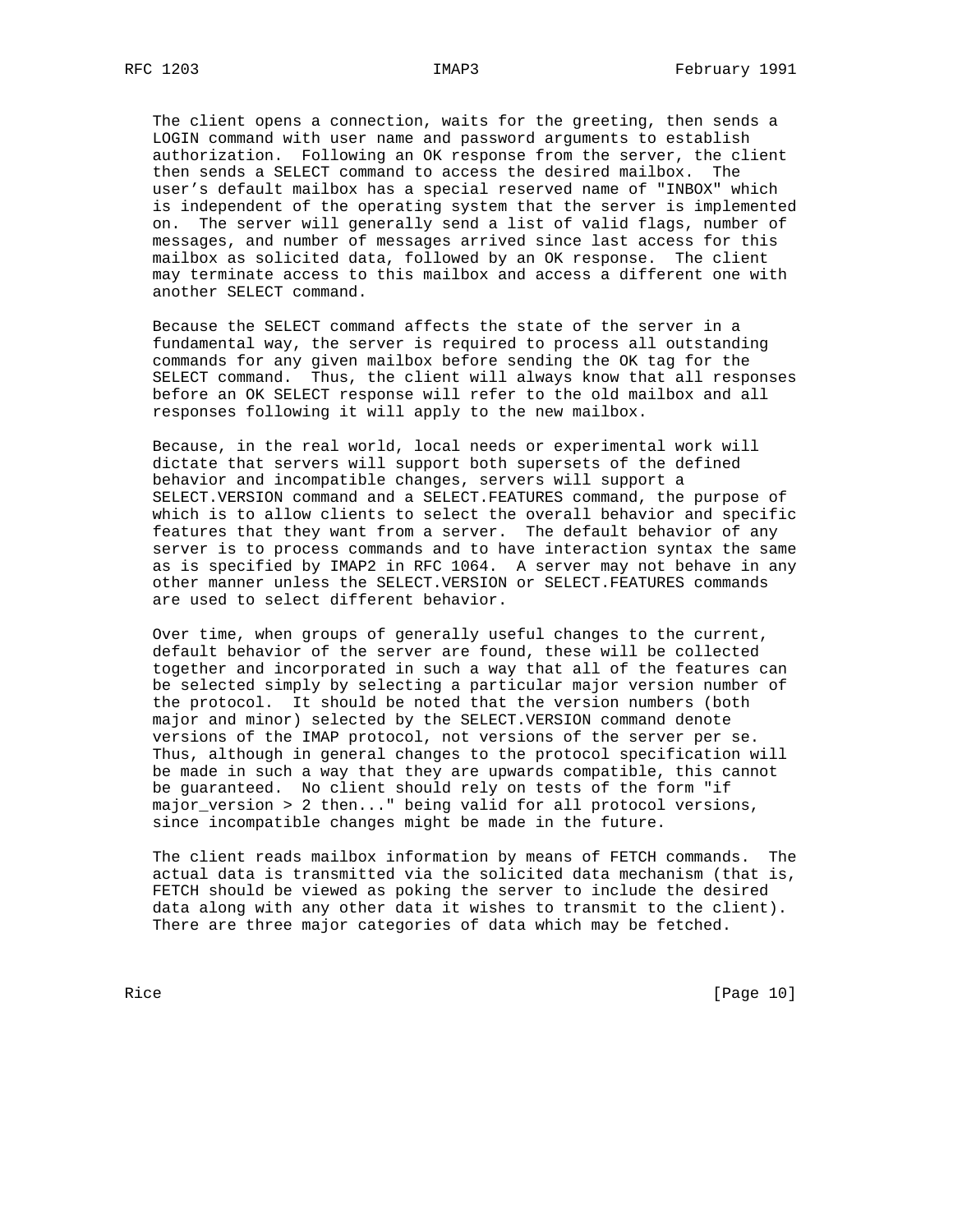The first category is that data which is associated with a message as an entity in the mailbox. There are presently three such items of data: the "internal date", the "RFC 822 size", and the "flags". The internal date is the date and time that the message was placed in the mailbox. The RFC 822 size is subject to deletion in the future; it is the size in bytes of the message, expressed as an RFC 822 text string. Current clients only use it as part of a status display line. The flags are a list of status flags associated with the message (see below). All of the first category data can be fetched by using the macro-fetch word "FAST"; that is, "FAST" expands to "(FLAGS INTERNALDATE RFC822.SIZE)".

 The second category is that data which describes the composition and delivery information of a message; that is, information such as the message sender, recipient lists, message-ID, subject, etc. This is the information which is stored in the message header in RFC 822 format message and is traditionally called the "envelope". [Note: this should not be confused with the SMTP (RFC 821) envelope, which is strictly limited to delivery information.] IMAP3 defines a structured and unambiguous representation for the envelope which is particularly nice for Lisp-based parsers. A client can use the envelope for operations such as replying and not worry about RFC 822 at all. Envelopes are discussed in more detail below. The first and second category data can be fetched together by using the macro-fetch word "ALL"; that is, "ALL" expands to "(FLAGS INTERNALDATE RFC822.SIZE ENVELOPE)".

 The third category is that data which is intended for direct human viewing. The present RFC 822 based IMAP3 defines three such items: RFC822.HEADER, RFC822.TEXT, and RFC822 (the latter being the two former appended together in a single text string). Fetching "RFC822" is equivalent to typing the RFC 822 representation of the message as stored on the mailbox without any filtering or processing.

 Typically, a client will "FETCH ALL" for some or all of the messages in the mailbox for use as a presentation menu, and when the user wishes to read a particular message will "FETCH RFC822.TEXT" to get the message body. A more primitive client could, of course, simply "FETCH RFC822" a la POP2-type functionality.

 The client can alter certain data by means of a STORE command. As an example, a message is deleted from a mailbox by a STORE command which includes the \DELETED flag as one of the flags being set.

 Other client operations include copying a message to another mailbox (COPY command), permanently removing deleted messages (EXPUNGE command), checking for new messages (CHECK command), and searching for messages which match certain criteria (SEARCH command).

Rice [Page 11]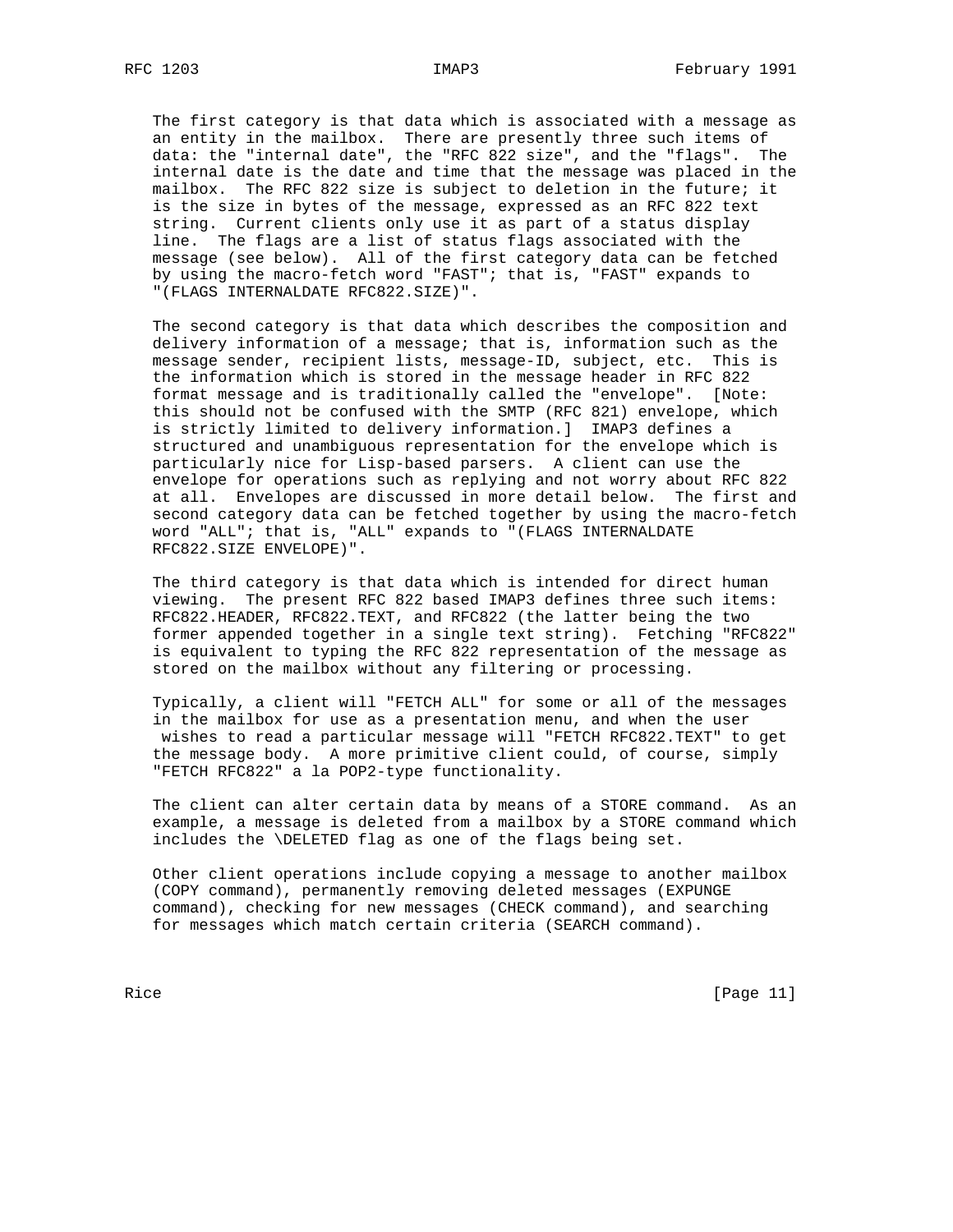The client terminates the session with the LOGOUT command. The server returns a "BYE" followed by an "OK".

```
A Typical Scenario
```
Client Server ------ ------ {Wait for Connection} {Open Connection} --> <-- \* OK IMAP3 Server Ready {Wait for command} A001 SUPPORTED.VERSIONS --> <-- \* SUPPORTED.VERSIONS ((2 0 ) (3 0 EIGHT.BIT.TRANSPARENT AUTO.SET.SEEN TAGGED.SOLICITED)) A001 OK Supported Versions returned. {Wait for command} A002 SELECT.VERSION (3 0) --> <-- A002 OK Version 3.0 Selected. {Wait for command} A002 SELECT.FEATURES TAGGED.SOLICITED --> <-- A002 OK Features selected. {Wait for command} A003 LOGIN Fred Secret --> <-- A003 OK User Fred logged in {Wait for command} A004 SELECT INBOX --> <-- A004 FLAGS (Meeting Notice \Answered \Flagged \Deleted \Seen) <-- A004 19 EXISTS <-- A004 2 RECENT <-- A004 OK Select complete {Wait for command} A005 FETCH 1:19 ALL --> <-- A005 1 Fetch (......) ... <-- A005 18 Fetch (......) <-- A005 19 Fetch (......) <-- A005 OK Fetch complete {Wait for command} A006 FETCH 8 RFC822.TEXT --> <-- A006 8 Fetch (RFC822.TEXT {893} ...893 characters of text...  $\leftarrow -$  ) <-- A006 OK Fetch complete {Wait for command}

Rice [Page 12]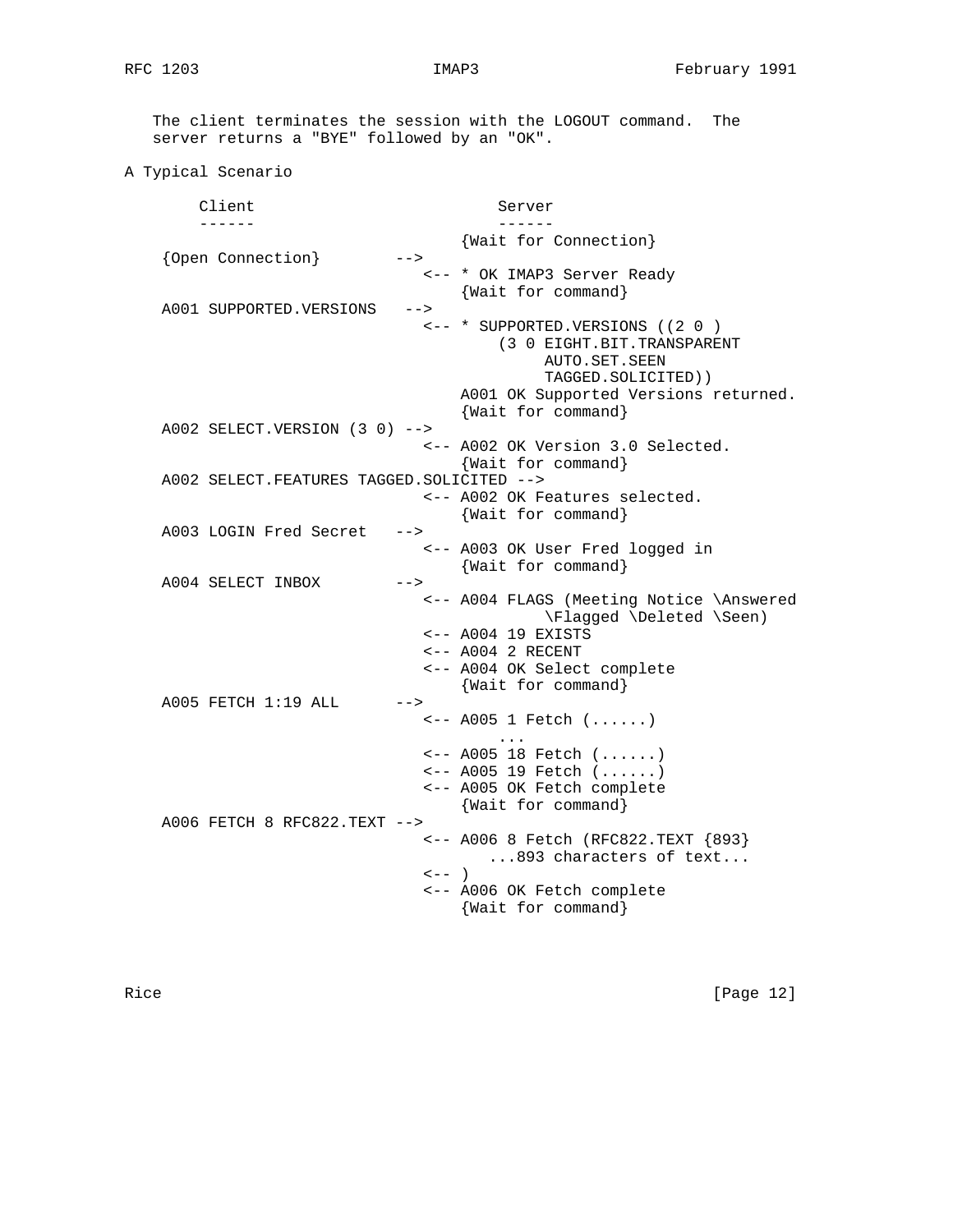A007 STORE 8 +Flags \Deleted --> <-- A007 8 Store (Flags (\Deleted \Seen)) <-- A007 OK Store complete {Wait for command}  $A008$  EXPUNGE  $---&$  <-- A008 19 EXISTS <-- A008 8 EXPUNGE <-- A008 18 EXISTS <-- A008 Expunge complete {Wait for command} A009 LOGOUT --> <-- A009 BYE IMAP3 server quitting <-- A009 OK Logout complete {Close Connection} --><-- {Close connection} {Go back to start} A more complex scenario produced by a pipelining multiprocess client. Client Server ------ ------ {Wait for Connection} {Open session as above} <-- A004 19 EXISTS <-- A004 2 RECENT <-- A004 OK Select complete {Wait for command} A005 SEARCH RECENT --> <-- A005 SEARCH (18 19) (RECENT) <---A005 OK Search complete A006 FETCH 18:19 ALL RFC822.TEXT A007 STORE 18:19 +FLAGS (\SEEN) A008 FETCH 1:17 ALL --> <-- A006 18 Fetch (... RFC822.TEXT ...) A009 STORE 18 +FLAGS (\DELETED) <-- A006 19 Fetch (... RFC822.TEXT ...) <-- A006 OK Fetch complete  $\leftarrow$  A007 18 STORE (Flags (\Seen)) A010 STORE 19 +FLAGS (\DELETED) <-- A007 19 STORE (Flags (\Seen)) <-- A007 OK Store complete <-- A008 1 Fetch (......) ... <-- A008 16 Fetch (......) <-- A008 17 Fetch (......) <-- A008 OK Fetch complete <-- A009 18 STORE (Flags (\Seen \Deleted))

Rice [Page 13]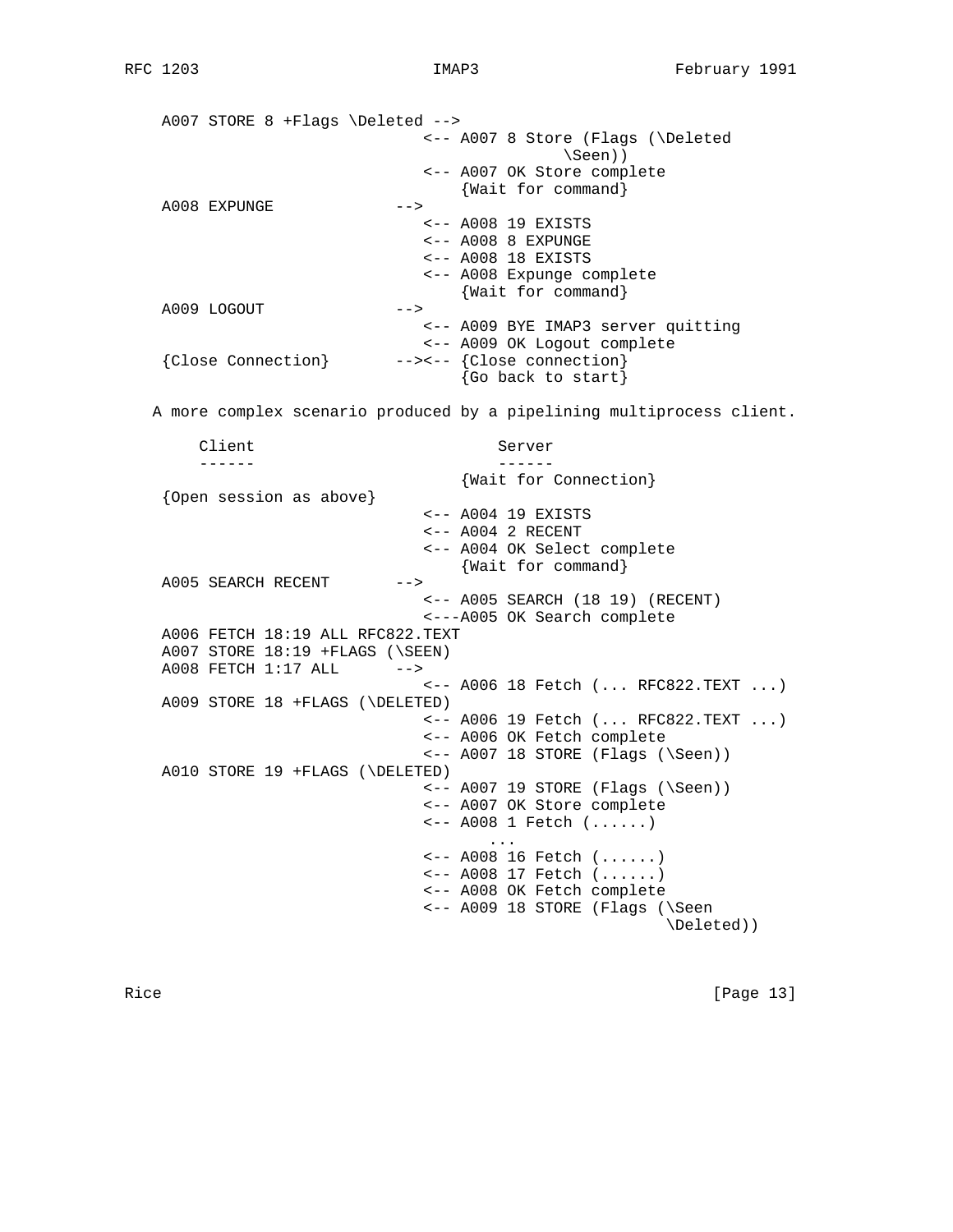<-- A009 OK Store complete <-- A010 19 STORE (Flags (\Seen \Deleted)) <-- A010 OK Store complete {Wait for command} <-- \* EXISTS 23  $\leftarrow -$  \* RECENT 4 <-- \* SEARCH (20 21 22 23) (RECENT) A011 FETCH 20:23 ALL RFC822.TEXT Conventions The following terms are used in a meta-sense in the syntax specification below:

An ASCII-STRING is a sequence of arbitrary ASCII characters.

An ATOM is a sequence of ASCII characters delimited by SP or CRLF.

 A CHARACTER is any ASCII character except """", "{", CR, LF, "%", or  $"\$ .

 A CRLF is an ASCII carriage-return character followed immediately by an ASCII linefeed character.

 A NUMBER is a sequence of the ASCII characters which represent decimal numerals ("0" through "9"), delimited by SP, CRLF, ",", or ":".

A SP is the ASCII space character.

 A TEXT\_LINE is a human-readable sequence of ASCII characters up to but not including a terminating CRLF.

 One of the most common fields in the IMAP3 protocol is a STRING, which may be an ATOM, QUOTED-STRING (a sequence of CHARACTERs inside double-quotes), or a LITERAL. A literal consists of an open brace  $(\lceil \{\nceil \})$ , a number, a close brace  $(\lceil \cdot \rceil)^n$ , a CRLF, and then an ASCII- STRING of n characters, where n is the value of the number inside the brace. In general, a string should be represented as an ATOM or QUOTED-STRING if at all possible. The semantics for QUOTED-STRING or LITERAL are checked before those for ATOM; therefore an ATOM used in a STRING may only contain CHARACTERs. Literals are most often sent from the server to the client; in the rare case of a client to server literal there is a special consideration (see the "+ text" response below).

Another important field is the SEQUENCE, which identifies a set of

Rice [Page 14]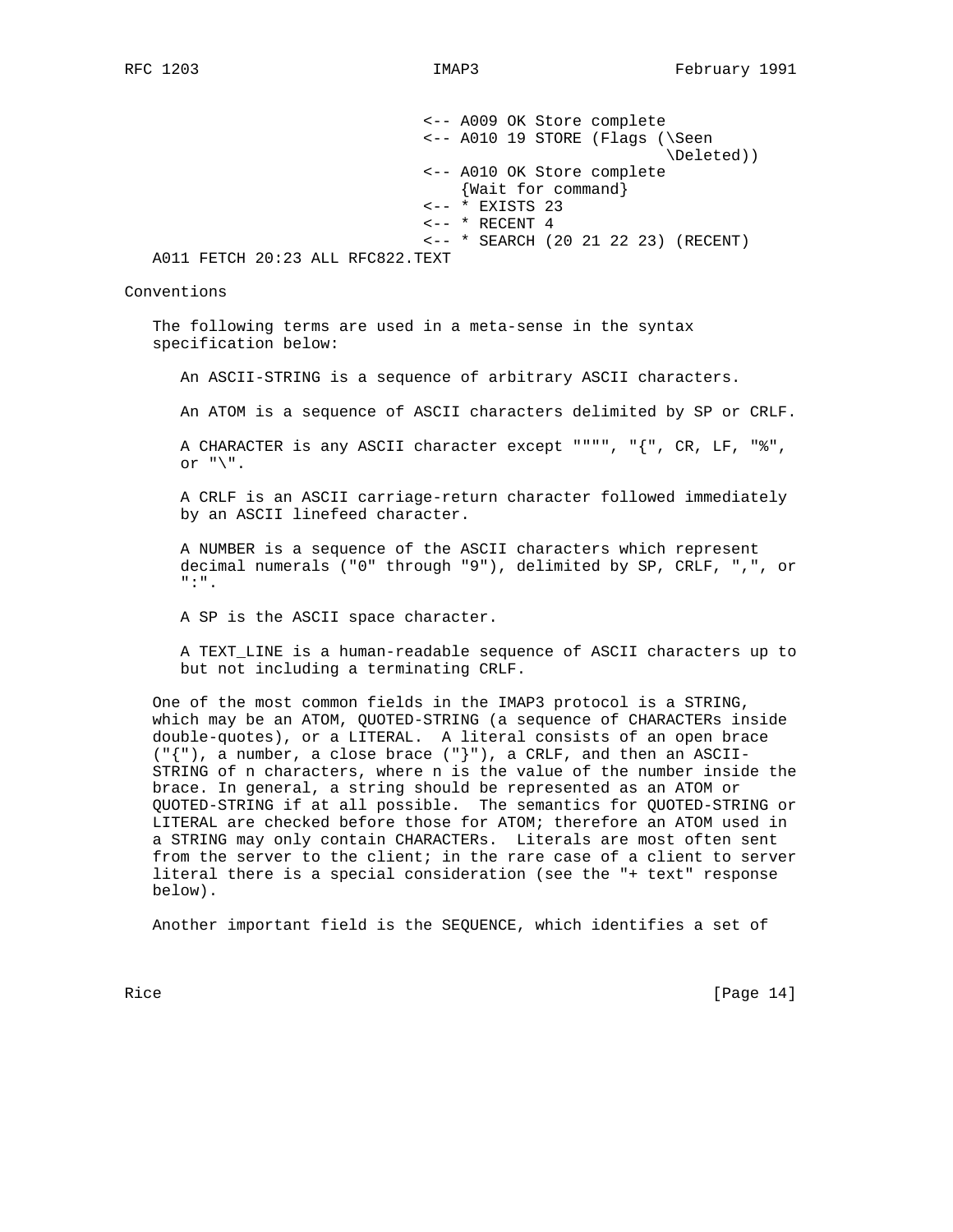messages by consecutive numbers from 1 to n where n is the number of messages in the mailbox. A sequence may consist of a single number, a pair of numbers delimited by colon indicating all numbers between those two numbers, or a list of single numbers and/or number pairs. For example, the sequence 2,4:7,9,12:15 is equivalent to 2,4,5,6,7,9,12,13,14,15 and identifies all of those messages.

Definitions of Commands and Responses

Summary of Commands and Responses

### Commands:

 tag NOOP tag LOGIN user password tag LOGOUT tag SELECT mailbox tag CHECK tag EXPUNGE tag COPY sequence mailbox tag FETCH sequence data tag STORE sequence data value tag SEARCH criteria tag BBOARD bboard tag FIND (BBOARDS / MAILBOXES) pattern tag READONLY tag READWRITE tag SELECT.VERSION (major\_version minor\_version) tag SELECT.FEATURES features tag SUPPORTED.VERSIONS tag FLAGS tag SET.FLAGS

Responses (can be either solicited or unsolicited): \*/tag FLAGS flag\_list \*/tag SEARCH (numbers) (criteria) \*/tag EXISTS \*/tag RECENT \*/tag EXPUNGE \*/tag STORE data \*/tag FETCH data \*/tag BBOARD bboard\_name \*/tag MAILBOX non\_inbox\_mailbox\_name \*/tag SUPPORTED.VERSIONS version\_data \*/tag READONLY \*/tag READWRITE \*/tag OK text \*/tag NO text \*/tag BAD text

Rice [Page 15]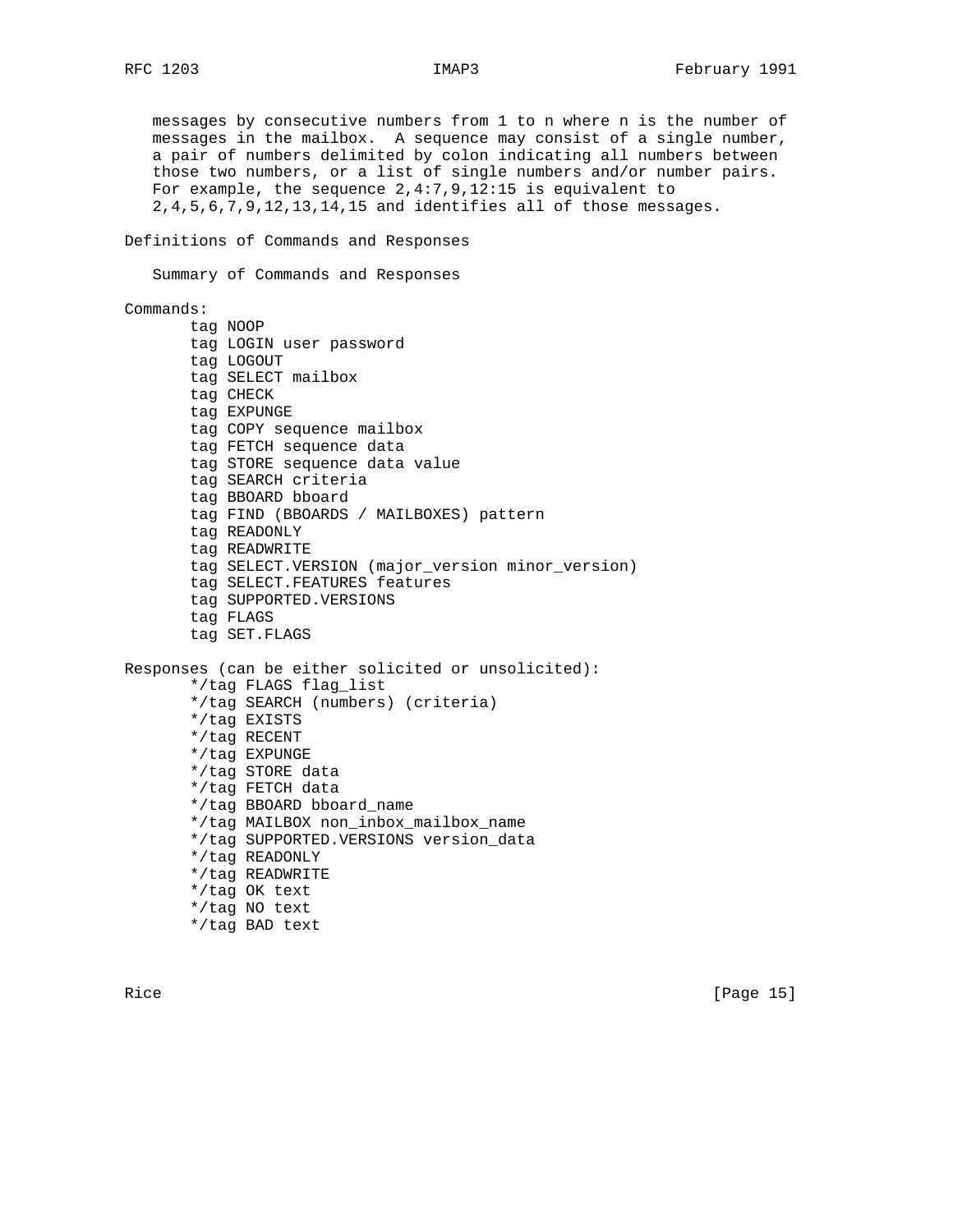\*/tag BYE text

Responses (can only be solicited): tag COPY message\_number

Responses (can only be unsolicited): + text

#### Commands

### tag NOOP

 The NOOP command returns an OK to the client. By itself, it does nothing, but certain things may happen as side effects. For example, server implementations which implicitly check the mailbox for new mail may do so as a result of this command. The primary use of this command is to for the client to see if the server is still alive (and notify the server that the client is still alive, for those servers which have inactivity autologout timers).

tag LOGIN user password

 The LOGIN command identifies the user to the server and carries the password authenticating this user. This information is used by the server to control access to the mailboxes.

 EXAMPLE: A001 LOGIN SMITH SESAME logs in as user SMITH with password SESAME.

### tag LOGOUT

 The LOGOUT command indicates the client is done with the session. The server sends a solicited BYE response before the (tagged) OK response, and then closes the connection.

## tag SELECT mailbox

 The SELECT command selects a particular mailbox. The server must check that the user is permitted read access to this mailbox. Prior to returning an OK to the client, the server must send an solicited FLAGS and <n> EXISTS response to the client giving the flags list for this mailbox (simply the system flags if this mailbox doesn't have any special flags) and the number of messages in the mailbox. It is also recommended that the server send a <n> RECENT unsolicited response to the client for the benefit of clients which make use of the number of new messages in a mailbox. It is further recommended that servers should send an unsolicited READONLY message if the mailbox that has been selected is not

Rice [Page 16]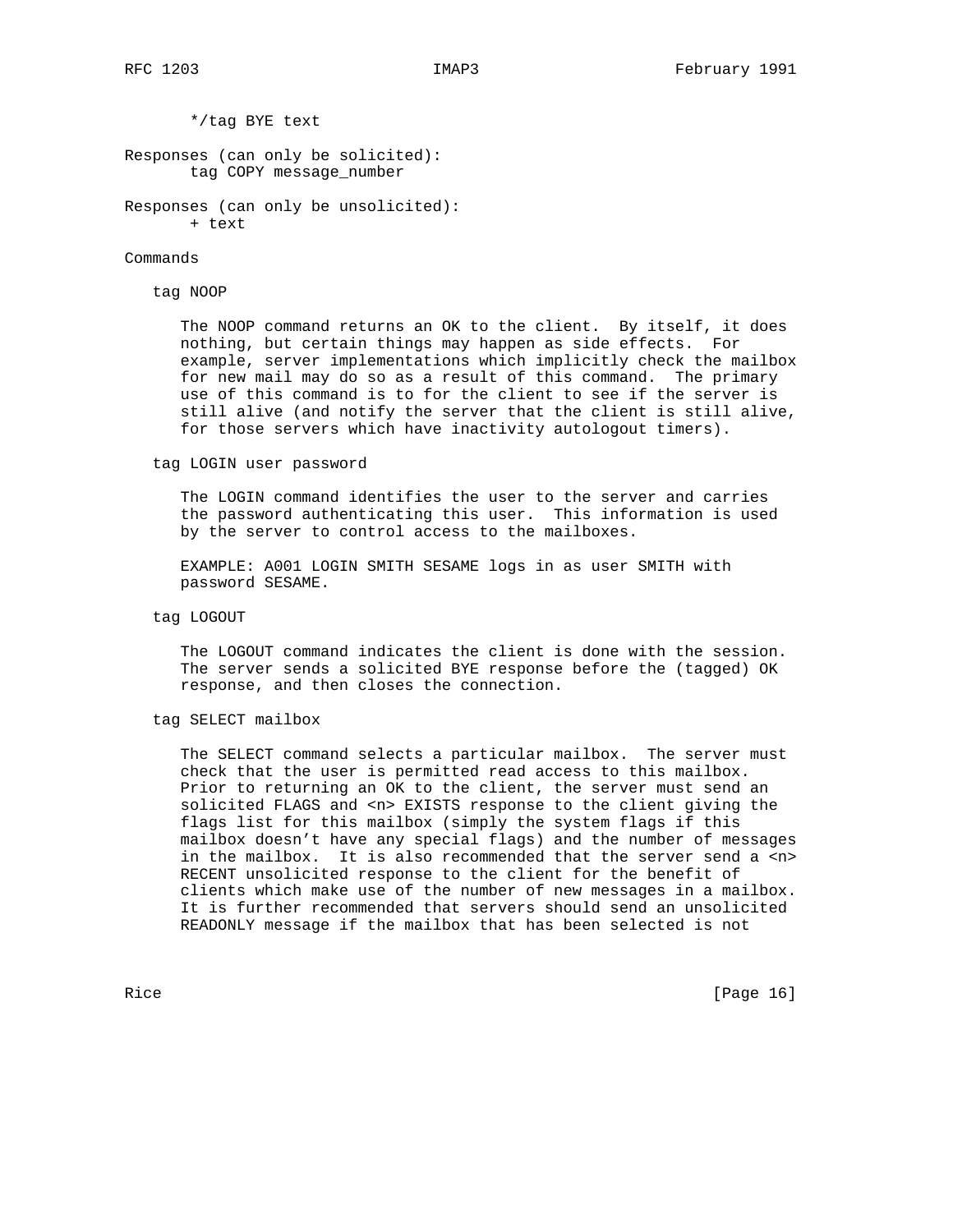writable by the user.

 Multiple SELECT commands are permitted in a session, in which case the prior mailbox is deselected first.

 The default mailbox for the SELECT command is INBOX, which is a special name reserved to mean "the primary mailbox for this user on this server". The format of other mailbox names is operating system dependent (as of this writing, it reflects the path of the mailbox on the current servers), though it could reflect any server-specific naming convention for the namespace of mailboxes. Such a namespace need not and should not be viewed as being equivalent or linked to the server machine's file system.

EXAMPLES: A002 SELECT INBOX : ; selects the default mailbox. A002 197 EXISTS (1) server says 197 messages in INBOX A002 5 RECENT i; server says 5 are recent. A002 OK Select complete.

or

 A003 SELECT /usr/fred/my-mail.txt : is select a different user specified mailbox. ...

# tag CHECK

 The CHECK command forces a check for new messages and a rescan of the mailbox for internal change for those implementations which allow multiple simultaneous read/write access to the same mailbox (e.g., TOPS-20). It is recommend that periodic implicit checks for new mail be done by servers as well. The server must send a solicited <n> EXISTS response prior to returning an OK to the client.

## tag EXPUNGE

 The EXPUNGE command permanently removes all messages with the \DELETED flag set in its flags from the mailbox. Prior to returning an OK to the client, for each message which is removed, a solicited <n> EXPUNGE response is sent indicating which message was removed. The message number of each subsequent message in the mailbox is immediately decremented by  $1$ ; this means that if the last 5 messages in a 9-message mailbox are expunged you will receive 5 "5 EXPUNGE" responses for message 5. To ensure mailbox integrity and server/client synchronization, it is recommended that the server do an implicit check prior to commencing the expunge and again when the expunge is completed. Furthermore, if the server allows multiple simultaneous access to the same mailbox the server must guarantee both the integrity of the mailbox and

Rice [Page 17]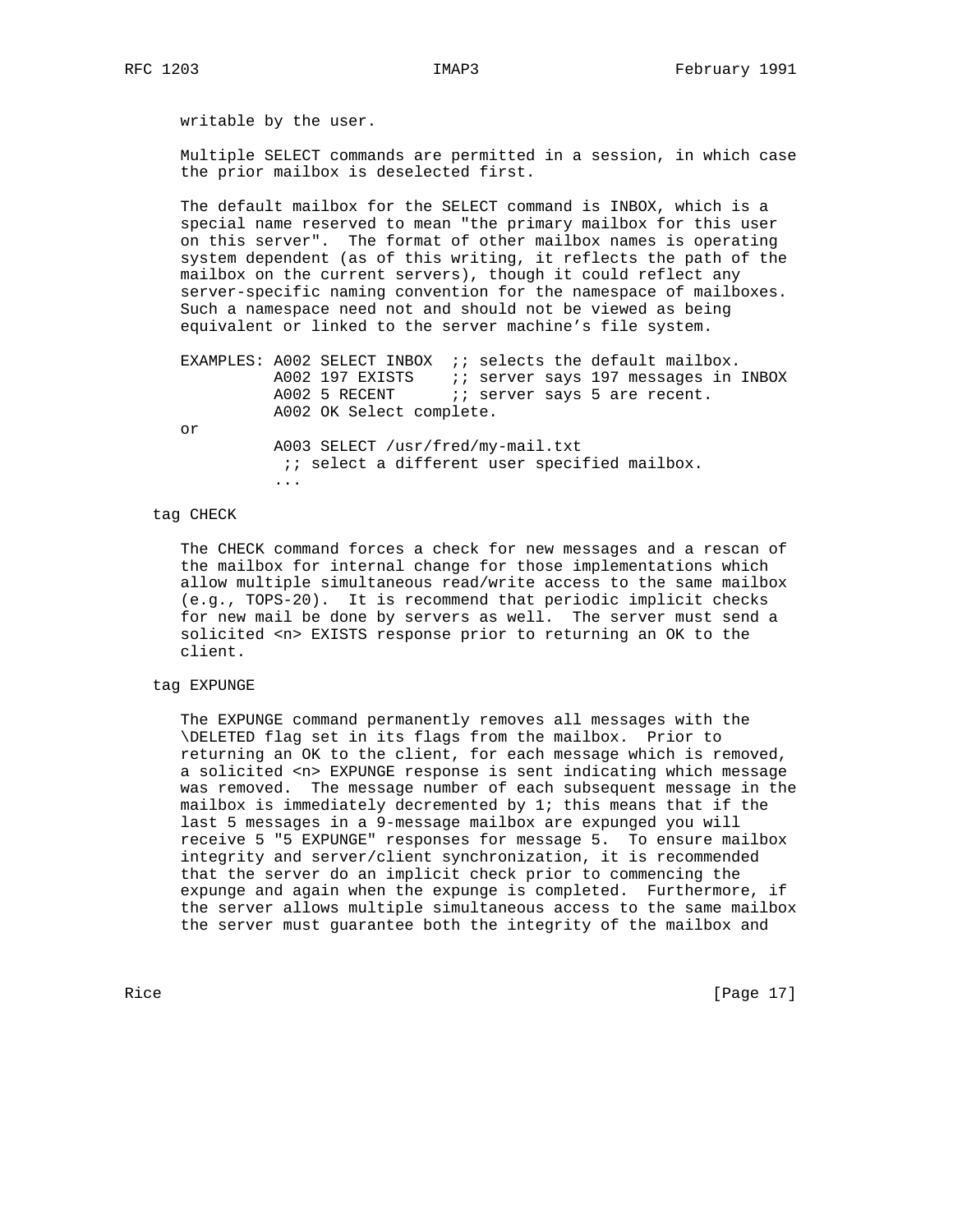the views of it held by the clients.

 EXPUNGE is not allowed if the user does not have write access to this mailbox. If a user does not have write access to the mailbox then the server is required to signal this fact by replying with a NO response with a suitable text string that can be presented to the user explaining that the mailbox is read-only. It is further recommended that servers send an unsolicited READONLY message to clients that attempt an expunge operation on a read only mailbox.

tag COPY sequence mailbox

 The COPY command copies the specified message(s) to the specified destination mailbox. If the destination mailbox does not exist, the server should create it. Prior to returning an OK to the client, the server must return a solicited <n> COPY response for each message copied.

 EXAMPLE: A003 COPY 2:4 MEETING copies messages 2, 3, and 4 to mailbox "MEETING".

 COPY is not allowed if the user does not have write access to the destination mailbox. If a user does not have write access to the destination mailbox then the server is required to signal this fact by replying with a NO response with a suitable text string that can be presented to the user explaining that the mailbox is read-only. It is further recommended that servers send an unsolicited READONLY message to clients that attempt to copy to a read only mailbox. IMAP3 does not specify "where" the message will be put in the mailbox to which it has been copied.

tag FETCH sequence fetch\_att

 The FETCH command retrieves data associated with a message in the mailbox. The data items to be fetched may be either a single atom or an S-expression list. The attributes that can be fetched are any of those mentioned specifically below along with any generic, canonical or concrete key. The set of predefined generic keys is: {BCC, BODY, CC, FROM, HEADER, SIZE, SUBJECT, TEXT, TO}. The set of predefined canonical keys is {\$CC, \$FROM, \$SUBJECT, \$TO}. The value returned by the server for a non-existent or non-meaningful key is defined to be the null value, NIL.

 ALL Equivalent to: (FLAGS INTERNALDATE RFC822.SIZE ENVELOPE)

 ENVELOPE The envelope of the message. The envelope is computed by the server by parsing the header,

Rice [Page 18]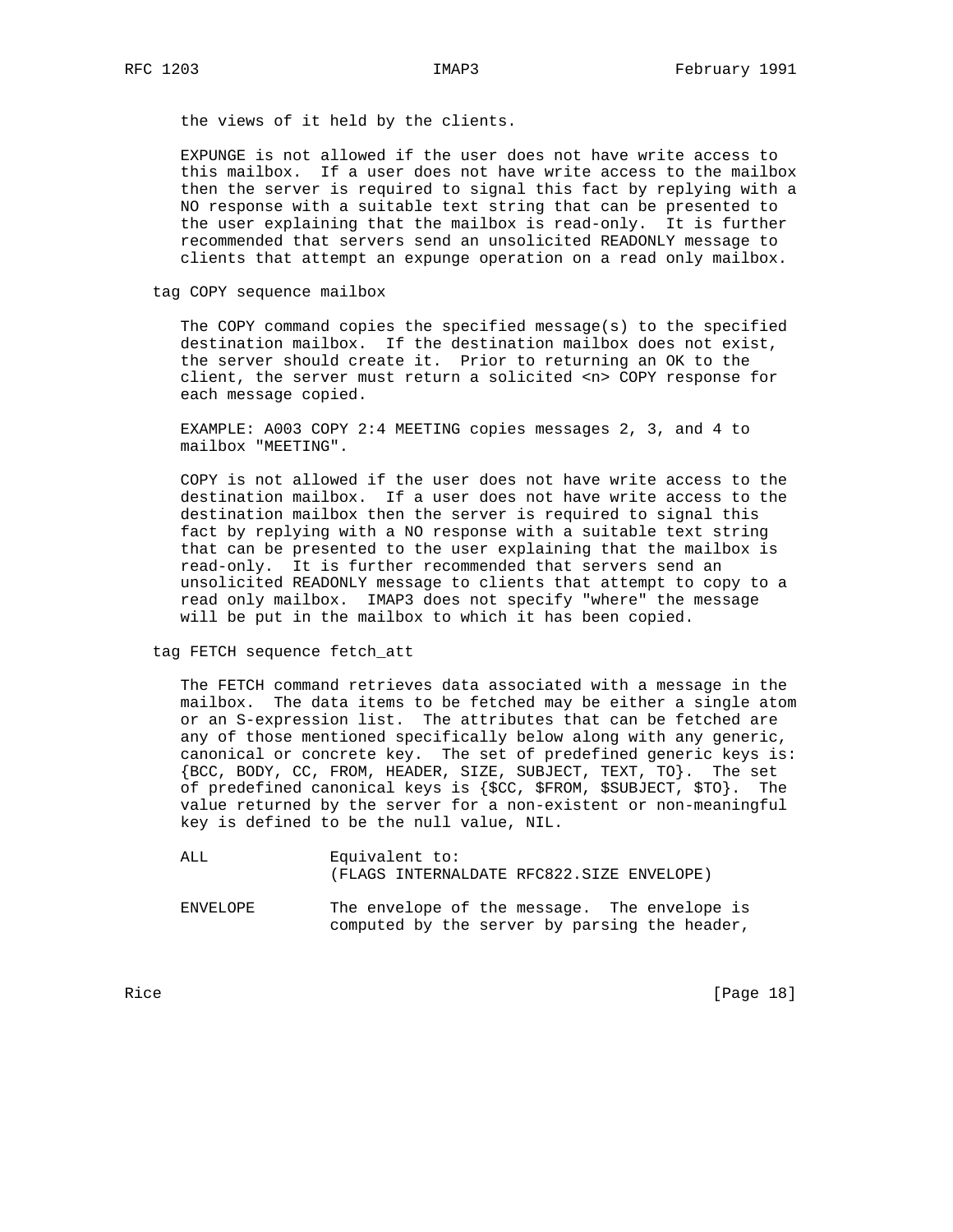i.e., the RFC 822 header for an RFC822 format message, into the component parts, defaulting various fields as necessary.

- FAST Macro equivalent to: (FLAGS INTERNALDATE RFC822.SIZE)
- FLAGS The flags which are set for this message. This may include the following system flags:

| \RECENT          | Message arrived since     |
|------------------|---------------------------|
|                  | last read of this mailbox |
| \SEEN            | Message has been read     |
| <b>\ANSWERED</b> | Message has been answered |
| \FLAGGED         | Message is "flagged" for  |
|                  | urgent/special attention  |
| \DELETED         | Message is "deleted" for  |
|                  | removal by later EXPUNGE  |

 INTERNALDATE The date and time the message was written to the mailbox.

RFC822 The message in RFC 822 format.

RFC822.HEADER The RFC 822 format header of the message.

- RFC822.SIZE The number of characters in the message as expressed in RFC 822 format.
- RFC822.TEXT The text body of the message, omitting the RFC 822 header.

EXAMPLES:

- A003 FETCH 2:4 ALL fetches the flags, internal date, RFC 822 size, and envelope for messages 2, 3, and 4.
- A004 FETCH 3 RFC822 fetches the RFC 822 representation for message 3.
- A005 FETCH 4 (FLAGS RFC822.HEADER) fetches the flags and RFC 822 format header for message 4.

 A006 FETCH 42 \$SUBJECT A006 FETCH \$SUBJECT "Some subject text..." A006 OK FETCH completed ok. fetches the canonical subject field.

Rice [Page 19]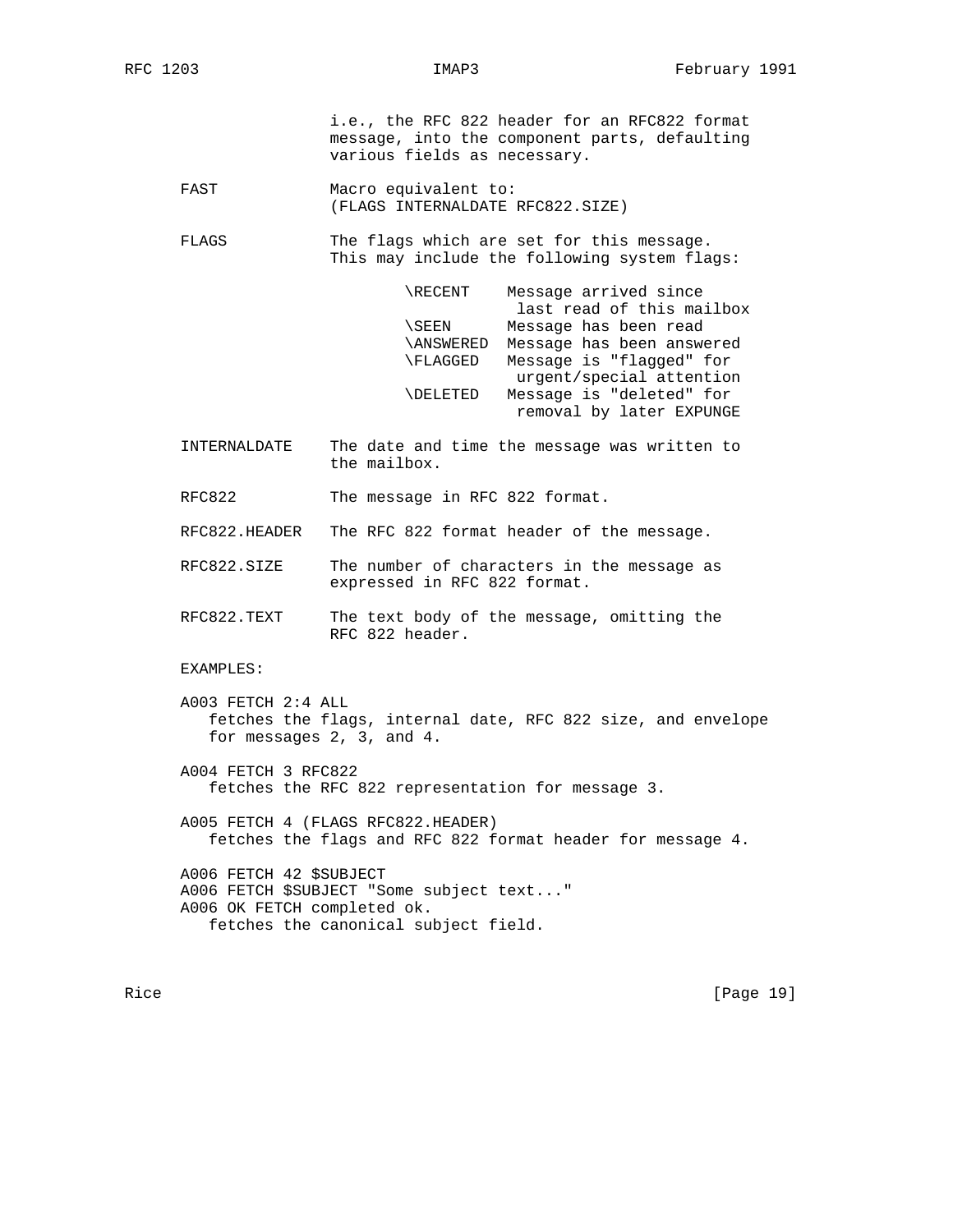A007 FETCH 42 APPARENTLY-TO A007 FETCH APPARENTLY-TO NIL A007 OK FETCH found no value. fetches the concrete apparently-to field.

tag STORE sequence data value

 The STORE command alters the values associated with particular keys for a message in the mailbox. As is the case for the FETCH command, any generic, canonical or concrete key may be used to index the value provided. In addition to these, the following pre-defined keys are provided.

- FLAGS Replace the flags for the message with the argument (in flag list format). The server must respond with a solicited STORE FLAGS message, showing the new state of the flags after the store.
- +FLAGS Add the flags in the argument to the message's flag list. The server must respond with a solicited STORE FLAGS message, showing the new state of the flags after the store.
- -FLAGS Remove the flags in the argument from the message's flag list. The server must respond with a solicited STORE FLAGS message, showing the new state of the flags after the store.
- RFC822.HEADER Replace the header of the message(s) with that specified. This allows users to use their mailboxes as databases with header fields as keys. The server must respond with solicited STORE RFC822.HEADER, STORE RFC822.SIZE and STORE ENVELOPE messages, showing the new state of the reparsed header after the store.
- RFC822.TEXT Replace the body of the messages with that specified. The server must respond with solicited STORE RFC822.TEXT and STORE RFC822.SIZE messages, showing the new state of the message after the store.

 STORE is not allowed if the user does not have write access to this mailbox.

The server is required to send a solicited STORE response for

Rice [Page 20]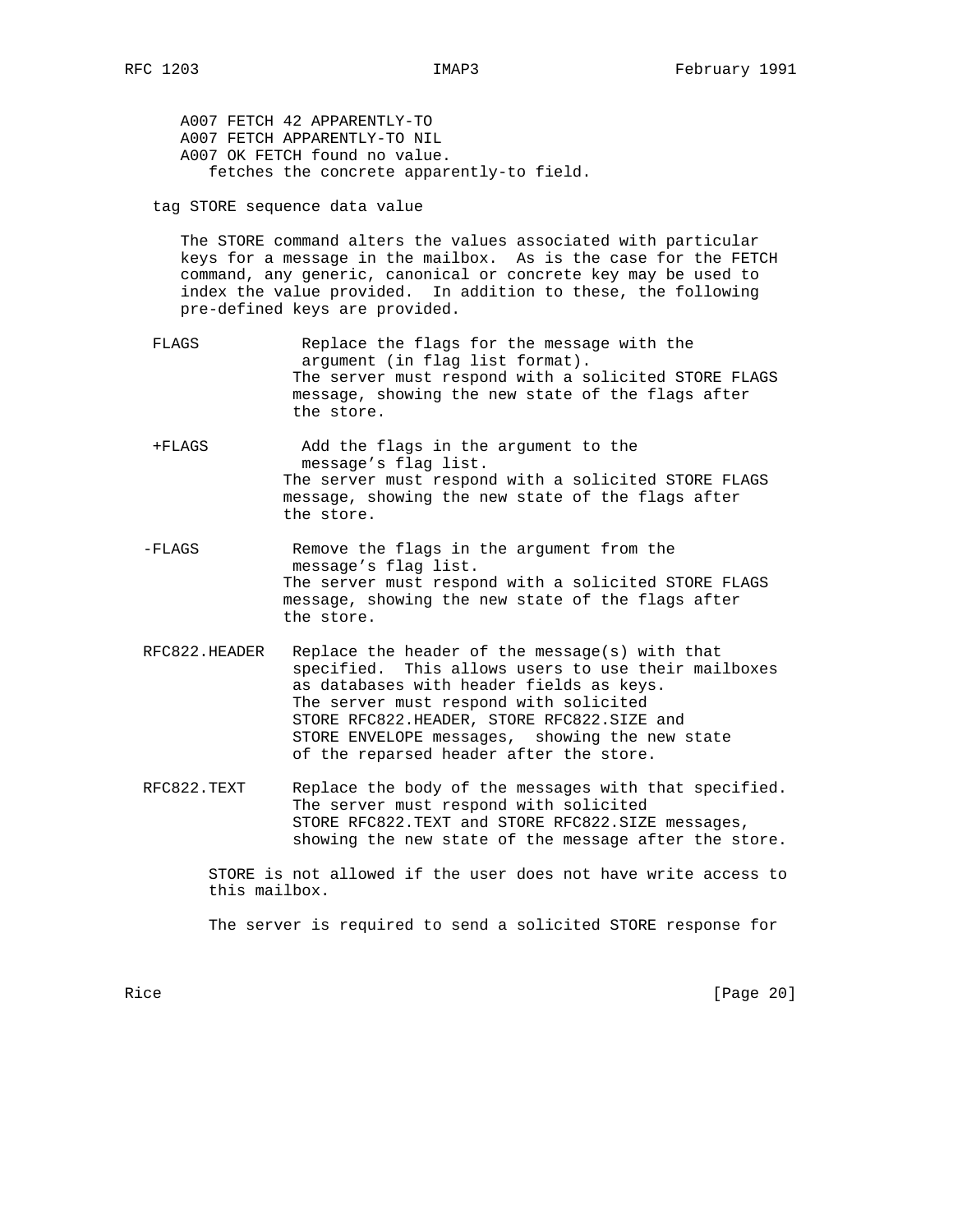each store operation that results in a format transformation by the server. For example, the server is required to send a STORE FLAGS response when the client performs a STORE +FLAGS or a STORE -FLAGS, since the client may not easily be able to know what the result of this command will be. Similarly, if the client emits a STORE FROM command then the server should respond with a suitable STORE FROM response because the client would be sending a string value to be stored and the server should transform this into a set of addresses. In general, however, although it is legal for the server to send a solicited STORE response for each STORE operation, this is discouraged, since it might result in the retransmission of very large and unnecessary amounts of data that have been stored.

 EXAMPLE: A003 STORE 2:4 +FLAGS (\DELETED) marks messages 2, 3, and 4 for deletion.

tag SEARCH search\_criteria

 The SEARCH command searches the mailbox for messages which match the given set of criteria. The server response SEARCH (criteria) (numbers) gives the set of messages which match the conjunction of the criteria specified. In addition to each of the search criteria there is its logical inverse. The logical inverse criterion is denoted by the ~ (tilda) sign.

- Thus, no message that matches the criterion: FROM crispin
- will match the criterion: ˜FROM crispin

 The criteria for the search can be any generic, canonical or concrete key. In addition to these, the following pre-defined keys are also provided:

- ALL All messages in the mailbox; the default initial criterion for ANDing.
- ANSWERED Messages with the \ANSWERED flag set.
- BCC string Messages which contain the specified string in the envelope's BCC field.
- BEFORE date Messages whose internal date is earlier than the specified date.

Rice [Page 21]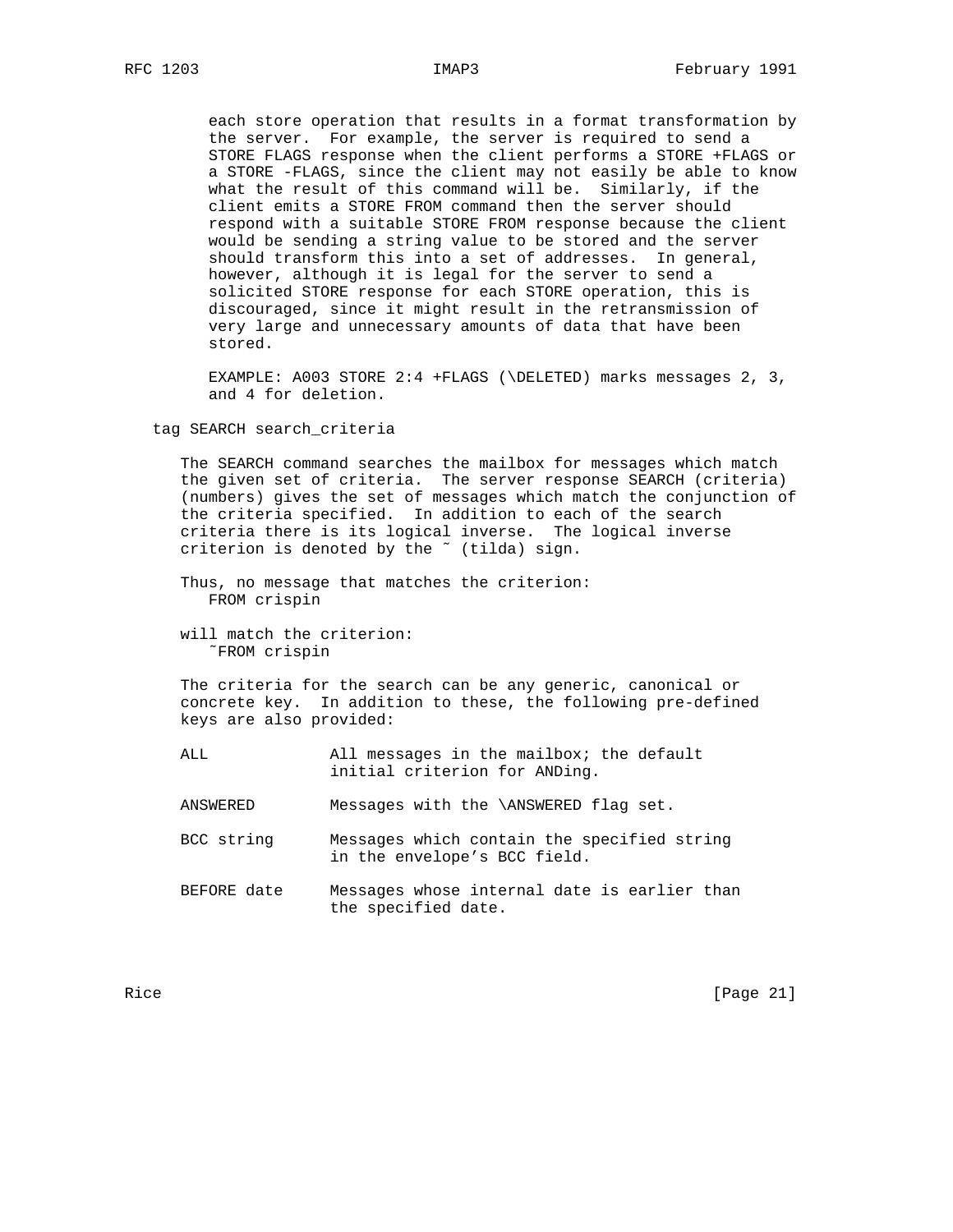- BODY string Messages which contain the specified string in the body of the message.
- CC string Messages which contain the specified string in the envelope's CC field.

DELETED Messages with the \DELETED flag set.

FLAGGED Messages with the \FLAGGED flag set.

- FROM string Messages which contain the specified string in the envelope's FROM field.
- HEADER string Messages which contain the specified string in the message header.

KEYWORD flag Messages with the specified flag set.

- NEW Messages which have the \RECENT flag set but not the \SEEN flag. This is functionally equivalent to "RECENT UNSEEN".
- OLD Messages which do not have the \RECENT flag set.
- ON date Messages whose internal date is the same as the specified date.
- RECENT Messages which have the \RECENT flag set.

SEEN Messages which have the \SEEN flag set.

- SINCE date Messages whose internal date is later than the specified date.
- SUBJECT string Messages which contain the specified string in the envelope's SUBJECT field.
- TEXT string Messages which contain the specified string.
- TO string Messages which contain the specified string in the envelope's TO field.

 EXAMPLE: A003 SEARCH DELETED FROM "SMITH" SINCE 1-OCT-87 returns the message numbers for all deleted messages from Smith that were placed in the mailbox since October 1, 1987.

Implementation note: The UNANSWERED, UNDELETED, UNFLAGGED,

Rice [Page 22]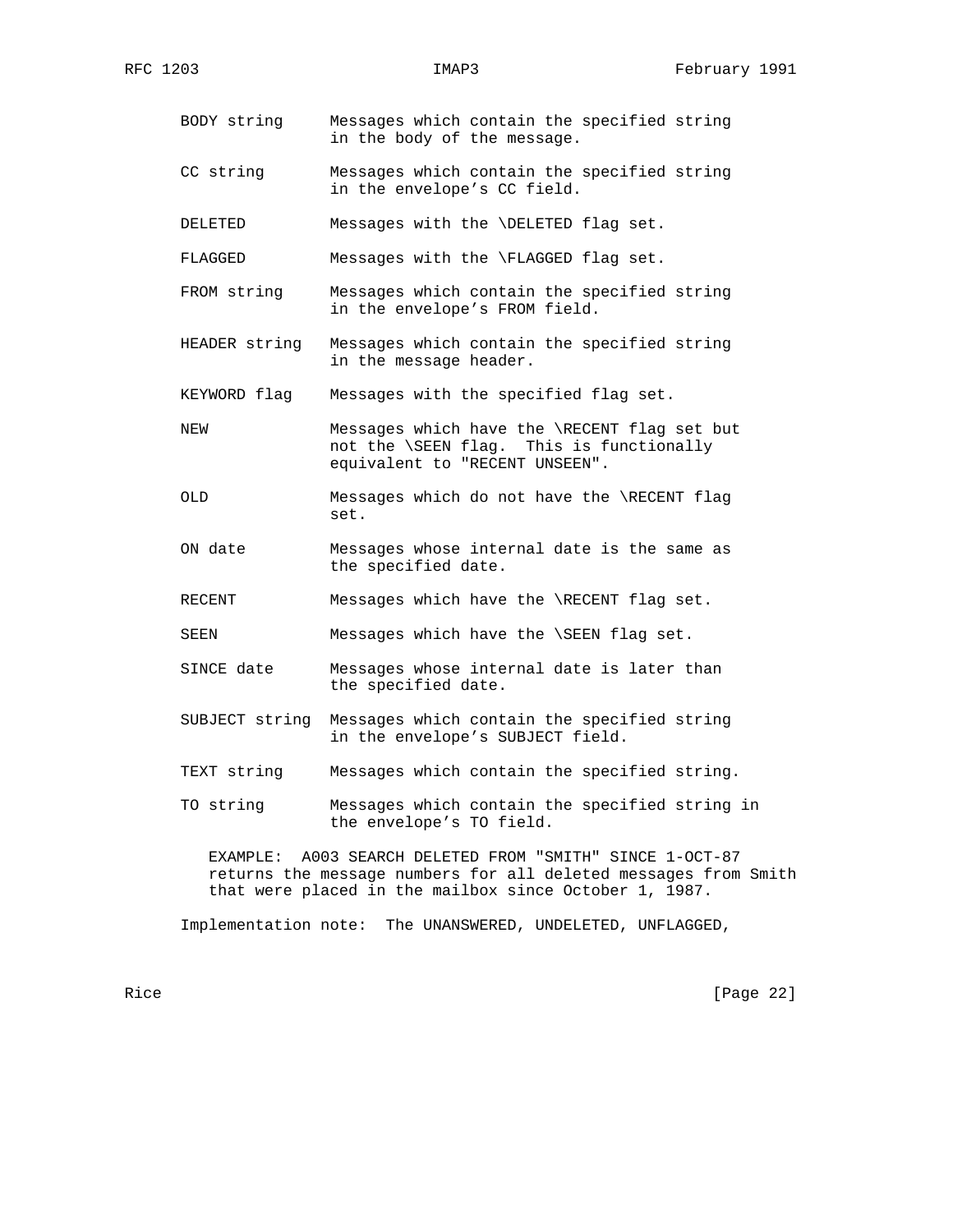UNKEYWORD and UNSEEN criteria, described below, are preserved in IMAP3 for IMAP2 compatibility. They are, however, considered obsolete and new Client programs are encouraged to use the ˜ notation for the logical inverses of search criteria with a view to the dropping of this outmoded syntax in later versions.

- UNANSWERED Messages which do not have the \ANSWERED flag set.
- UNDELETED Messages which do not have the \DELETED flag set.
- UNFLAGGED Messages which do not have the \FLAGGED flag set.
- UNKEYWORD flag Messages which do not have the specified flag set.
- UNSEEN Messages which do not have the \SEEN flag set.
- tag READONLY

 The READONLY command indicates that the client wishes to make the mailbox read-only. The server is required to reply with a solicited READONLY or READWRITE response.

tag READWRITE

 The READWRITE command indicates that the client wishes to make the mailbox read-write. The server is required to reply with a solicited READONLY or READWRITE response.

tag SUPPORTED.VERSIONS

 The SUPPORTED.VERSIONS solicits from the server a SUPPORTED.VERSIONS message, which encapsulates information about which versions and features the server supports.

tag SELECT.VERSION (major\_version minor\_version)

 The SELECT.VERSION command indicates that the client wishes to select certain behavior on the part of the server. The major and minor versions indicate the specific version of the protocol being selected.

EXAMPLE: A002 SELECT.VERSION (3 0)

A client may not request a server version that is not supported by

Rice [Page 23]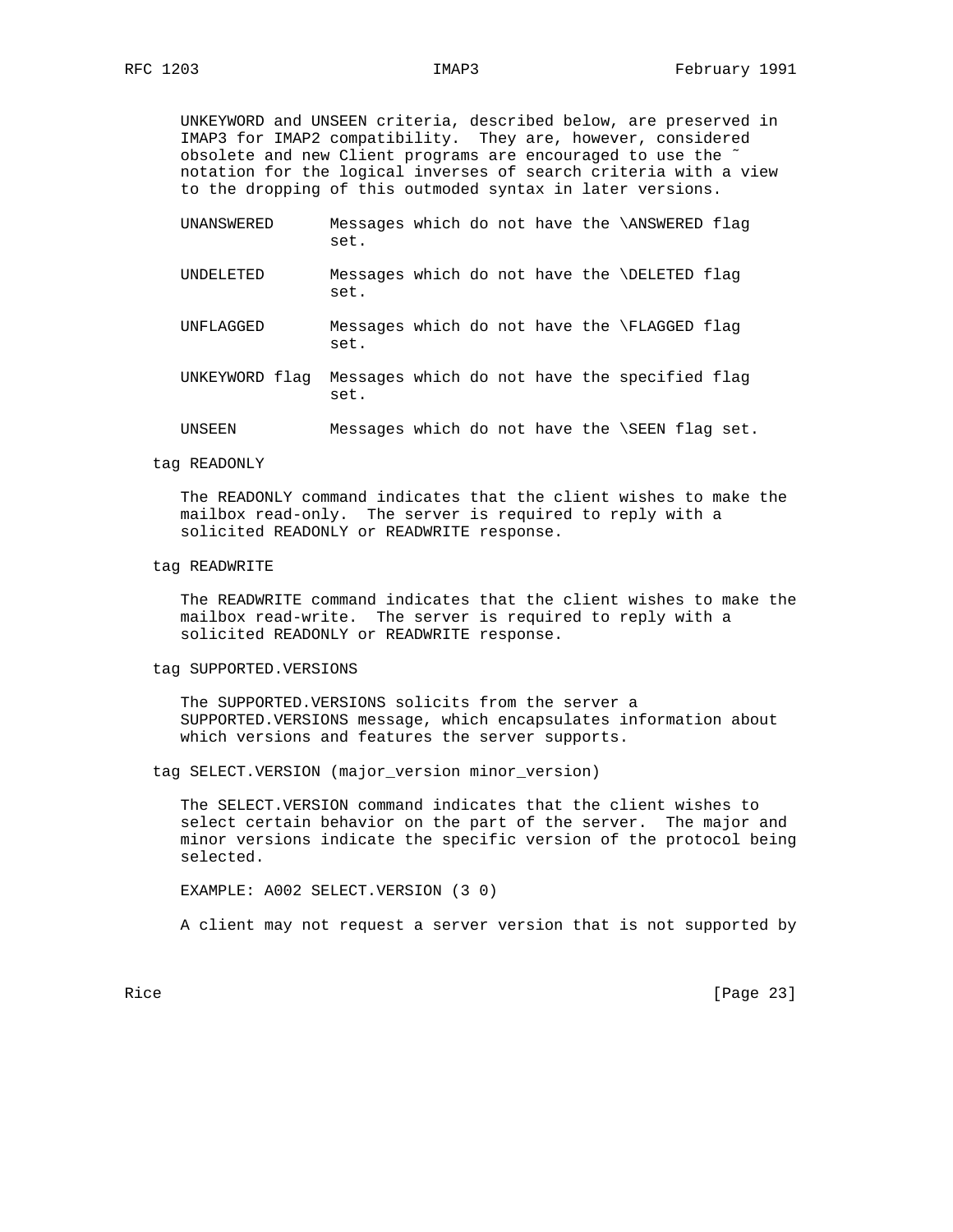the server, i.e., which is specifically mentioned in the response to a SUPPORTED.VERSIONS command. An attempt to do so by a client will result in a NO response from the server. It is an error for the SELECT.VERSION command to be used after a mailbox has been selected. The rationale for this is that for some server implementations it might be necessary to spawn separate programs to implement widely divergent protocol versions. Thus, the client cannot be allowed to expect any server state to be preserved after the use of the SELECT.VERSION command. The default version of all servers is 2.0, i.e., IMAP2 as defined by RFC 1064.

## tag SELECT.FEATURES 1#features

 The SELECT.FEATURES command indicates that the client wishes to select certain specific features on the part of the server. A client may not request a feature that is not supported by the server, i.e., one that is explicitly mentioned in the set of features for the selected version returned by the SUPPORTED.VERSIONS command. An attempt to do so by a client will result in a NO response from the server.

# EXAMPLE: A002 SELECT.FEATURES AUTO.SET.SEEN ˜TAGGED.SOLICITED EIGHT.BIT.TRANSPARENT

 i.e., select the set of features called AUTO.SET.SEEN and EIGHT.BIT.TRANSPARENT and deselect the feature called TAGGED.SOLICITED. The use of the SELECT.FEATURES command completely resets the set of selected features. Note: These are only example feature names and are not necessarily supported by any server. See the appendix on features for more information on features. Note: Some features, when present in the server, will cause the upwards compatible extension of the grammar, i.e., by adding extra commands. The server is at liberty not to remove these upwards compatible extensions to the command tables when a feature is disabled. Thus, it is an error for a client to rely on getting a NO or BAD response in any way, for instance to determine the selectedness or presence of a feature.

## tag BBOARD bboard

 The BBOARD command is equivalent to SELECT, except that its argument is a bulletin board (BBoard) name. The format of a BBoard name is implementation specific, although it is strongly encouraged to use something that resembles a name in a generic sense and not a file or mailbox name on the particular system. There is no requirement that a BBoard name be a mailbox name or a file name (in particular, Unix netnews has a completely different namespace from mailbox or file names).

Rice [Page 24]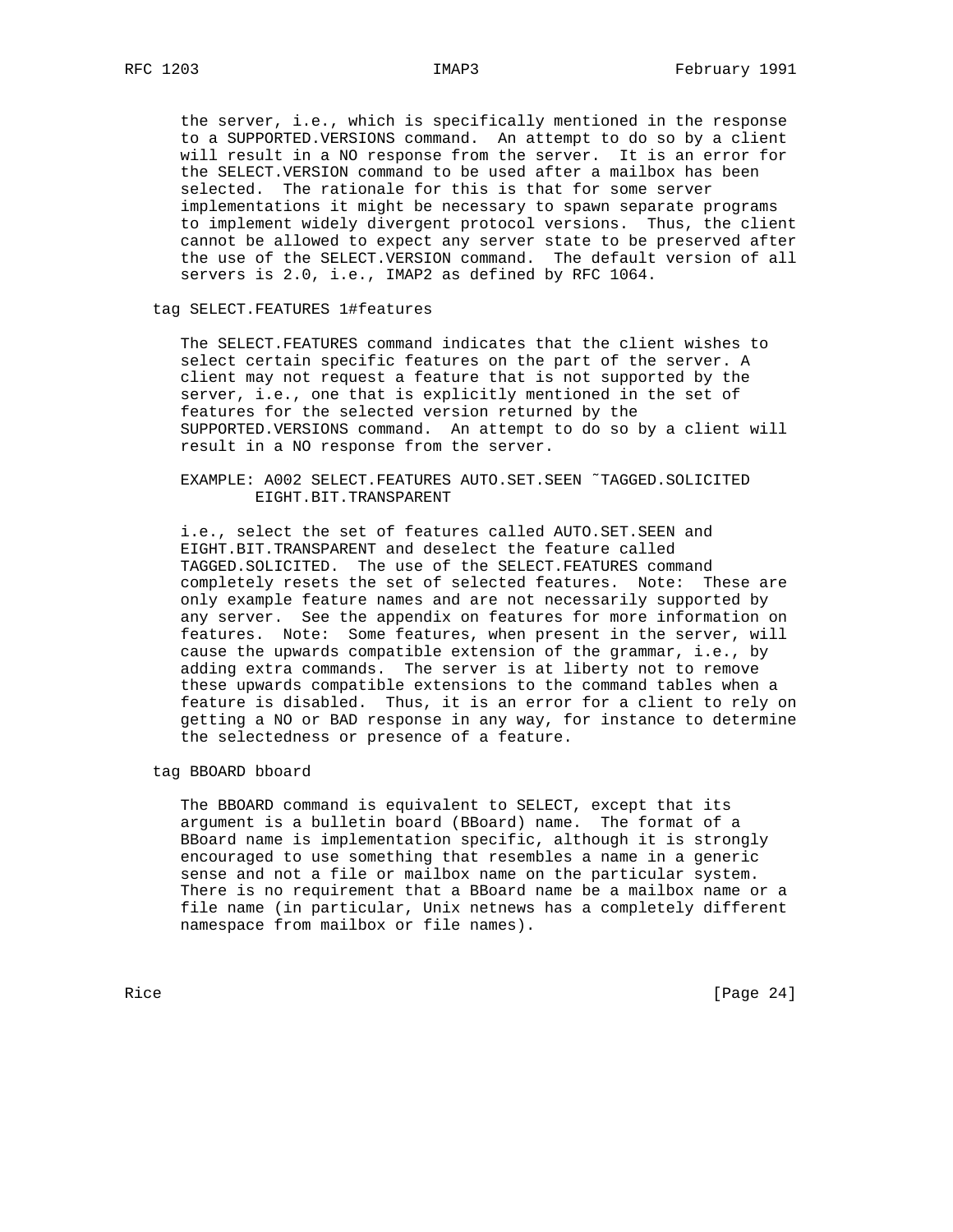The result from the BBOARD command is identical from that of the SELECT command. For example, in the TOPS-20 server implementation, the command A0002 BBOARD FOO is exactly equivalent to the command A0002 SELECT POBOX:<BBOARD>FOO.TXT Note: the equivalence in this example is \*not\* required by the protocol, and merely reflects the fuzzy distinction between mailboxes and BBoards on TOPS-20.

tag FIND (BBOARDS / MAILBOXES) pattern

 The FIND command accepts as arguments the keywords BBOARDS or MAILBOXES and a pattern which specifies some set of BBoard/mailbox names which are usable by the BBOARD/SELECT command. Two wildcard characters are defined; "\*" specifies that any number (including zero) characters may match at this position and "%" specifies that a single character may match at this position. For example, FOO\*BAR will match FOOBAR, FOOD.ON.THE.BAR and FOO.BAR, whereas FOO%BAR will match only FOO.BAR; furthermore, "\*" will match all BBoards/mailboxes. The following quoting convention applies to wildcards: " $\{\star\"$  is the literal "\*" character, " $\{\star\"$  is the literal "%" character and " $\backslash$ " is the literal " $\backslash$ " character. Notes: The format of mailboxes is server implementation dependent. The special mailbox name INBOX is not included in the output to the FIND MAILBOXES command.

 The FIND command solicits any number of BBOARD or MAILBOX responses from the server as appropriate.

Examples:

 A0002 FIND BBOARDS \* A0002 BBOARD FOOBAR A0002 BBOARD GENERAL A0002 OK FIND completed or A0002 FIND MAILBOXES FOO%BA\* A0002 MAILBOX FOO.BAR A0002 MAILBOX FOO.BAZZAR A0002 OK FIND completed

 Note: Although the use of explicit file or path names for mailboxes is discouraged by this standard, it may be unavoidable. It is important that the value returned in the MAILBOX solicited reply be usable in the SELECT command without remembering any path specification which may have been used in the FIND MAILBOXES pattern.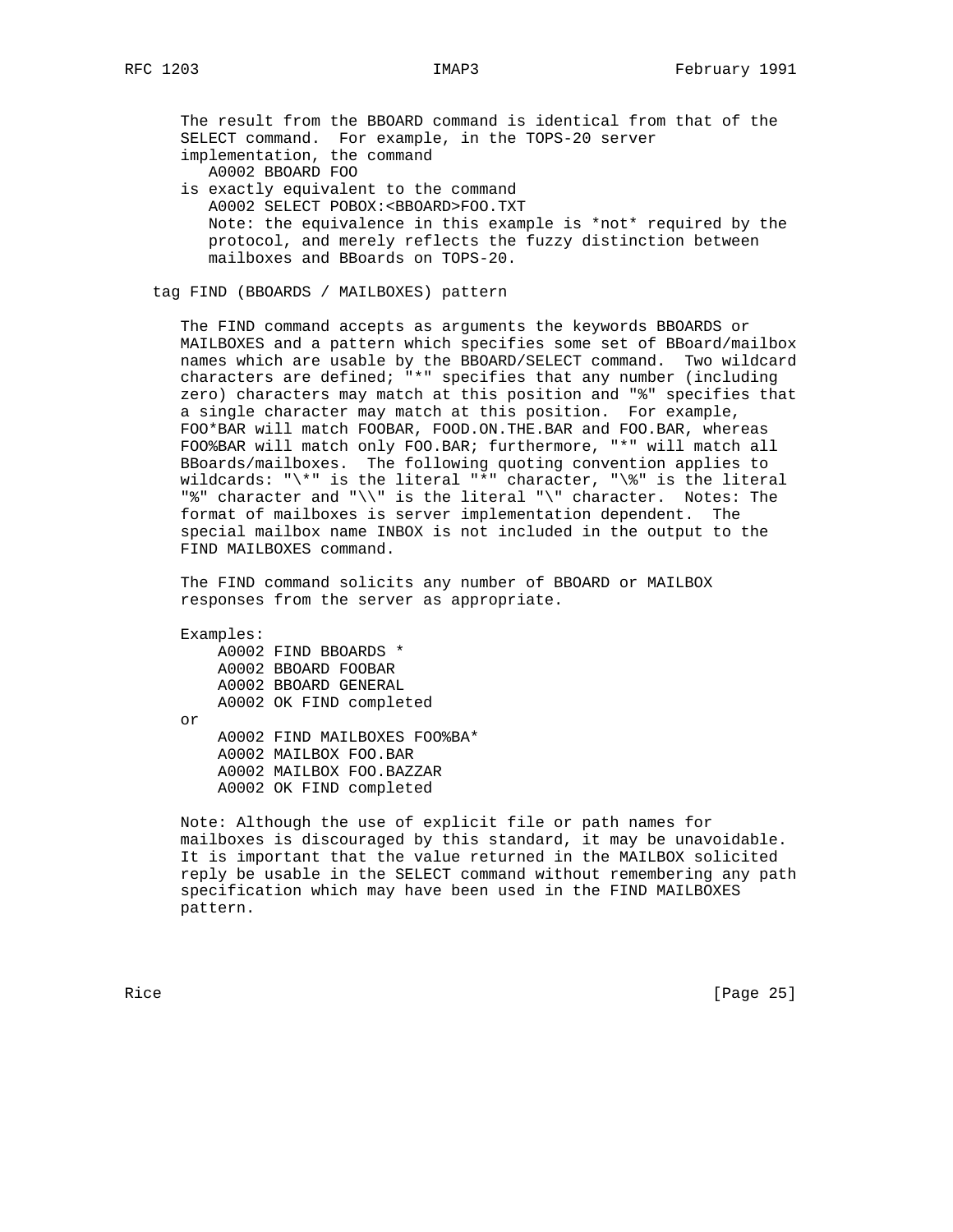tag FLAGS

The FLAGS command solicits a FLAGS response from the server.

tag SET.FLAGS flag\_list

 The SET.FLAGS command defines the user specifiable flags for this mailbox, i.e., the keywords. If this set does not include flags formerly sent to the client by the server in a FLAGS message then this constitutes a request to delete the flag. Any new flags should be created. This command does not affect the system defined flags and any system flags that are included in the flag\_list will be ignored. The server must respond to this command with a solicited FLAGS message. If the deletion of a flag results in the invalidation of the flag sets of any messages then the server is required to send solicited STORE FLAGS messages to the client for each modified message.

#### Responses:

\*/tag OK text

 In its solicited form this response identifies successful completion of the command with the indicated tag. The text is a line of human-readable text which may be useful in a protocol telemetry log for debugging purposes.

 In its unsolicited form, this response indicates simply that the server is alive. No special action on the part of the client is called for. This is presently only used by servers at startup as a greeting message indicating that they are ready to accept the first command. This usage, although legal, is by no means required. The text is a line of human-readable text which may be logged in protocol telemetry.

\*/tag NO text

 In its solicited form this response identifies unsuccessful completion of the command with the indicated tag. The text is a line of human-readable text which probably should be displayed to the user in an error report by the client.

 In its unsolicited form this response indicates some operational error at the server which cannot be traced to any protocol command. The text is a line of human-readable text which should be logged in protocol telemetry for the maintainer of the server and/or the client.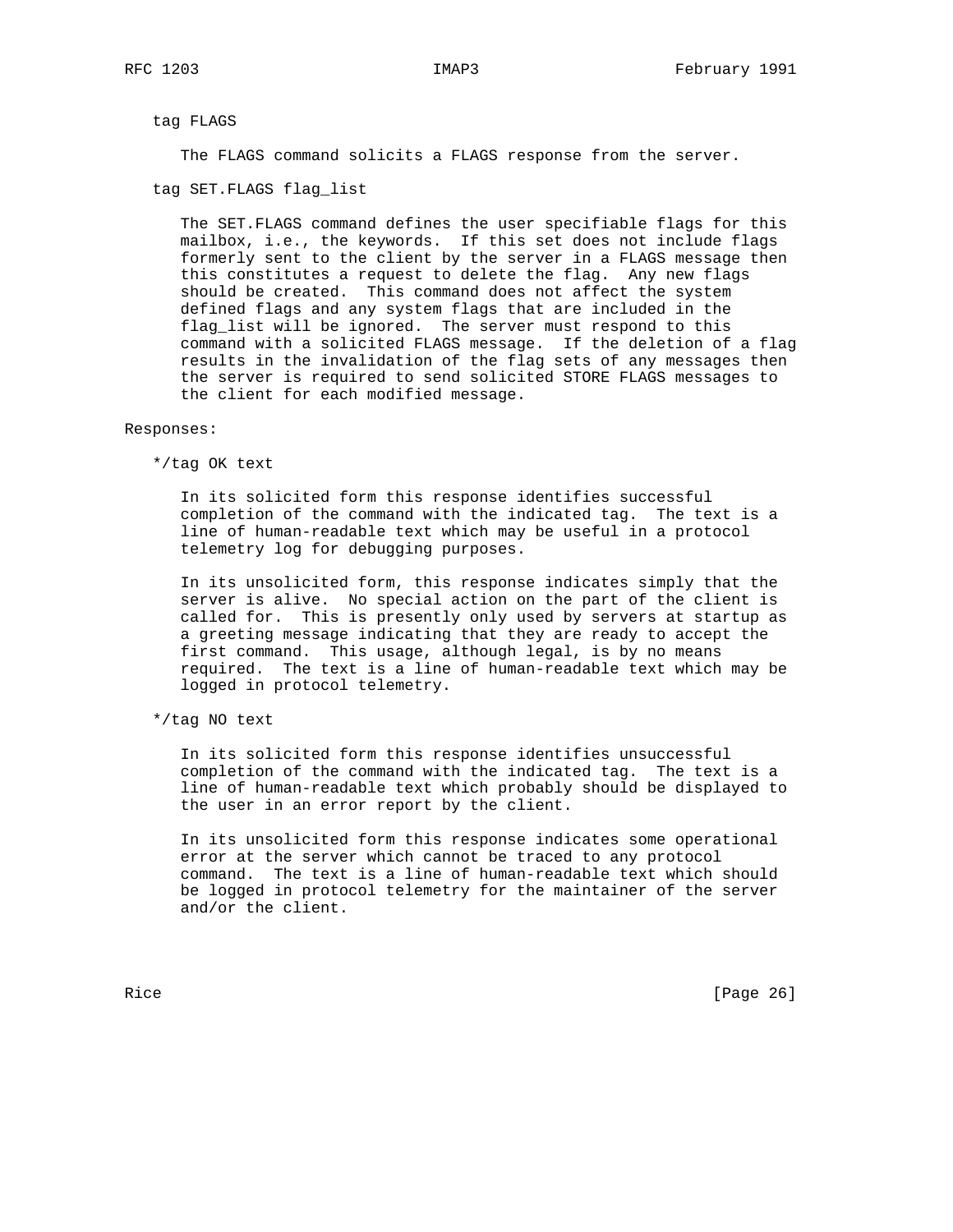\*/tag BAD text

 In its solicited form response indicates faulty protocol received from the client and indicates a bug. The text is a line of human-readable text which should be recorded in any telemetry as part of a bug report to the maintainer of the client.

 In its unsolicited form response indicates some protocol error at the server which cannot be traced to any protocol command. The text is a line of human-readable text which should be logged in protocol telemetry for the maintainer of the server and/or the client. This generally indicates a protocol synchronization problem, and examination of the protocol telemetry is advised to determine the cause of the problem.

\*/tag BYE text

 This indicates that the server is about to close the connection. The text is a line of human-readable text which should be displayed to the user in a status report by the client. IMAP2 requires that the server emit a solicited BYE response as part of a normal logout sequence. This solicited form is not required under IMAP3, though is still legal for compatibility. In its unsolicited form the BYE response is used as a panic shutdown announcement by the server. It is required to be used by any server which performs autologouts due to inactivity.

\*/tag number message\_data

 The solicited (tag number message\_data) response is generated as the result of a number of client requests. The server may also emit any the following at any time as unsolicited data (i.e., \* number message\_data). The message\_data is one of the following:

- EXISTS The specified number of messages exists in the mailbox.
- RECENT The specified number of messages have arrived since the last time this mailbox was selected with the SELECT command or equivalent.
- EXPUNGE The specified message number has been permanently removed from the mailbox, and the next message in the mailbox (if any) becomes that message number. The server must send a solicited EXPUNGE response for each message that it expunges as the result of an EXPUNGE command. Note: future versions of the protocol may allow the use of a message sequence as a value returned by the EXPUNGE response to allow the

Rice [Page 27]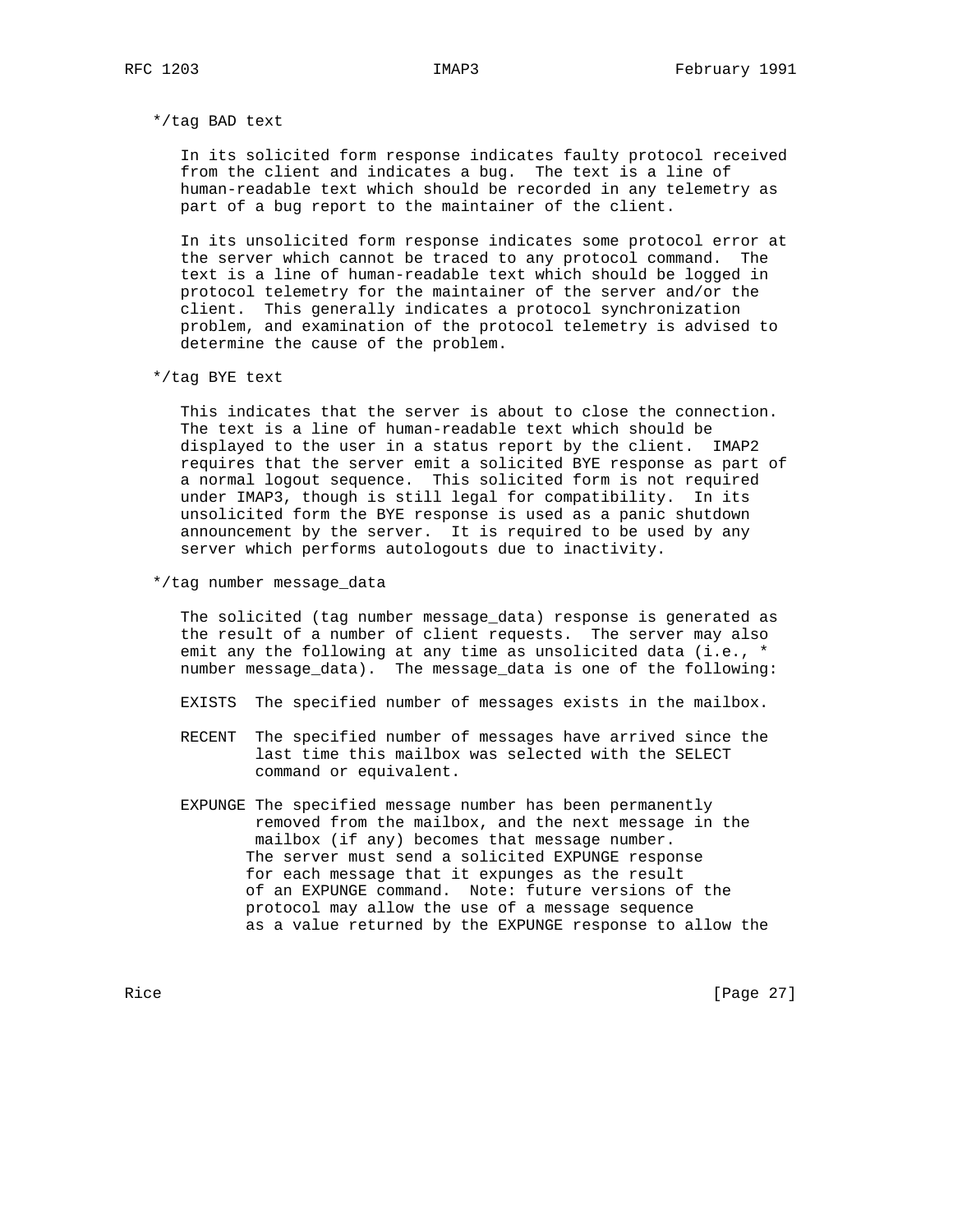more efficient compaction of client representations of mailboxes.

STORE data

 Functionally equivalent to FETCH, only it is sent by the server when the state of a mailbox changes. The server must send solicited STORE responses as the result of any change caused by a STORE command.

FETCH data

 This is the principle means by which data about a message is sent to the client. The data is in a Lisp-like S-expression property list form. Just as the FETCH request from the client can fetch any generic, canonical or concrete key, so also the FETCH response can return values for any of these keys as well as for the pre-defined attributes mentioned below. Note that the server is permitted to send any unsolicited FETCH or STORE messages that it should choose, be they the values associated with generic, canonical or concrete keys. Clients are required to ignore any such FETCH responses that it cannot interpret. For example, clients are not required to be able to understand, i.e., use fruitfully, the canonical \$TO key, but they are required to be able to ignore an unsolicited \$TO message correctly.

 ENVELOPE An S-expression format list which describes the envelope of a message. The envelope is computed by the server by parsing the RFC 822 header into the component parts, defaulting various fields as necessary.

> The fields of the envelope are in the following order: date, subject, from, sender, reply-to, to, cc, bcc, in-reply-to, and message-id. The date, subject, in-reply-to, and message-id fields are strings. The from, sender, reply-to, to, cc, and bcc fields are lists of addresses.

 An address is an S-expression format list which describes an electronic mail address. The fields of an address are in the following order: personal name, source-route (i.e., the at-domain-list in SMTP), mailbox name, host name and comments. Implementation note: The addition of the comment field is an incompatible extension from IMAP2. The server is required not to provide

Rice [Page 28]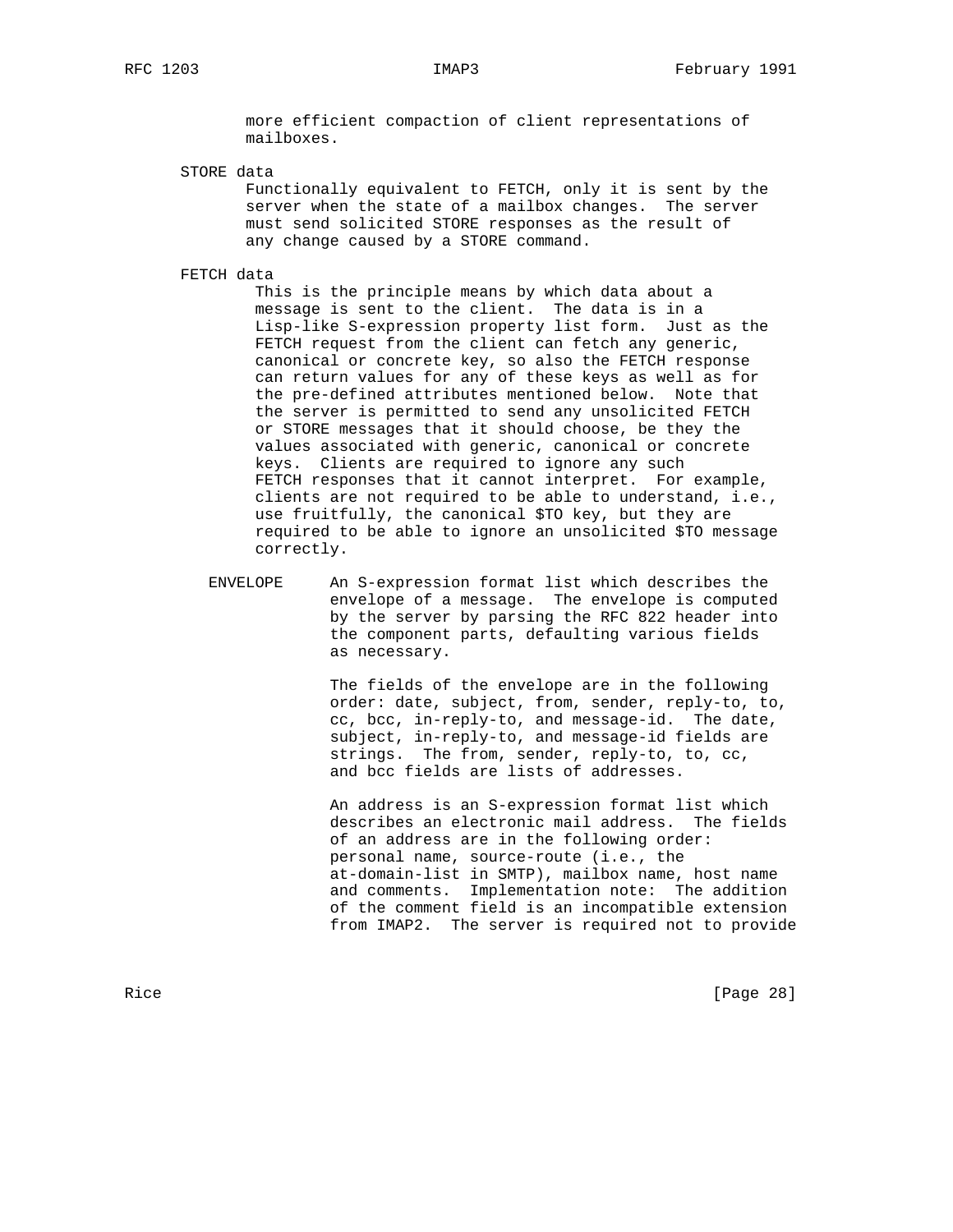this field when running in IMAP2 mode.

 Any field of an envelope or address which is not applicable is presented as the atom NIL. Note that the server must default the reply-to and sender fields from the from field; a client is not expected to know to do this.

 FLAGS An S-expression format list of flags which are set for this message. This may include the following system flags:

| \RECENT   | Message arrived since last |
|-----------|----------------------------|
|           | read of this mailbox       |
| \SEEN     | Message has been read      |
| \ANSWERED | Message has been answered  |
| \FLAGGED  | Message is "flagged" for   |
|           | urgent/special attention   |
| \DELETED  | Message is "deleted" for   |
|           | removal by later EXPUNGE   |
|           |                            |

 INTERNALDATE A string containing the date and time the message was written to the mailbox.

 RFC822 A string expressing the message in RFC 822 format.

 Note: Some implementations of IMAP2 servers had the (undocumented) behavior of setting the \SEEN flag as a side effect of fetching the body of a message. This resulted in erroneous behavior for clients that prefetch messages that the user might not get around to reading. Thus, this behavior is explicitly disallowed in IMAP3. Note: this is not a significant performance restriction because it is always possible for IMAP3 clients to use an interaction with the server of the following type: A001 FETCH 42 RFC822 A002 STORE 42 +FLAGS (\SEEN) A001 42 FETCH RFC822 {637} ...... A001 OK Fetch completed A002 42 STORE FLAGS (\SEEN \FLAGGED...) A002 OK Store Completed.

 RFC822.HEADER A string expressing the RFC 822 format header of the message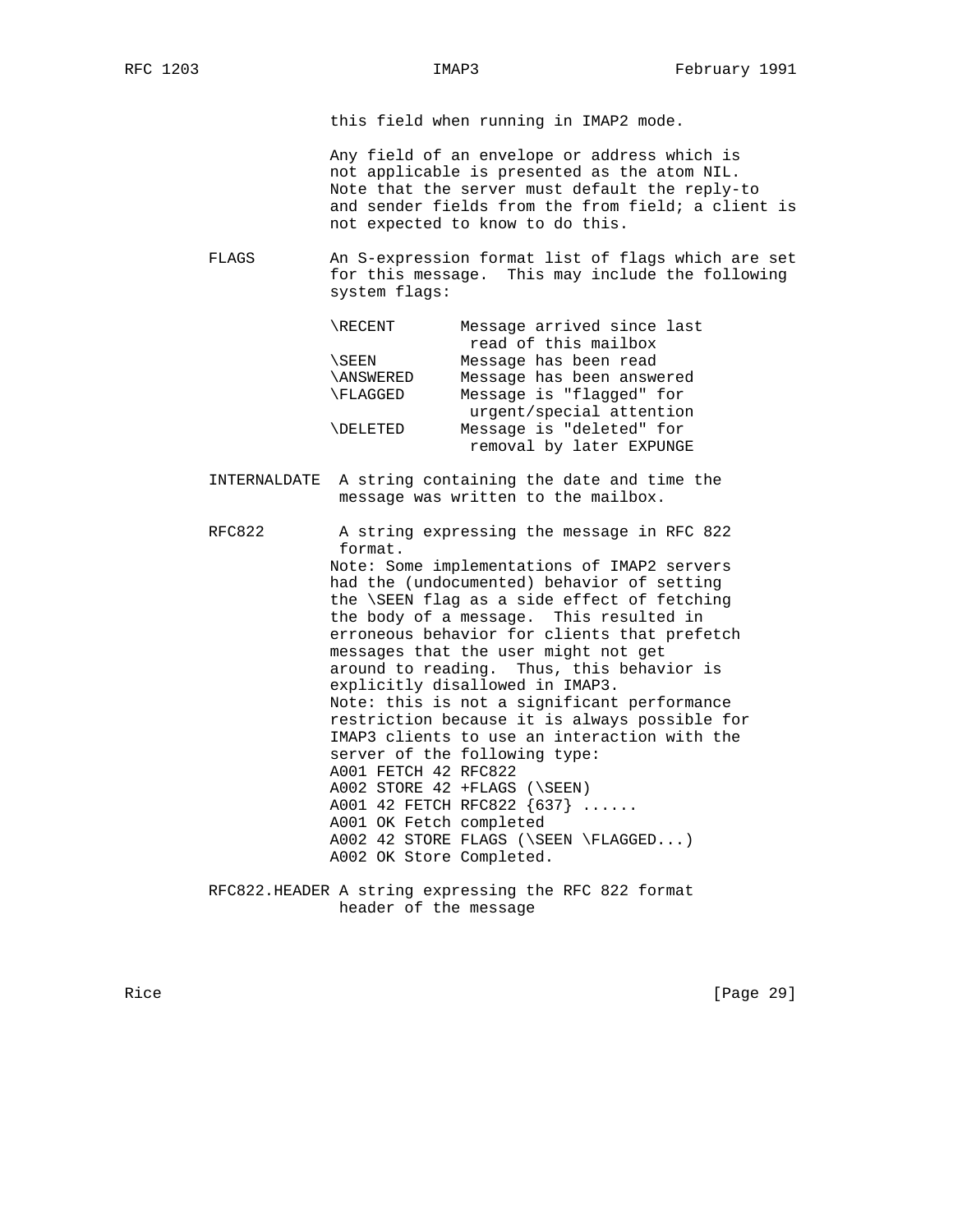RFC822.SIZE A number indicating the number of characters in the message as expressed in RFC 822 format.

 RFC822.TEXT A string expressing the text body of the message, omitting the RFC 822 header. See also note for RFC822.

\*/tag FLAGS flag\_list

 A solicited FLAGS response must occur as a result of a SELECT command. The flag list is the list of flags (at a minimum, the IMAP defined flags) which are applicable for this mailbox. Flags other than the system flags are a function of the server implementation.

\*/tag SEARCH (numbers) (search\_criteria)

 This response occurs as a result of a SEARCH command. The number(s) refer to those messages which match the search criteria. In its solicited form this message allows clients to find interesting groups of messages, e.g., unseen messages from Crispin. In its unsolicited form it allows the server to inform the client of interesting patterns, e.g., when new mail arrives, recent and from Crispin. Compatibility note: The search\_criteria are sent by the server along with the matching numbers so unsolicited SEARCH messages may be interpreted. This syntax is not upwards compatible with IMAP2 and so the new syntax is intended to make it simple for clients that are not able to take advantage of unsolicited SEARCH messages still to interpret solicited SEARCH messages simply by ignoring everything that follows the list of numbers with minimal parsing. Such clients may not, however, simply discard the rest of the line because there might be LITERALs in the search pattern.

 Examples: A00042 SEARCH (2 3 6) (FROM Crispin ˜SEEN) and \* SEARCH (42) (FROM Crispin RECENT)

\*/tag READONLY

 This indicates that the mailbox is read-only. The server is required to respond to a READONLY or READWRITE command with either a solicited READONLY or a solicited READWRITE response. Note: If the client attempts a mutation operation, such as STORE, on a mailbox to which it does not have write access then the server is required to reply with a solicited READONLY response on the first

Rice [Page 30]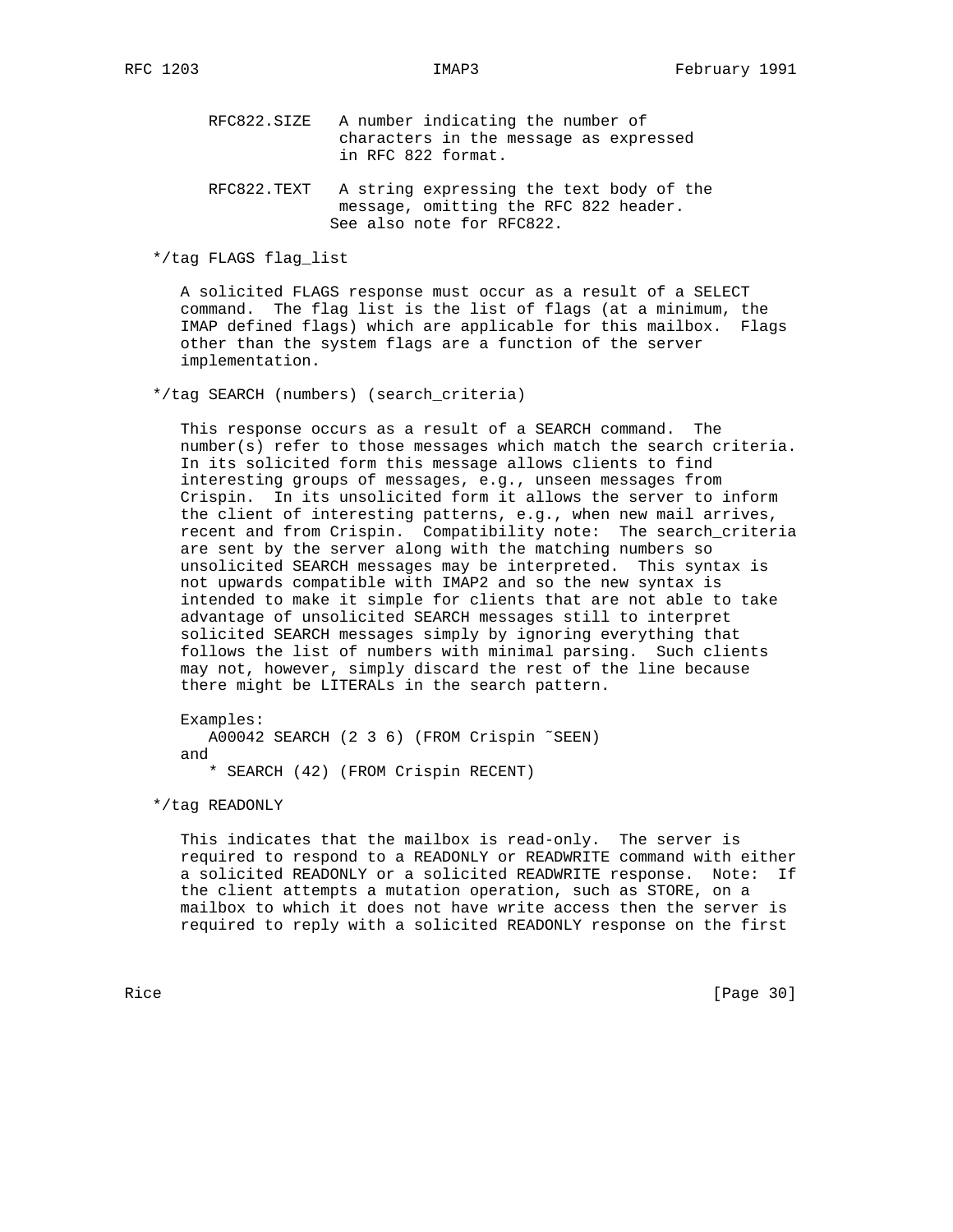such attempted mutation. The server may also choose to send solicited READONLY responses for each subsequent attempted mutation.

\*/tag READWRITE

 This indicates that the mailbox is read-write. The server is required to respond to a READONLY or READWRITE command with either a solicited READONLY or a solicited READWRITE response.

\*/tag BBOARD bboard\_name

 This message is produced in its solicited form as a response to a FIND BBOARDS command. In its unsolicited form it represents a notification by the server that a new BBoard has been added. Bboard\_name must be a name that can be supplied to the BBOARD command so as to select the appropriate bboard.

\*/tag MAILBOX non\_inbox\_mailbox\_name

 This message is produced in its solicited form as a response to a FIND MAILBOXES command. In its unsolicited form it represents a notification by the server that a new mailbox has been added, perhaps as the result of a COPY command creating a new mailbox. Non\_inbox\_mailbox\_name must be a name that can be supplied to the SELECT command so as to select the appropriate mailbox. Note: non\_inbox\_mailbox\_name is never the string "INBOX".

\*/tag SUPPORTED.VERSIONS (version\_specs)

 This message is used either as a response to the SUPPORTED.VERSIONS or, in its unsolicited form, to indicate the dynamic addition or removal of support for features or protocol versions. Each version\_spec is of the form (4 2 EIGHT.BIT.TRANSPARENT AUTO.SET.SEEN ...), i.e., a major version number and a minor version number for the protocol and the set of features supported under the server's implementation of that protocol version. A server may not dynamically remove support for any version or feature that has been selected by any currently logged in client by the use of the VERSION command.

 Example: A00005 SUPPORTED.VERSIONS ((2 0 ) (2 2 TAGGED.SOLICITED) (3 0 EIGHT.BIT.TRANSPARENT TAGGED.SOLICITED))

 Indicates that two major versions are supported and one minor version is supported and that tagged solicited messages are

Rice [Page 31]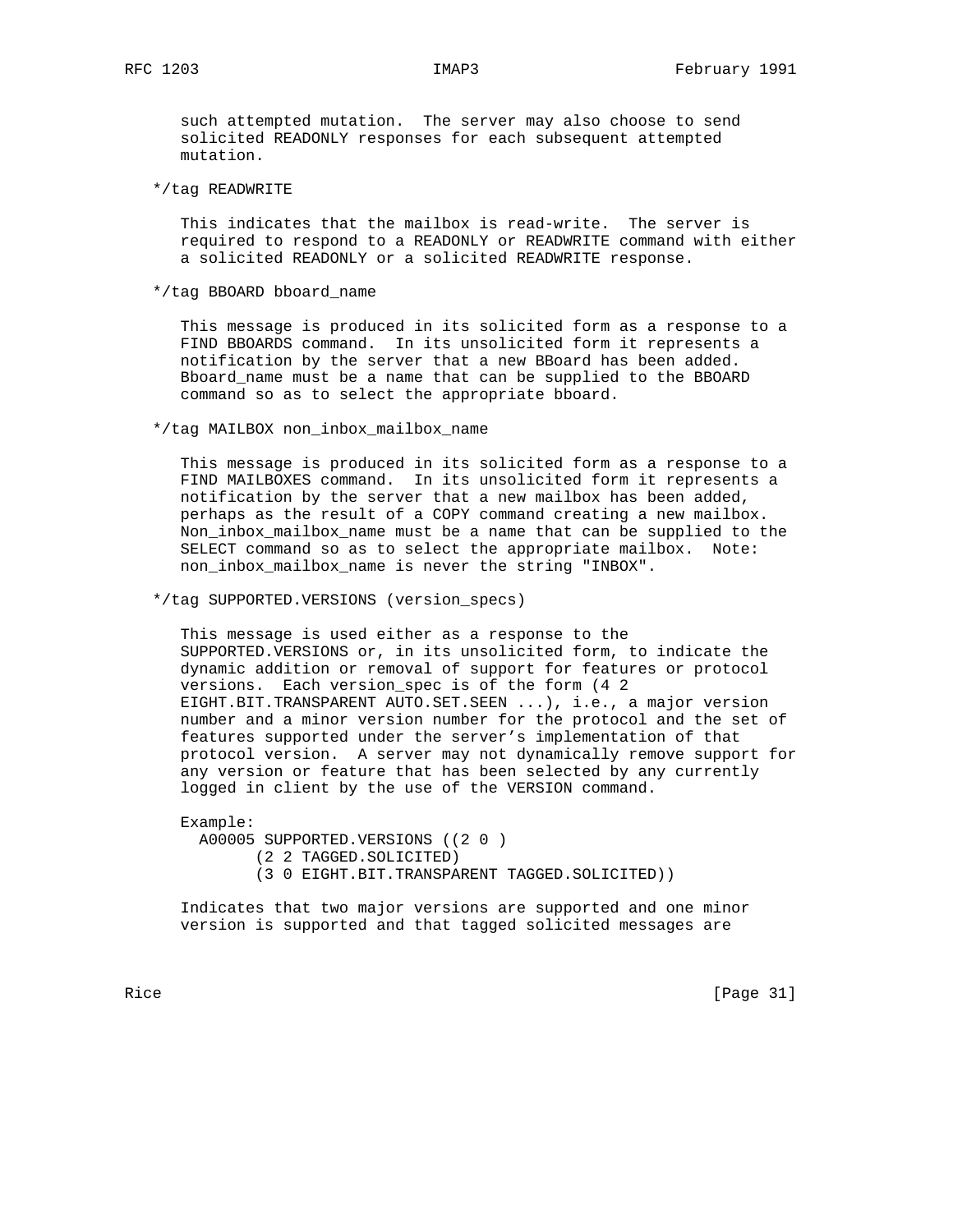supported in versions 2.2 and 3.0 with eight bit characters being supported under version 3. For each feature mentioned in the list of features there is also always the negation of that feature. For example, if the server supports the TAGGED.SOLICITED feature then it also supports the ˜TAGGED.SOLICITED feature, which disables this feature. Note: These are only example feature names and are not necessarily supported by any server. See the appendix on features for more information on features.

+ text

 This response indicates that the server is ready to accept the text of a literal from the client. Normally, a command from the client is a single text line. If the server detects an error in the command, it can simply discard the remainder of the line. It cannot do this in the case of commands which contain literals, since a literal can be an arbitrarily long amount of text, and the server may not even be expecting a literal. This mechanism is provided so the client knows not to send a literal until the server definitely expects it, preserving client/server synchronization.

 In actual practice, this situation is rarely encountered. In the current protocol, the only client commands likely to contain literals are the LOGIN command and the STORE RFC822.HEADER or STORE RFC822.TEXT commands. Consider a situation in which a server validates the user before checking the password. If the password contains "funny" characters and hence is sent as a literal, then if the user is invalid an error would occur before the password is parsed.

 No such synchronization protection is provided for literals sent from the server to the client, for performance reasons. Any synchronization problems in this direction would be due to a bug in the client or server and not for some operational problem.

Sample IMAP3 session

 The following is a transcript of an actual IMAP3 session. Server output is identified by "S:" and client output by "U:". In cases where lines were too long to fit within the boundaries of this document, the line was continued on the next line preceded by a tab.

 S: \* OK SUMEX-AIM.Stanford.EDU Interactive Mail Access Protocol III Service 6.1(349) at Mon, 14 May 90 14:58:30 PDT U: a001 SUPPORTED.VERSIONS S: \* SUPPORTED.VERSIONS ((2 0 ) (3 0 EIGHT.BIT.TRANSPARENT AUTO.SET.SEEN TAGGED.SOLICITED))

Rice [Page 32]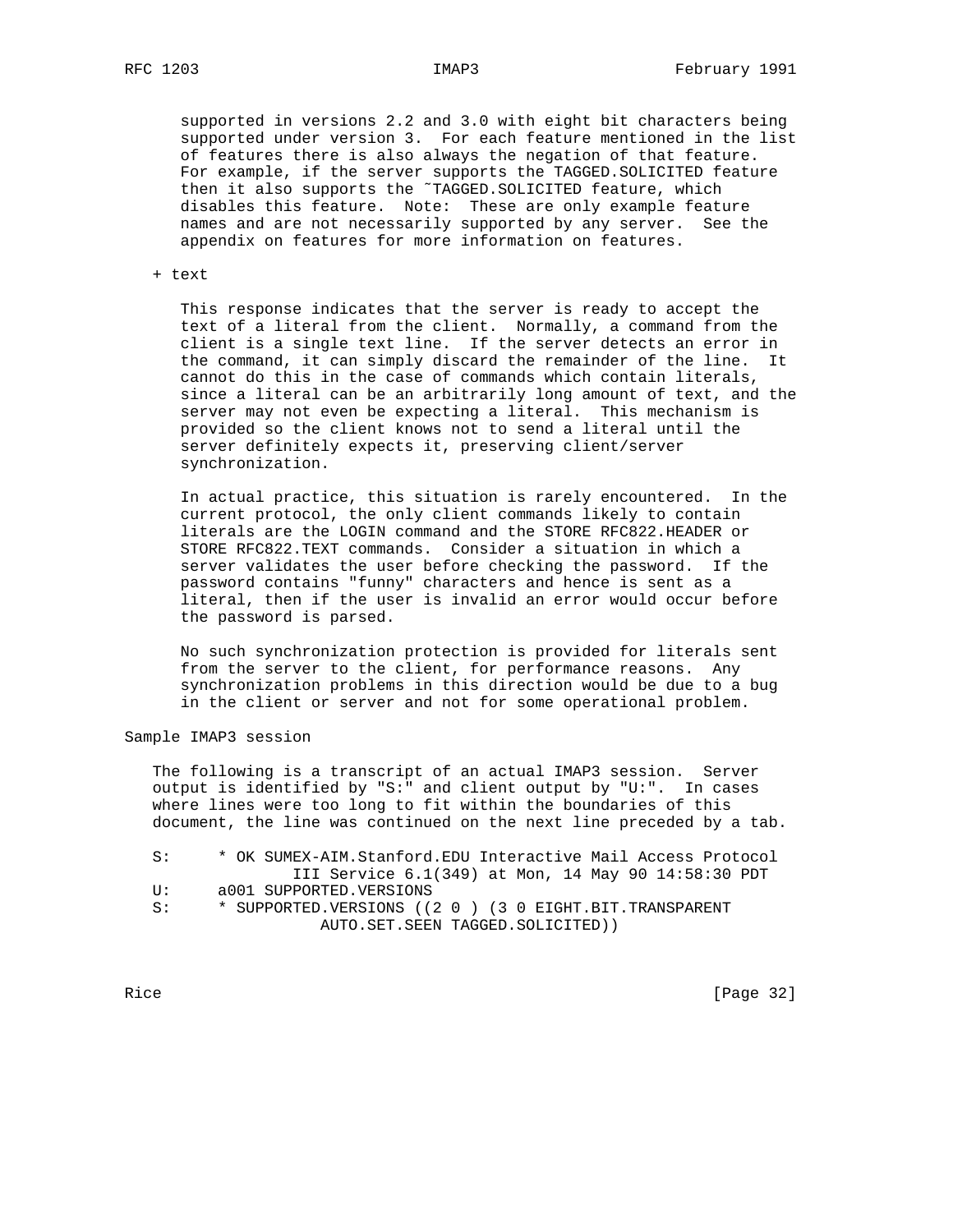```
 S: A001 Supported Versions returned.
 U: a002 SELECT.VERSION (3 0)
 S: a002 OK Version 3.0 Selected.
 U: a003 SELECT.FEATURES TAGGED.SOLICITED
 S: a003 OK Features selected.
 U: a004 login crispin secret
 S: a004 OK User CRISPIN logged in at Thu, 9 Jun 90 14:58:42 PDT,
                job 76
 U: a005 select inbox
 S: a005 FLAGS (Bugs SF Party Skating Meeting Flames Request AI
                Question Note \XXXX \YYYY \Answered \Flagged \Deleted
                \Seen)
 S: a005 16 EXISTS
 S: a005 0 RECENT
 S: a006 OK Select complete
 U: a006 fetch 16 all
 S: a006 16 Fetch (Flags (\Seen) InternalDate " 9-Jun-88 12:55:
            RFC822.Size 637 Envelope ("Sat, 4 Jun 88 13:27:11 PDT"
            "INFO-MAC Mail Message" (("Larry Fagan" NIL "FAGAN"
            "SUMEX-AIM.Stanford.EDU" NIL)) (("Larry Fagan" NIL "FAGAN"
            "SUMEX-AIM.Stanford.EDU" NIL)) (("Larry Fagan" NIL "FAGAN"
            "SUMEX-AIM.Stanford.EDU" NIL)) ((NIL NIL "rindflEISCH"
            "SUMEX-AIM.Stanford.EDU" NIL)) NIL NIL NIL
            "<12403828905.13.FAGAN@SUMEX-AIM.Stanford.EDU>"))
 S: a006 OK Fetch completed
 U: a007 fetch 16 rfc822
 S: a007 16 Fetch (RFC822 {637}
 S: Mail-From: RINDFLEISCH created at 9-Jun-88 12:55:43
 S: Mail-From: FAGAN created at 4-Jun-88 13:27:12
 S: Date: Sat, 4 Jun 88 13:27:11 PDT
 S: From: Larry Fagan <FAGAN@SUMEX-AIM.Stanford.EDU>
 S: To: rindflEISCH@SUMEX-AIM.Stanford.EDU
 S: Subject: INFO-MAC Mail Message
 S: Message-ID: <12403828905.13.FAGAN@SUMEX-AIM.Stanford.EDU>
 S: ReSent-Date: Thu, 9 Jun 88 12:55:43 PDT
 S: ReSent-From: TC Rindfleisch <Rindfleisch@SUMEX-AIM.Stanford.EDU>
 S: ReSent-To: Yeager@SUMEX-AIM.Stanford.EDU,
               Crispin@SUMEX-AIM.Stanford.EDU
 S: ReSent-Message-ID:
        <12405133897.80.RINDFLEISCH@SUMEX-AIM.Stanford.EDU>
 S:
S: The file is <info-mac>usenetv4-55.arc ...
 S: Larry
 S: -------
S: )
 S: a007 OK Fetch completed
 U: a008 logout
 S: a008 BYE UNIX IMAP III server terminating connection
```
Rice [Page 33]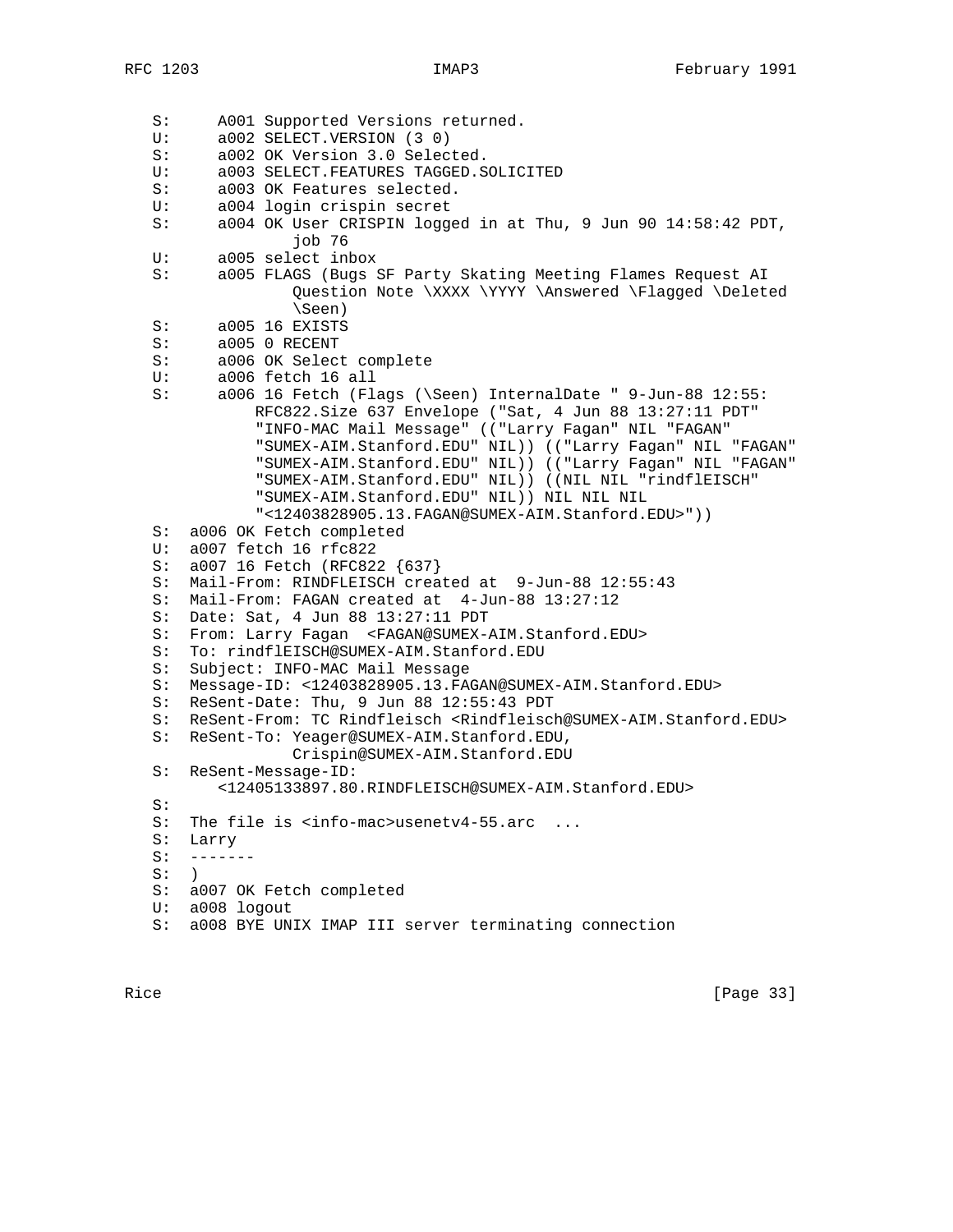# S: a008 OK SUMEX-AIM.Stanford.EDU Interim Mail Access Protocol Service logout

Implementation Discussion

 As of this writing, SUMEX has completed an IMAP2 client for Xerox Lisp machines written in hybrid Interlisp/CommonLisp and is beginning distribution of a client for TI Explorer Lisp machines. SUMEX has also completed a portable IMAP2 client protocol library module written in C. This library, with the addition of a small main program (primarily user interface) and a TCP/IP driver, became a rudimentary remote system mail-reading program under Unix. The first production use of this library is as a part of a MacII client which has now been under daily use (by real users) at Stanford for quite some time.

 As of this writing, SUMEX has completed IMAP2 servers for TOPS-20 written in DEC-20 assembly language and 4.2/3 BSD Unix written in C. The TOPS-20 server is fully compatible with MM-20, the standard TOPS-20 mailsystem, and requires no special action or setup on the part of the user. The INBOX under TOPS-20 is the user's MAIL.TXT. The TOPS-20 server also supports multiple simultaneous access to the same mailbox, including simultaneous access between the IMAP3 server and MM-20. The 4.2/3 BSD Unix server requires that the user use either Unix Mail format or mail.txt format which is compatible with SRI MM-32 or Columbia MM-C. The 4.2/3 BSD Unix server allows simultaneous read access; write access must be exclusive. There is also an experimental IMAP3 server running on the TI Explorer class of machine, which uses MM mailbox format and which can communicate over both TCP and Chaos.

 The Xerox Lisp client and DEC-20 server have been in production use for over two years; the Unix server was been in production use for over a year. IMAP3 has been used to access mailboxes at remote sites from a local workstation via the Internet. For example, from the Stanford local network one of the authors has read his mailbox at a Milnet site.

 A number of IMAP clients have now been developed or are being developed. Amongst these are versions that run on the following machines:

 . Xerox Lisp machines . Apple Macintosh . NeXT . IBM PC . TI Explorer Lisp machines . "Glass teletype" version that runs under Unix

Rice [Page 34]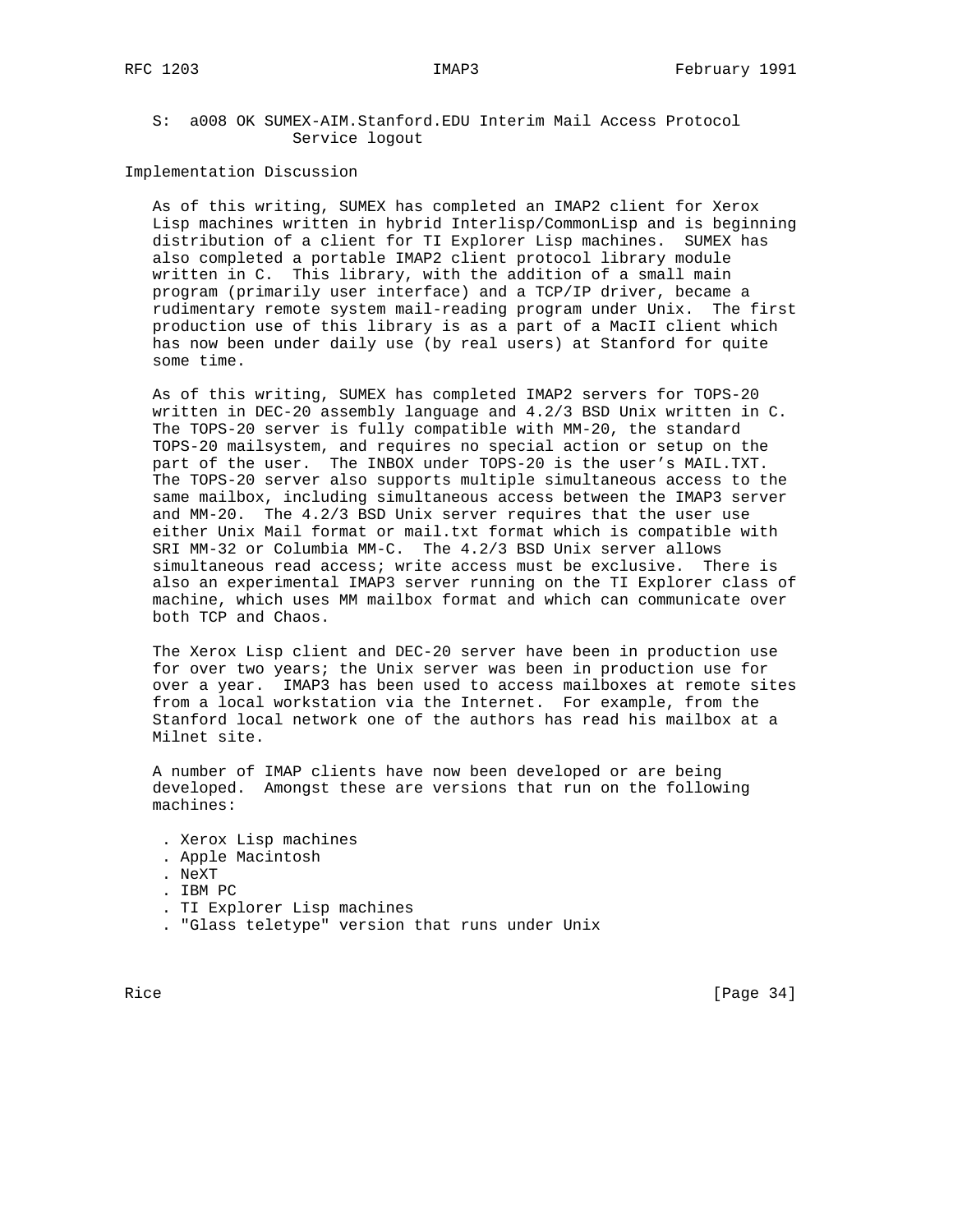. GNU Emacs

- . X Windows
- . NTT ELIS

 Each of these client programs is carefully tuned to optimize the performance and user interface in a manner that is consistent with the the user interface model of the native machine. For example, the Macintosh client features a "messy-desk" interface that allows the cutting and pasting of text with the use of the clipboard with a menu driven interface with keyboard accelerators.

 This specification does not make any formal definition of size restrictions, but some of the existing servers have the following limitations:

## DEC-20

- . length of a mailbox: 7,077,888 characters
- . maximum number of messages: 18,432 messages
- . length of a command line: 10,000 characters
- . length of the local host name: 64 characters
- . length of a "short" argument: 39 characters
- . length of a "long" argument: 491,520 characters
- . maximum amount of data output in a single fetch: 655,360 characters

#### TI-Explorer

- . length of a mailbox: limited by the Minimum of the size of the virtual address space and the size of the file system
- . maximum number of messages: limited by the the size of the virtual address space
- . length of a command line: limited by the the size of the virtual address space
- . length of the local host name: limited by the the size of the virtual address space
- . length of a "short" argument: limited by the the size of the virtual address space
- . length of a "long" argument: limited by the the size of the virtual address space
- . maximum amount of data output in a single fetch: not limited

 Typical values for these limits are 30Mb for file systems and 128Mb for virtual address space.

 To date, nobody has run up against any of these limitations, many of which are substantially larger than most current user mail reading programs.

There are several advantages to the scheme of tags and solicited

Rice [Page 35]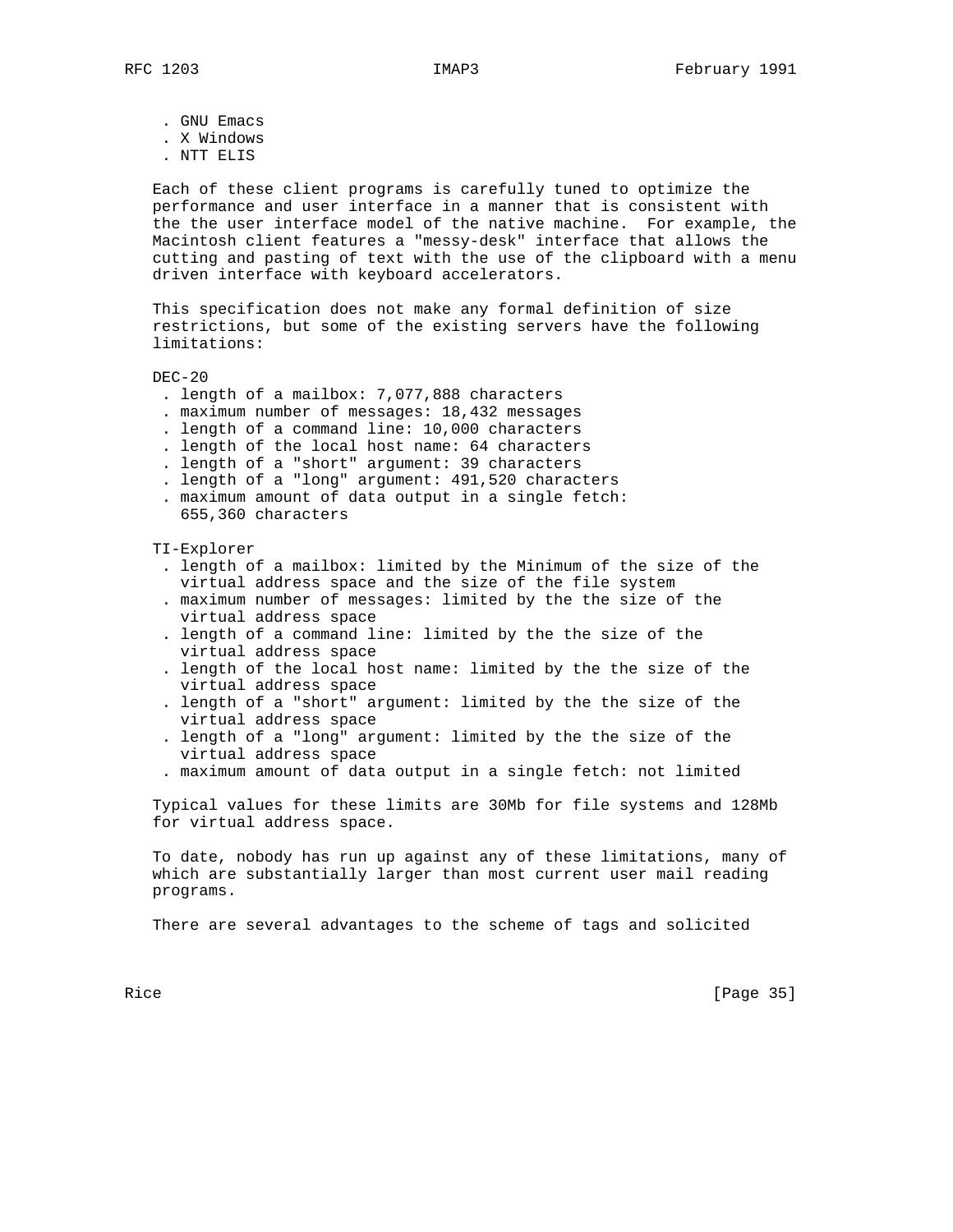responses and unsolicited data. First, the infamous synchronization problems of SMTP and similar protocols do not happen with tagged commands; a command is not considered satisfied until a completion acknowledgement with the same tag is seen. Tagging allows an arbitrary amount of other responses ("solicited" data) to be sent by the server with no possibility of the client losing synchronization. Compare this with the problems that FTP or SMTP clients have with continuation, partial completion, and commentary reply codes.

 Another advantage is that a non-lockstep client implementation is possible. The client could send a command, and entrust the handling of the server responses to a different process which would signal the client when the tagged response comes in. Some clients might be implemented in a thoroughly asynchronous manner, having, perhaps, multiple outstanding commands at any given time. Note: this does not require that the server process these commands in anything other than a lock-step manner. It simply allows clients to take advantage of servers that are able to do such asynchronous operations.

 It was observed that synchronization problems can occur with literals if the literal is not recognized as such. Fortunately, the cases in which this can happen are relatively rare; a mechanism (the special "+" tag response) was introduced to handle those few cases which could happen. The proper way to address this problem in all cases is probably to move towards a record-oriented architecture instead of the text stream model provided by TCP.

 Unsolicited data needs some discussion. Unlike most protocols, in which the server merely does the client's bidding, an IMAP3 server has a semi-autonomous role. By means of sending "unsolicited data", the server is in effect sending a command to the client -- to update and/or extend its (incomplete) model of the mailbox with new information from the server. In this viewpoint, although a "fetch" command is a request for specific information from the client, the server is always at liberty to include more than the desired data as "unsolicited". A server acknowledgement to the "fetch" is a statement that at least all the requested data has been sent.

 In terms of implementation, a simple lock-step client may have a local cache of data from the mailbox. This cache is incomplete in general, and at select time is empty. A listener on the IMAP connection in the client processes all solicited and unsolicited data symmetrically, and updates the cache based on this data, i.e., the client faults on a cache miss and asks the server to fill that cache slot synchronously. If a tagged completion response arrives, the listener unblocks the process which sent the tagged request.

Clearly, given this model it is not strictly necessary to distinguish

Rice [Page 36]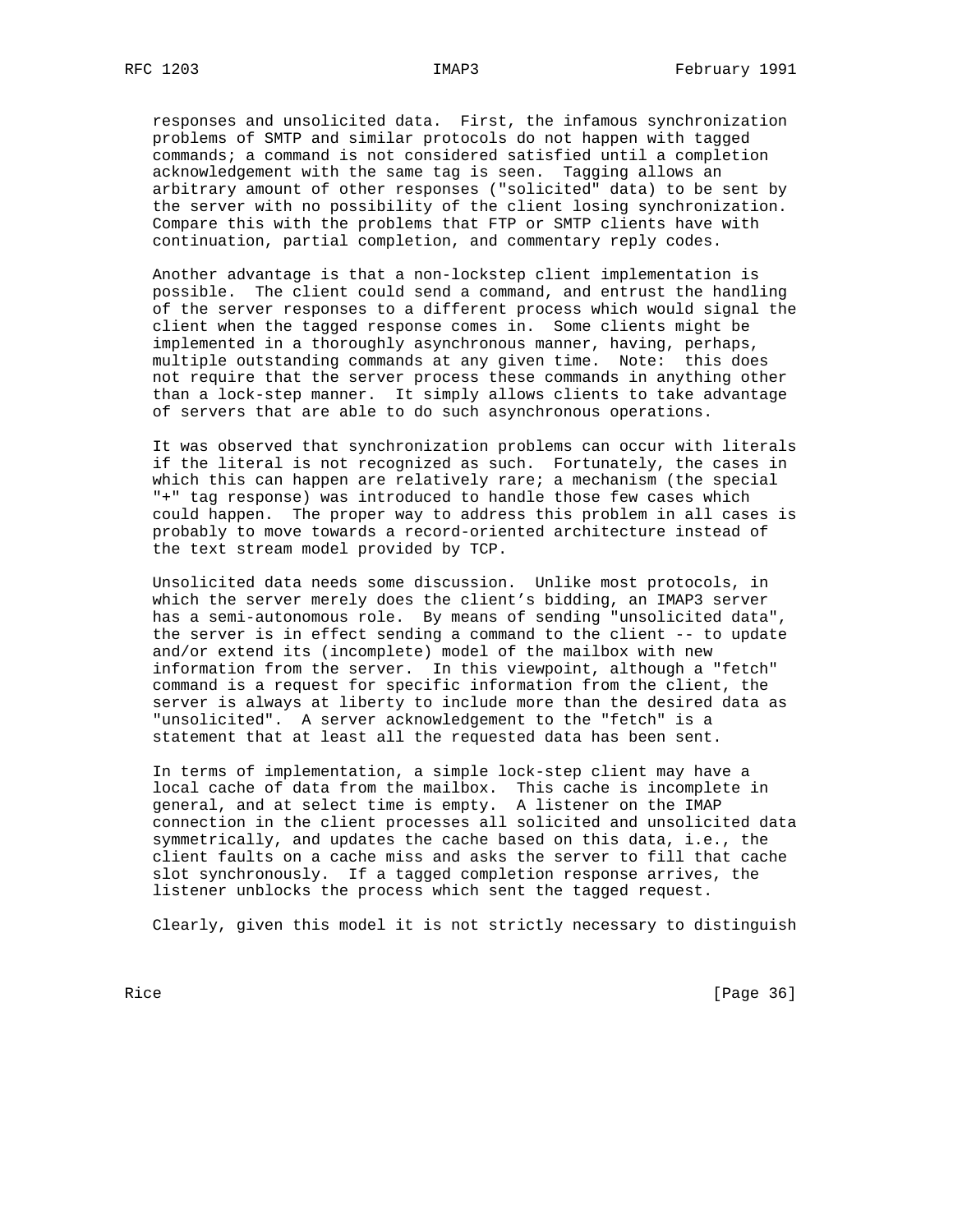most solicited from unsolicited data. Doing so, however, apart from being clearer, also allows such simplistic, lock-step client implementations that extract the specific value of the response to command by trapping the tagged response. This allows the client not to have to block on some complex predicate that involves watching to see an update in a cache cell.

 For example, perhaps as a result of opening a mailbox, solicited data from the server arrives. The first piece of data is the number of messages. This is used to size the cache; note that, if new mail arrives, by sending a new "number of messages" unsolicited data message server will cause the cache to be re-sized. If the client attempts to access information from the cache, it will encounter empty spots which will trigger "fetch" requests. The request would be sent, some solicited data including the answer to the fetch will flow back, and then the "fetch" response will unblock the client.

 People familiar with demand-paged virtual memory design will recognize this model as being very similar to page-fault handling on a demand-paged system.

Formal Syntax

 The following syntax specification uses the augmented Backus-Naur Form (BNF) notation as specified in RFC 822 with one exception; the delimiter used with the "#" construct is a single space (SP) and not a comma.

|                        | addr host addr comment ")"                                 |
|------------------------|------------------------------------------------------------|
|                        |                                                            |
|                        | addr_comment ::= nil / string                              |
|                        |                                                            |
|                        | addr_mailbox ::= nil / string                              |
|                        | addr name $\cdots$ i= nil / string                         |
|                        | bboard ::= "BBOARD" SP bboard_name                         |
| bboard_name ::= string |                                                            |
|                        | bboard_notify ::= "BBOARD" sp bboard_name                  |
|                        | canonical_key ::= "\$CC" / "\$FROM" / "\$SUBJECT" / "\$TO" |

Rice [Page 37]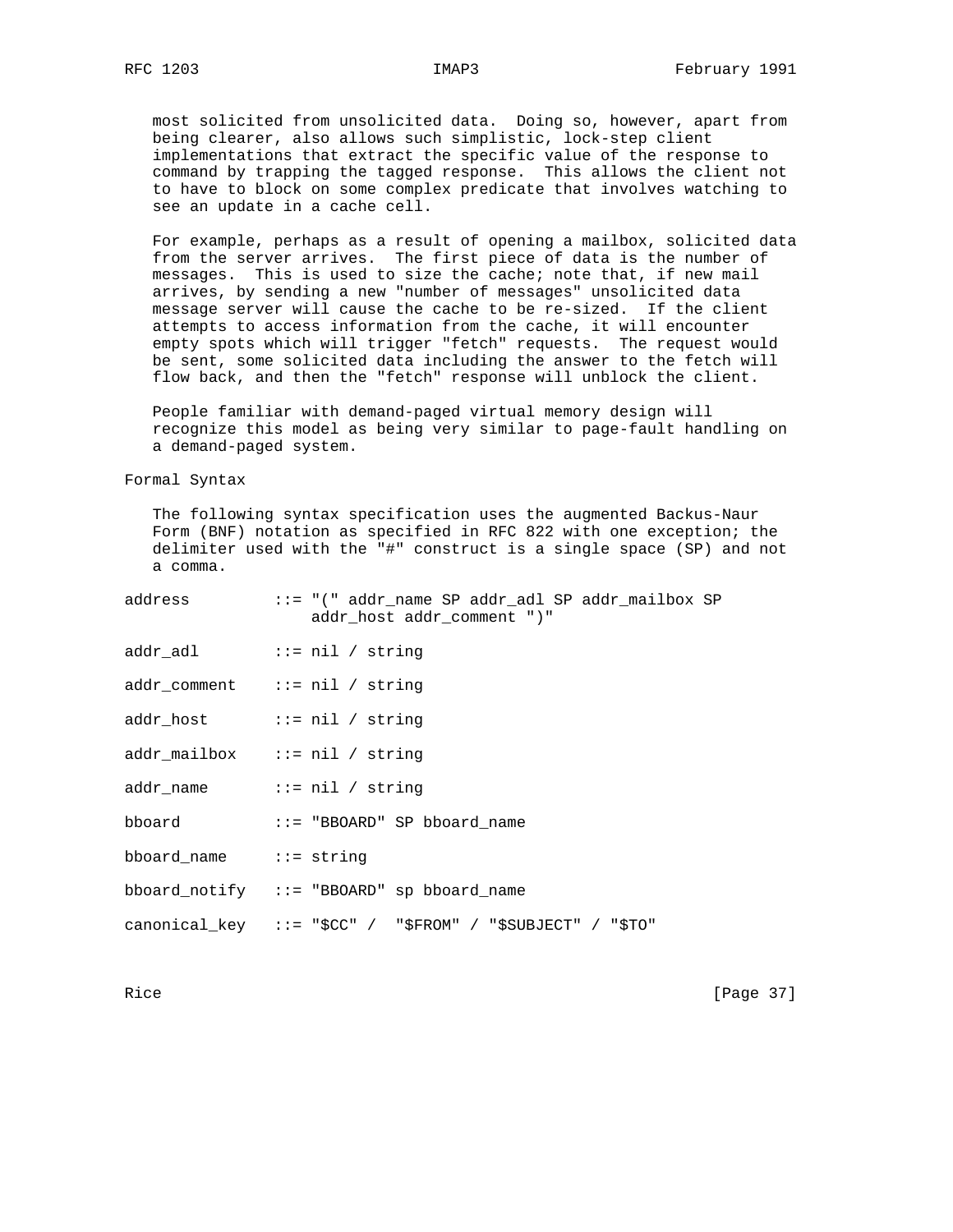check ::= "CHECK" concrete\_key ::= string copy ::= "COPY" SP sequence SP mailbox criterion ::= "ALL" / "ANSWERED" / "BCC" SP string / "BEFORE" SP string / "BODY" SP string / "CC" SP string / "DELETED" / "FLAGGED" / "KEYWORD" SP atom / "NEW" / "OLD" / "ON" SP string / "RECENT" / "SEEN" / "SINCE" SP string / "TEXT" SP string / "TO" SP string / "UNANSWERED" / "UNDELETED" / "UNFLAGGED" / "UNKEYWORD" / "UNSEEN" / key SP string criteria ::= 1#criterion data  $::=$  ("FLAGS" SP flag\_list / search\_notify / bboard\_notify / mailbox\_notify / supported\_versions\_notify / "READONLY" / "READWRITE" / "BYE" SP text\_line / "OK" SP text\_line / "NO" SP text\_line / "BAD" SP text\_line) date ::= string in form "dd-mmm-yy hh:mm:ss-zzz" envelope ::= "(" env\_date SP env\_subject SP env\_from SP env\_sender SP env\_reply-to SP env\_to SP env\_cc SP env\_bcc SP env\_in-reply-to SP env\_message-id ")" env\_bcc  $::=$  nil / "(" 1\*address ")" env\_cc  $::=$  nil / "(" 1\*address ")" env\_date ::= string env\_from  $::=$  nil / "(" 1\*address ")" env\_in-reply-to ::= nil / string env\_length ::= NUMBER env\_message-id ::= nil / string env\_reply-to ::= nil / "(" 1\*address ")" env\_sender ::= nil / "(" 1\*address ")"

Rice [Page 38]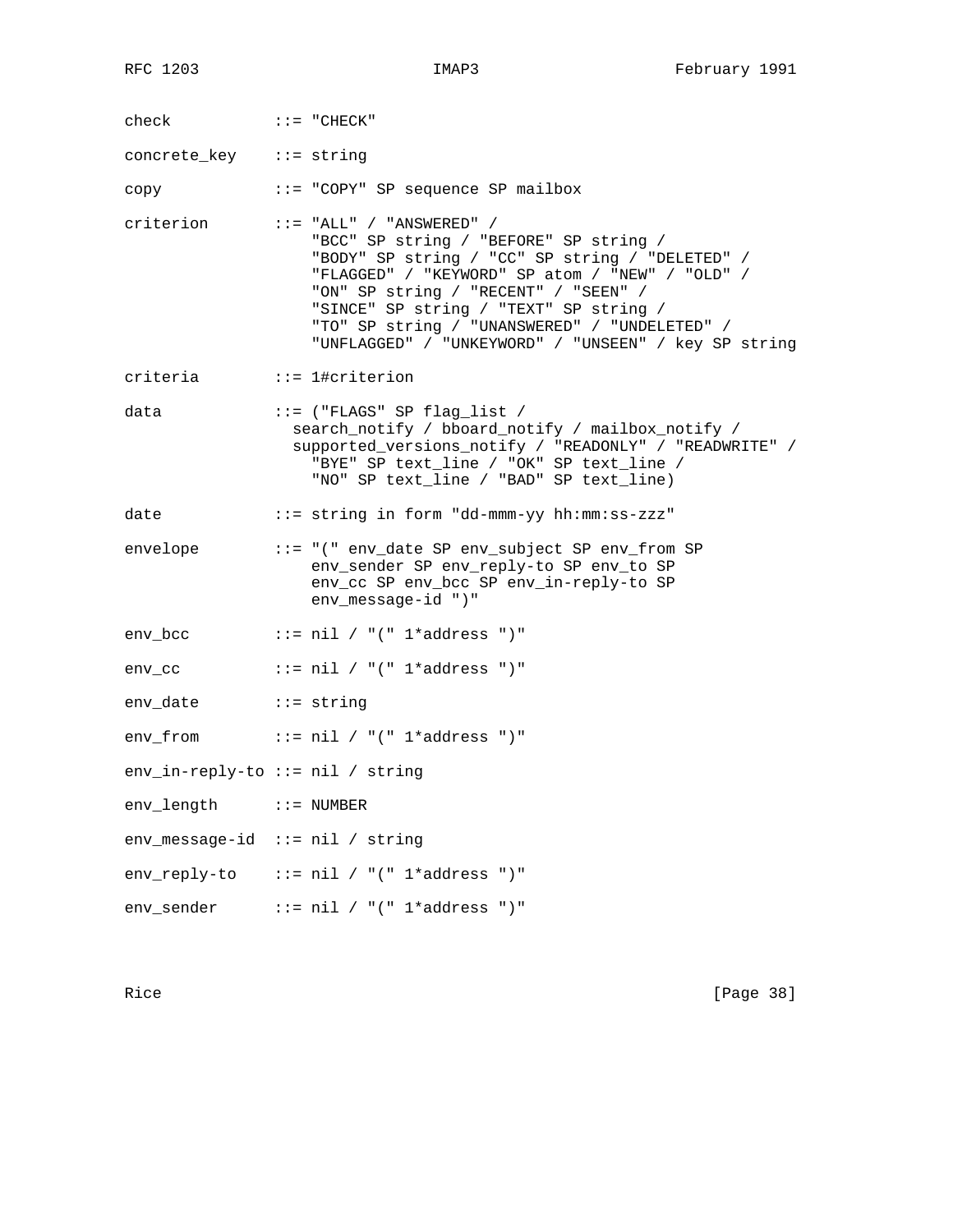env\_subject ::= nil / string env\_to  $::=$  nil / "(" 1\*address ")" expunge ::= "EXPUNGE" feature ::= ATOM fetch ::= "FETCH" SP sequence SP ("ALL" / "FAST" / fetch\_att / "(" 1#fetch\_att ")") fetch\_att ::= "ENVELOPE" / "FLAGS" / "INTERNALDATE" / "RFC822" / "RFC822.HEADER" / "RFC822.SIZE" / "RFC822.TEXT" / key find ::= "FIND" ("BBOARDS" / "MAILBOXES") pattern  $flag\_list$  ::= ATOM / "("  $1#ATOM$  ")" flags  $\qquad :: = "FLAGS"$ generic\_key ::= "BCC" / "BODY" / "CC" / "FROM" / "HEADER" / "SIZE" / "SUBJECT" / "TEXT" / "TO" key ::= generic\_key / canonical\_key / concrete\_key literal ::= "{" NUMBER "}" CRLF ASCII-STRING login ::= "LOGIN" SP userid SP password logout ::= "LOGOUT" mailbox ::= "INBOX" / string mailbox\_notify ::= MAILBOX non\_inbox\_mailbox\_name msg\_copy ::= "COPY" msg\_data ::= (msg\_exists / msg\_recent / msg\_expunge / msg\_fetch / msg\_copy) msg\_exists ::= "EXISTS" msg\_expunge ::= "EXPUNGE" msg\_fetch ::= ("FETCH" / "STORE") SP "(" 1#("ENVELOPE" SP env\_length envelope / "FLAGS" SP "(" 1#(recent\_flag flag\_list) ")" / "INTERNALDATE" SP date /

Rice [Page 39]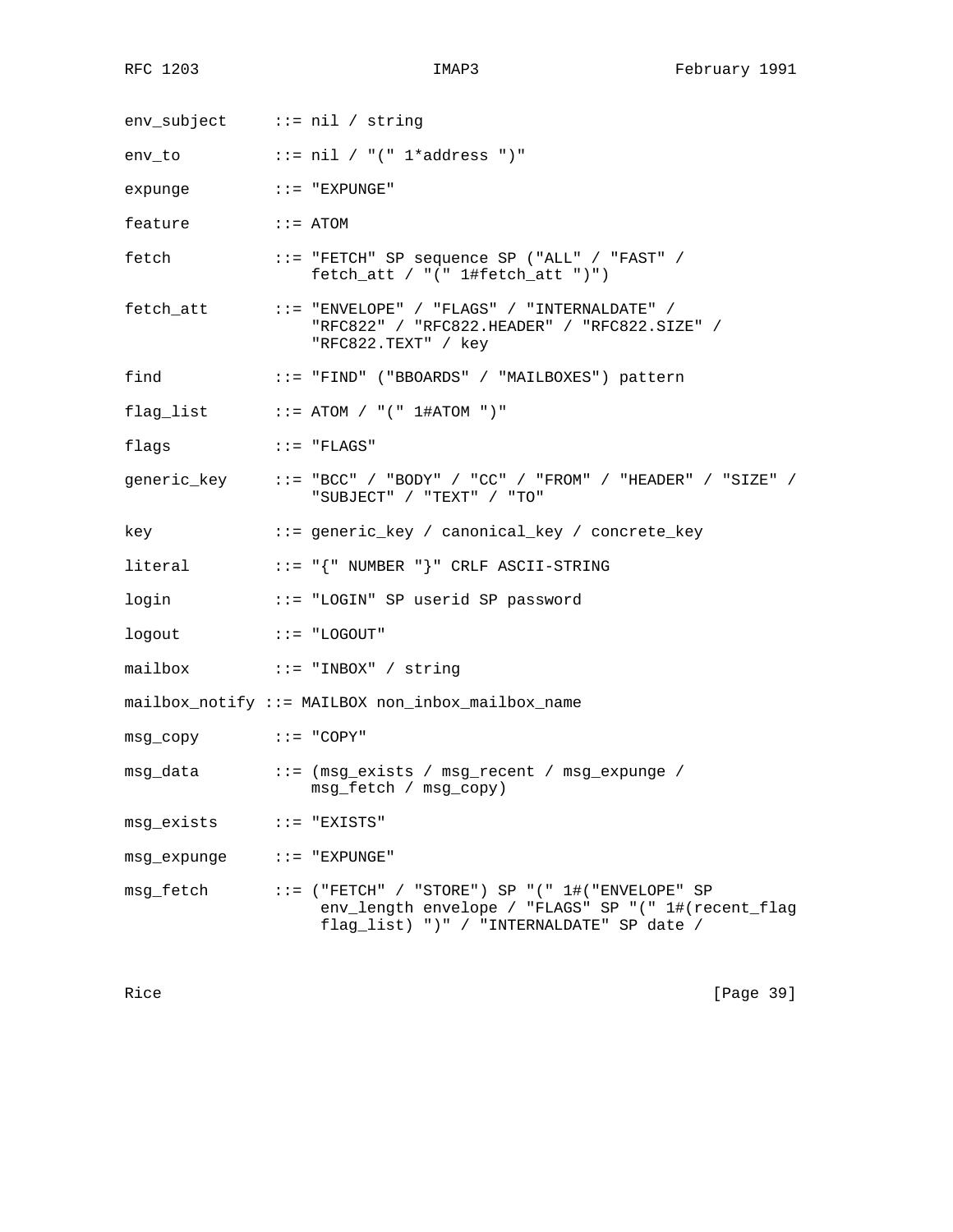|                                                                                                       | "RFC822" SP string / "RFC822.HEADER" SP string /<br>"RFC822.SIZE" SP NUMBER / "RFC822.TEXT" SP<br>string / key SP string_list) ")"                                                                                                           |
|-------------------------------------------------------------------------------------------------------|----------------------------------------------------------------------------------------------------------------------------------------------------------------------------------------------------------------------------------------------|
| $msg$ recent $\qquad :: = "RECENT"$                                                                   |                                                                                                                                                                                                                                              |
| msq num                                                                                               | $\colon \colon = \text{ NUMBER}$                                                                                                                                                                                                             |
| $\mathbf{H}$ : $\mathbf{H}$ = $\mathbf{H}$ $\mathbf{N}$ $\mathbf{L}$ $\mathbf{H}$ $\mathbf{H}$<br>nil |                                                                                                                                                                                                                                              |
| non_inbox_mailbox_name ::= string                                                                     |                                                                                                                                                                                                                                              |
| $\cdot : = "NOOP"$<br>noop                                                                            |                                                                                                                                                                                                                                              |
| numbers ::= 1#NUMBER                                                                                  |                                                                                                                                                                                                                                              |
| password ::= string                                                                                   |                                                                                                                                                                                                                                              |
| pattern ::= string                                                                                    |                                                                                                                                                                                                                                              |
| recent_flag ::= "\RECENT"                                                                             |                                                                                                                                                                                                                                              |
| read_only ::= "READONLY"                                                                              |                                                                                                                                                                                                                                              |
|                                                                                                       |                                                                                                                                                                                                                                              |
|                                                                                                       | ready ::= "+" SP text_line                                                                                                                                                                                                                   |
|                                                                                                       | request ::= tag SP (noop / login / logout / select / check /<br>expunge / copy / fetch / store / search /<br>select_version / select_features /<br>supported_versions / bboard / find /<br>read_only / read_write / flags / set_flags ) CRLF |
|                                                                                                       | response ::= tag SP ("OK" / "NO" / "BAD") SP text_line CRLF                                                                                                                                                                                  |
| search                                                                                                | ::= "SEARCH" SP criteria                                                                                                                                                                                                                     |
|                                                                                                       | search_notify ::= "SEARCH" SP (numbers) SP (criteria)                                                                                                                                                                                        |
| select                                                                                                | ::= "SELECT" SP mailbox                                                                                                                                                                                                                      |
|                                                                                                       | select features ::= "SELECT.FEATURES" 1#feature                                                                                                                                                                                              |
|                                                                                                       | select_version ::= "SELECT.VERSION" SP "(" NUMBER SP NUMBER ")"                                                                                                                                                                              |
| sequence                                                                                              | ::= NUMBER / (NUMBER "," sequence) / (NUMBER ":"<br>sequence)                                                                                                                                                                                |

Rice [Page 40]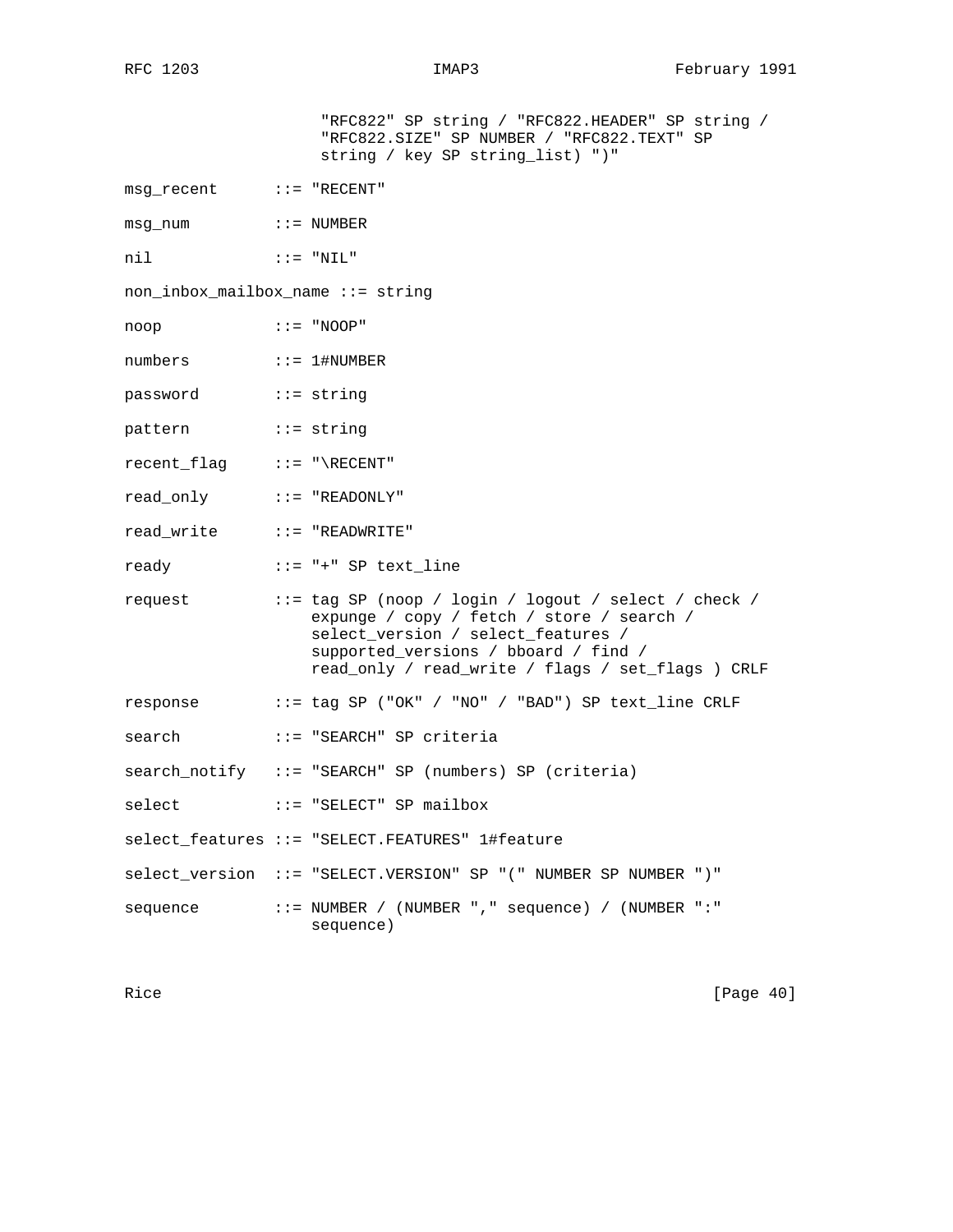set\_flags ::= "SET.FLAGS" SP flag\_list solicited ::= tag SP (msg\_num SP msg\_data / data / solicited\_only) CRLF solicited\_only ::= {None currently defined} store ::= "STORE" SP sequence SP store\_att store\_att ::= ("+FLAGS" SP flag\_list / "-FLAGS" SP flag\_list / "FLAGS" SP flag\_list / RFC822.TEXT SP string / RFC822.HEADER SP string / key SP string) string  $::=$  atom / """" 1\*character """" / literal string\_list ::= string / ("(" 1#string ")") supported\_versions ::= "SUPPORTED.VERSIONS" supported\_versions\_notify ::= "SUPPORTED.VERSIONS" "(" 1#version\_spec ")" system\_flags ::= "\ANSWERED" SP "\FLAGGED" SP "\DELETED" SP "\SEEN" tag  $\qquad \qquad ::= atom$ unsolicited ::= "\*" SP (msg\_num SP msg\_data / data) CRLF userid ::= string version\_spec ::= "(" NUMBER SP NUMBER SP 1#feature ")"

Appendix: Features.

 In this section we outline the standard features that are supported by all IMAP3 servers and identify those features which are recommended or experimental. For each of these features the default setting is specified. This means that it is required of any server that supports a given feature to make the default enabledness of that feature as is specified below. It is required that for each feature supported by a server the inverse feature should also be supported. The inverse feature name shall always be defined as the feature name preceded by the "˜" character. Thus, the AUTO.SET.SEEN feature is disabled by the ˜AUTO.SET.SEEN feature.

Rice [Page 41]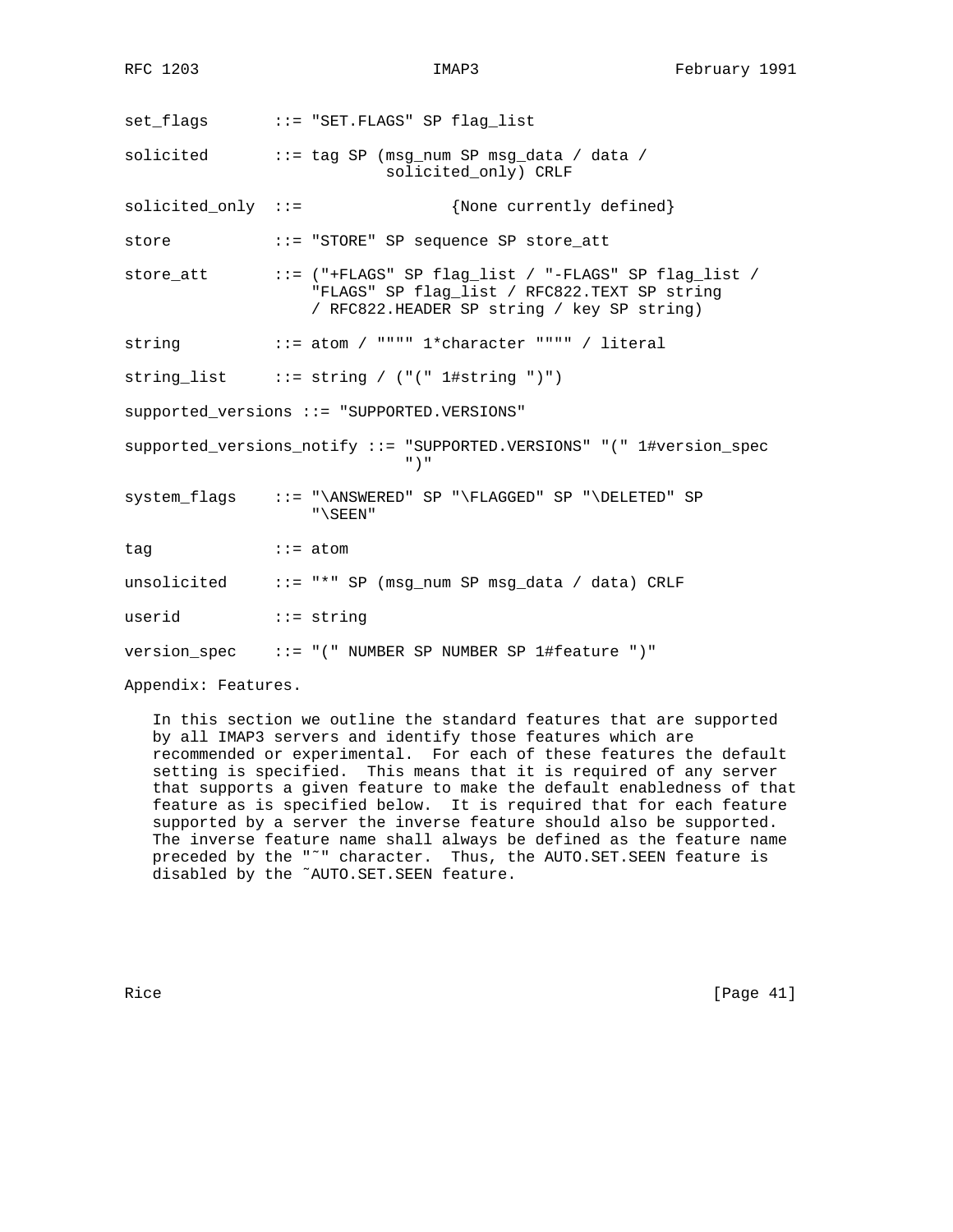Required Features:

 AUTO.SET.SEEN - When this features is enabled (default is disabled), the \\SEEN flag is set for all appropriate messages as a side effect of any of the following: FETCH of RFC822 FETCH of RFC822.TEXT COPY Justification: This feature is provided for the use of clients that are unable to pipeline their commands effectively and communicate over high latency connections. When disabled, the server will not perform any such side effects. This feature is also provided so as to smooth the transition from IMAP2 to IMAP3.

 TAGGED.SOLICITED - When this feature is enabled (default is enabled for IMAP3, disabled for IMAP2 mode), solicited responses from the server will have the tag specified by the client. When this feature is disabled, solicited responses from the server will have the IMAP2 compatible tag "\*", not the tag specified by the client. Justification: This feature is provided so as to smooth the transition from IMAP2 to IMAP3.

Recommended Features.

- EIGHT.BIT.TRANSPARENT When this feature is enabled (default is disabled), the server allows the transparent transmission of eight bit characters. When this feature is disabled, the value of any bit other than the least significant 7 bits transmitted by the server is unspecified. If this feature is enabled, the characters that compose all command keywords specified in the IMAP3 grammar and all feature names use only their 7 least significant bits. Justification: This feature is provided for the purpose of supporting national character sets within messages, encoded languages such as Japanese Kanji characters and also of binary data, such as programs, graphics and sound.
- NEW.MAIL.NOTIFY When this feature is enabled (default is disabled for compatibility with the majority of existing IMAP2 servers), the server will notify the client of the arrival of new mail in the currently selected mailbox using the appropriate RECENT and EXISTS unsolicited messages without the client needing to send periodic CHECK commands. Justification: This feature is provided to allow clients to

Rice [Page 42]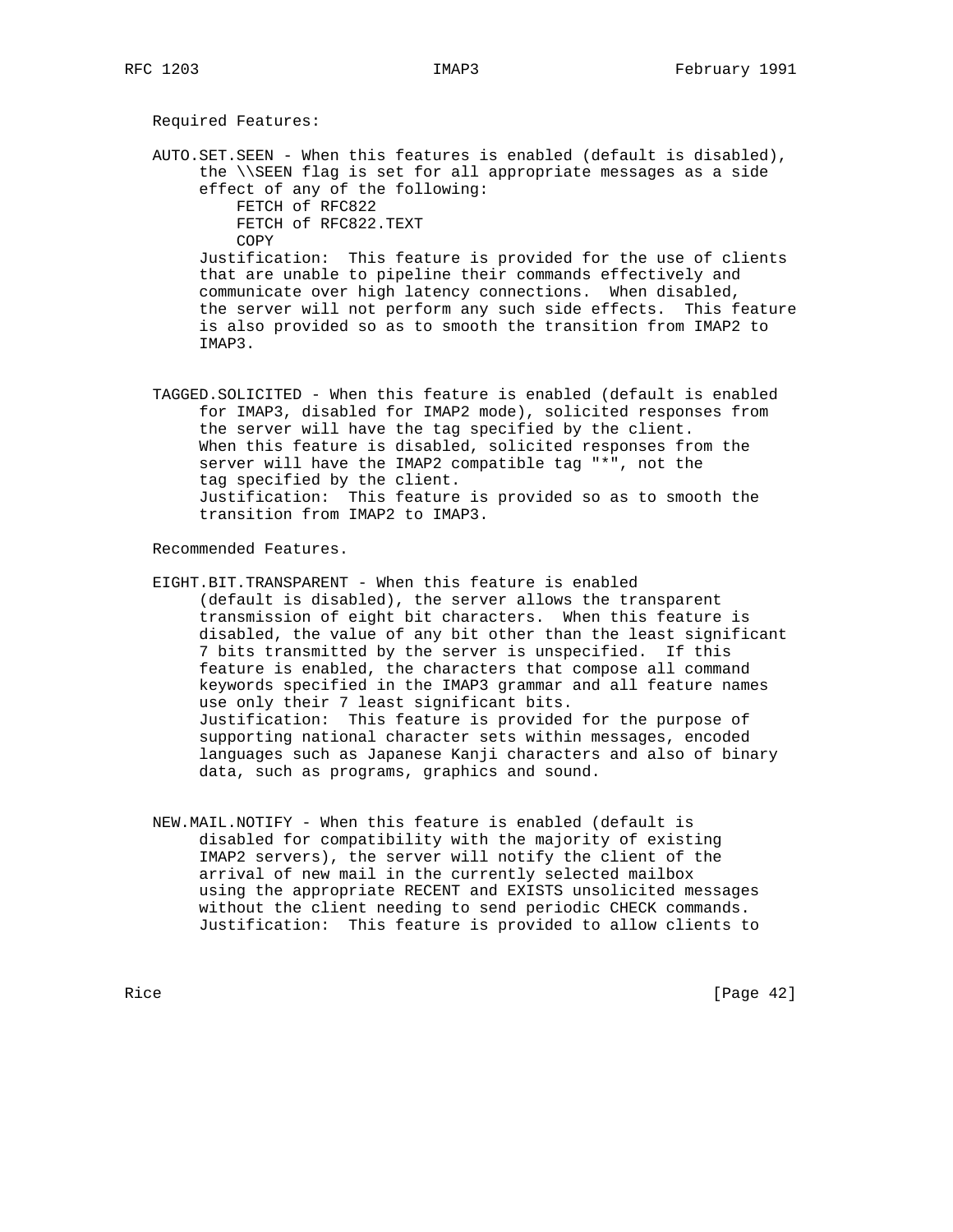switch off any periodic polling strategy that they may use to look for new mail. Such polling unnecessarily uses bandwidth and can cause the interactive performance to degrade because the user can be kept waiting while some background process is doing a CHECK.

 SEND - When this feature is enabled (default is disabled) a new "SEND" command becomes available to the client. The SEND command instructs the server to send a message, rather than requiring the client to use its own, local message sending capability, for example. An example of of the send command might be as follows: tag42 SEND RFC822 {2083} From: James Rice <Rice@Sumex-Aim.Stanford.Edu> To:..... If the server is unable to parse the message being sent then it is required to issue a suitable NO notification to the client. If the message cannot be delivered for some reason then the server should send a suitable message to the FROM: address of the message detailing the delivery failure.

 When the SEND feature is enabled, the "send" production in the grammar is added and as defined below. The "send" request is added to the list of requests in the request production also as shown below:

message\_format ::= RFC822

 request ::= tag SP (noop / login / logout / select / check / expunge / copy / fetch / store / search / select version / select features / supported\_versions / bboard / find / read\_only / read\_write / flags / set flags / send) CRLF

send ::= SEND SP message\_format SP string

 Justification: This feature is provided so that mail can be sent by the same reliable server that is used for the storage of mail. This has, amongst others, the following benefits:

- Single process clients need not be delayed by mail transmission.
- Mail sent by the client will have the server named as the message's sender. This can be important because there are a lot of mailers that erroneously cause reply mail to be sent to the Sender, not the From or Reply-To address. Since the client in general is not listening for mail being sent to it directly this can cause mail to be lost.

Rice [Page 43]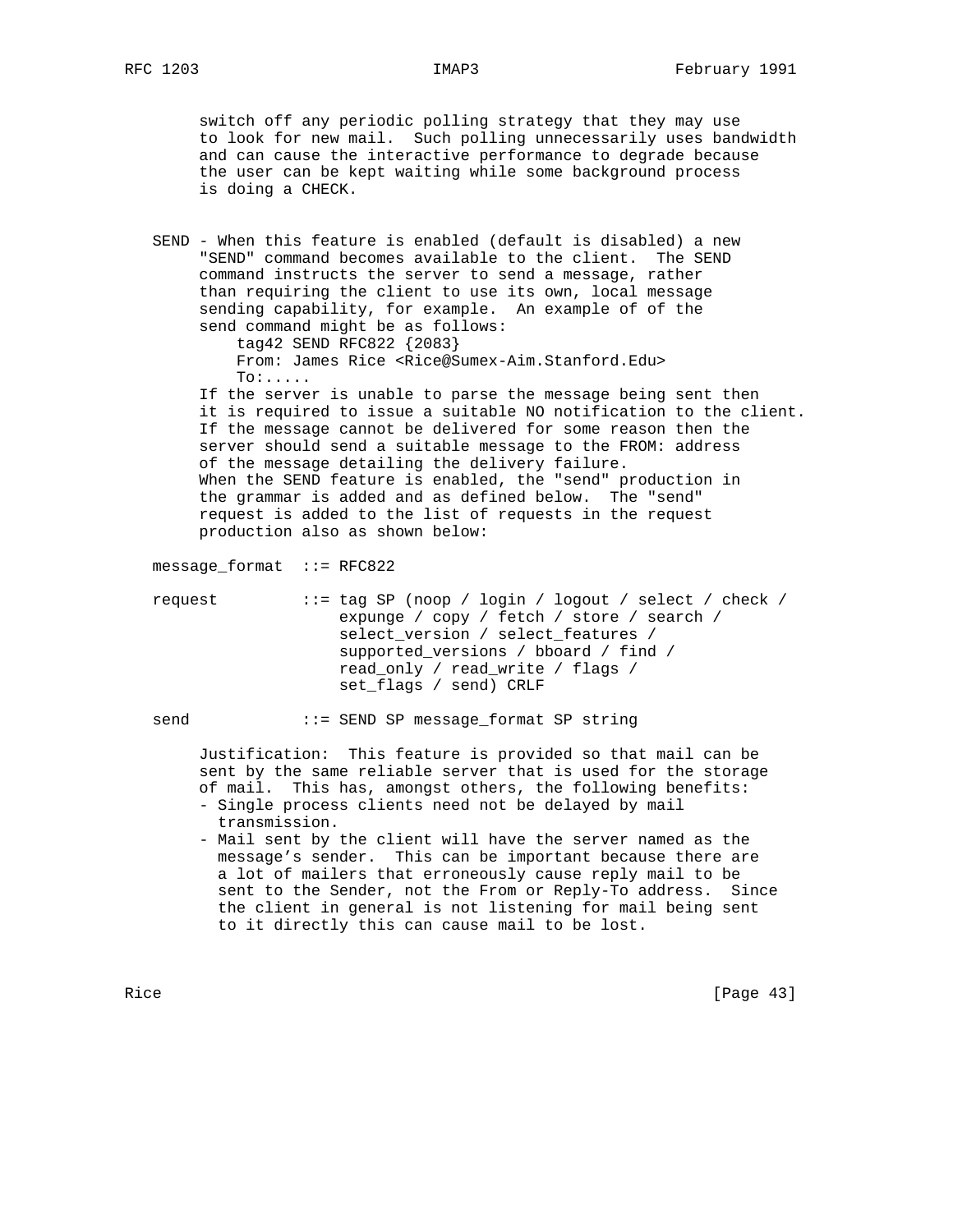- Clients can be written that do not have any native message sending capability.
- ADD.MESSAGE When this feature is enabled (default is disabled) a new "ADD.MESSAGE" command becomes available to the client. The ADD.MESSAGE command instructs the server to add the specified message to the designated mailbox. This command can be thought of as being like a COPY command except in this case the message that is put in the designated mailbox is specified as a string, rather than as a message number to be copied from the currently selected mailbox. An example use of this command might be as follows:

 tag42 ADD.MESSAGE OUTGOING-MAIL RFC822 {2083} From: James Rice <Rice@Sumex-Aim.Stanford.Edu> To:.....

 This will have the effect of adding the message to the mailbox called OUTGOING-MAIL.

 If the server is unable to parse the message being added then it is required to issue a suitable NO notification to the client. When the ADD.MESSAGE feature is enabled, the "add\_message" production in the grammar is added and as defined below. The "add\_message" request is added to the list of requests in the request production also as shown below:

add\_message ::= ADD.MESSAGE SP mailbox SP format SP string

message\_format ::= RFC822

 request ::= tag SP (noop / login / logout / select / check / expunge / copy / fetch / store / search / select\_version / select\_features / supported\_versions / bboard / find / read\_only / read\_write / flags / set\_flags / add\_message) CRLF

 Justification: This feature is provided so that clients can easily add mail to specific mailboxes. This allows clients to implement such behavior as outgoing mail storage (BCC) without the need to resort to mailing to special BCC mailboxes.

 RENUMBER - When this feature is enabled (default is disabled) the RENUMBER command becomes available to the client. The RENUMBER command will reorder the assignment of message numbers to the messages in the mailbox. If this results in a change to the association of any message number with any message then the server is required to send solicited RESET

Rice [Page 44]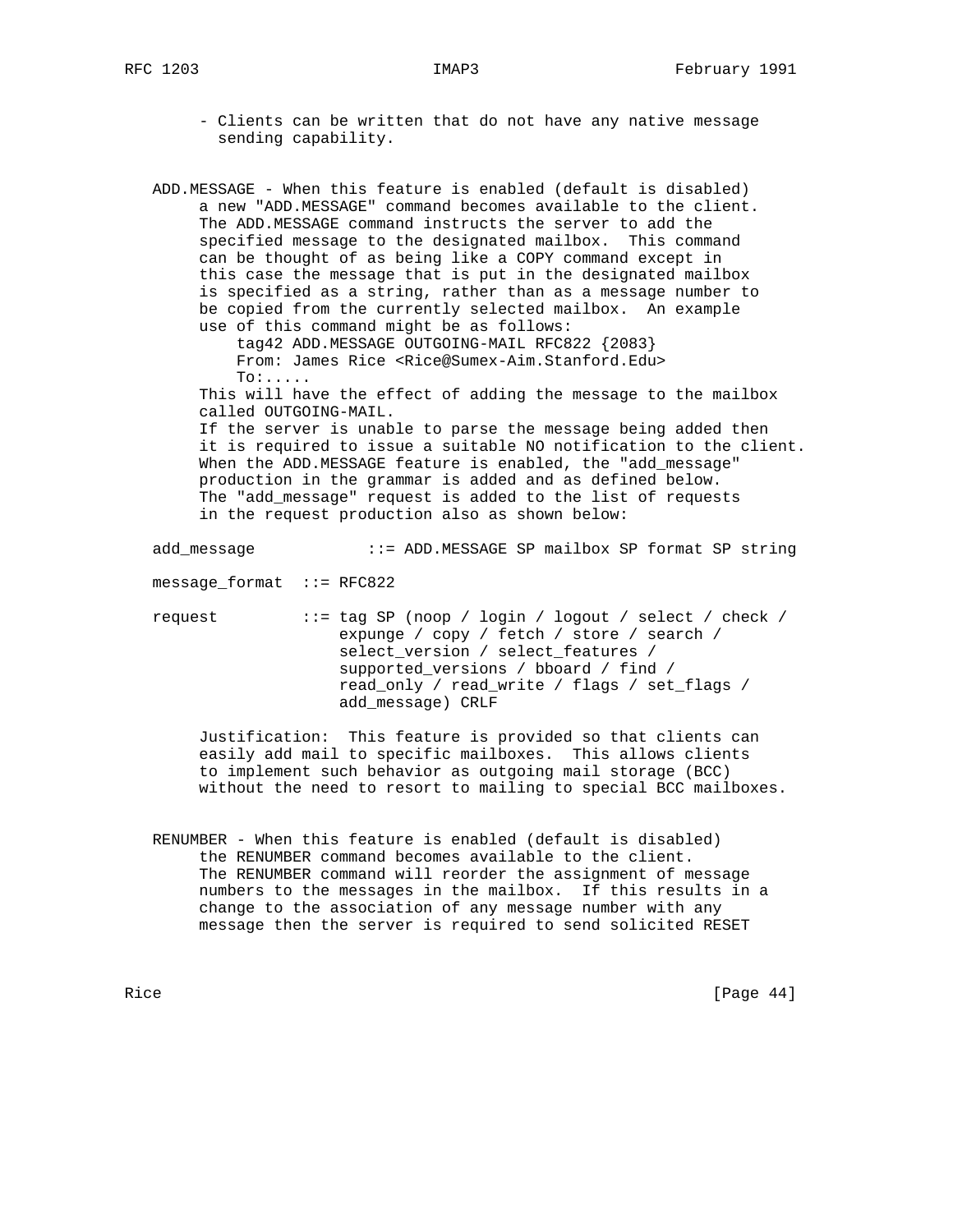responses to the client. The intent of this command is to allow users to view mailboxes in user-meaningful order efficiently. While the client could do the ordering, it would be less efficient in general. Note that the server may or may not change the actual storage of the messages and the ordering may or may not remain in effect after another mailbox is selected or the IMAP session is terminated. Informally, the syntax for the RENUMBER command is:

tag RENUMBER field\_name ordering\_type

 this has the effect of changing the IMAP grammar to be as follows:

ordering\_type ::= DATE / NUMERIC / ALPHA

renumber ::= RENUMBER SP field\_name SP ordering\_type

 request ::= tag SP (noop / login / logout / select / check / expunge / copy / fetch / store / search / select\_version / select\_features / supported\_versions / bboard / find / read\_only / read\_write / flags / set\_flags / renumber) CRLF

 For example: tag42 RENUMBER FROM ALPHA ;;;RENUMBER alphabetically by the from field tag42 RESET 10:20,49 ;;;Messages 10 to 20 and 49 have changed tag42 OK RENUMBER finished. Sequence has changed tag43 FETCH ALL 10:20,49 ;;;Client chooses to fetch the changed msgs.

To support this the RESET message is defined as follows:

\*/tag RESET message\_sequence

 This solicited of unsolicited message from the server informs the client that it should flush any information that it has retained for the specified messages.

 Justification: This feature is provided so that clients can view mailboxes in an order that is convenient to the user. This is particularly important in the context of mailboxes that the user copies messages to from other mailboxes. This user-controlled filing process often does not happen in any well-defined order. Because messages in a mailbox are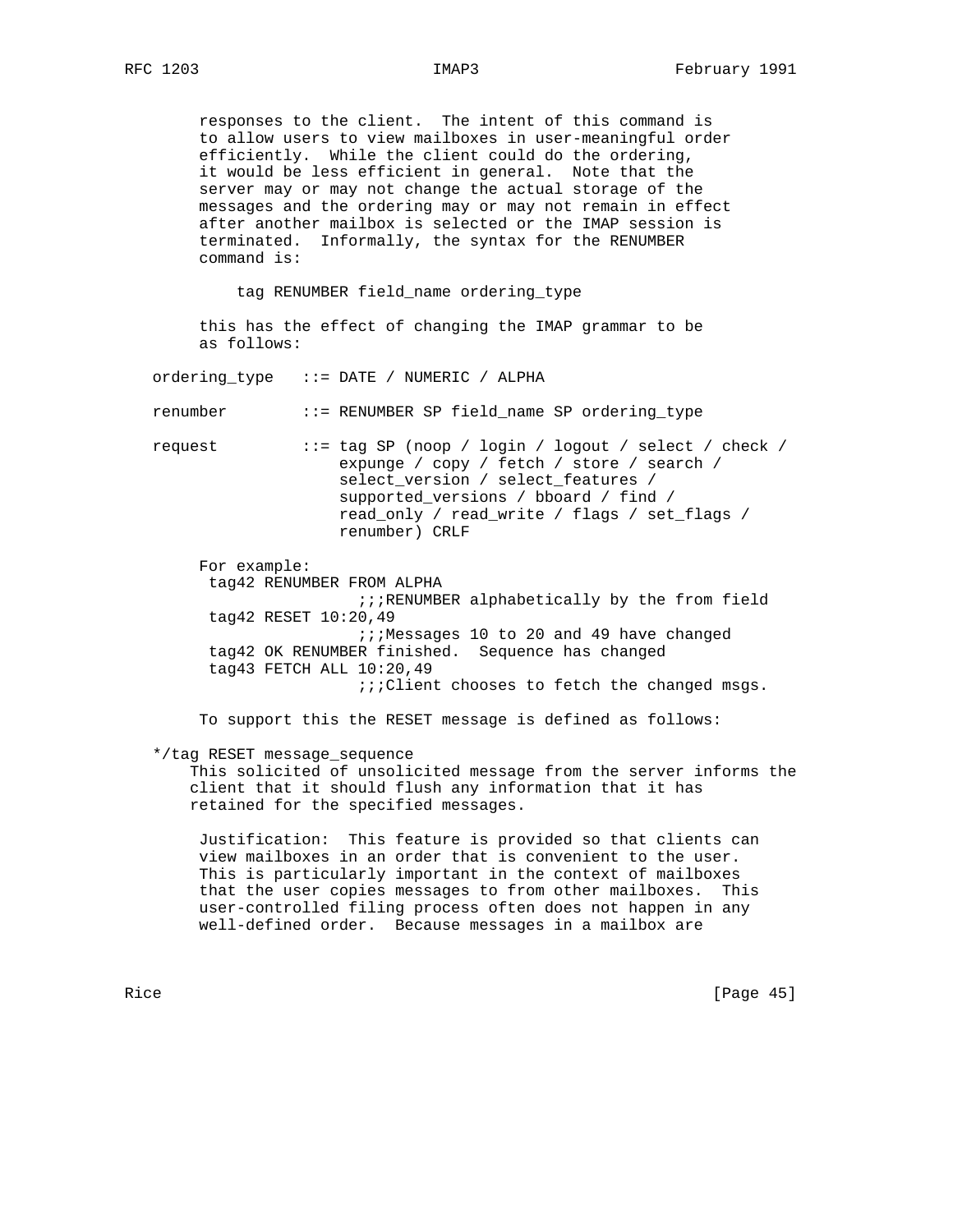implicitly ordered (usually by arrival date, though this is not a required ordering predicate), the user can be confused by the apparent order of messages in the mailbox. The addition of the RENUMBER command makes it unnecessary for the user to leave IMAP and use some other mail system to sort mailboxes.

 ENCODING - When this feature is enabled (default is disabled) a new generic key named ENCODING is defined. The value associated with the generic ENCODING key is a list of (tag encoding-type options...) lists that represent the ordered, possibly encoded body of the message. Each such list represents a segment of the body of the message and the way in which it is encoded. Any options that follow the encoding\_type are further qualifiers that describe the format of the segment. Each tag is created by the server and is unique with respect to the other tags allocated for the other elements in the ENCODING list. The client may use the tags returned by the server as concrete keys to access a field which is encoded using the encoding type and options mentioned in the appropriate list. Thus:

 tag41 FETCH 196 ENCODING ; Client asks for encoding field of msg 196. tag41 FETCH ENCODING NIL ; Server replies. This message is not encoded. tag41 OK Fetch completed. tag42 FETCH 197 ENCODING ; Client asks for encoding field of msg 197. tag42 FETCH ENCODING ((G001 UUENCODE) (G002 HEX)) ; Server replies. tag42 OK Fetch completed. tag43 FETCH 197 G002 ; Client asks for field named G002 tag43 FETCH G002 "A0 00 FF 13 42......." ; Server sends value of field. tag43 OK Fetch completed.

or

 tag44 STORE 197 G002 "0A 00 FF 31 24......." ; Store back the segment with nibbles swapped

 Note: As a side-effect of enabling this feature, the generic key TEXT will be redefined so as to return only those body parts of a message that are of type TEXT. The concrete key RFC822.TEXT, on the other hand, would still return everything in the body of the message, even if it was full of strange, binary character sequences.

 When the client STOREs to a field denoted by one of the above tags the server will interpret the value being passed as being in the same format as is currently specified in the ENCODING field. The

Rice [Page 46]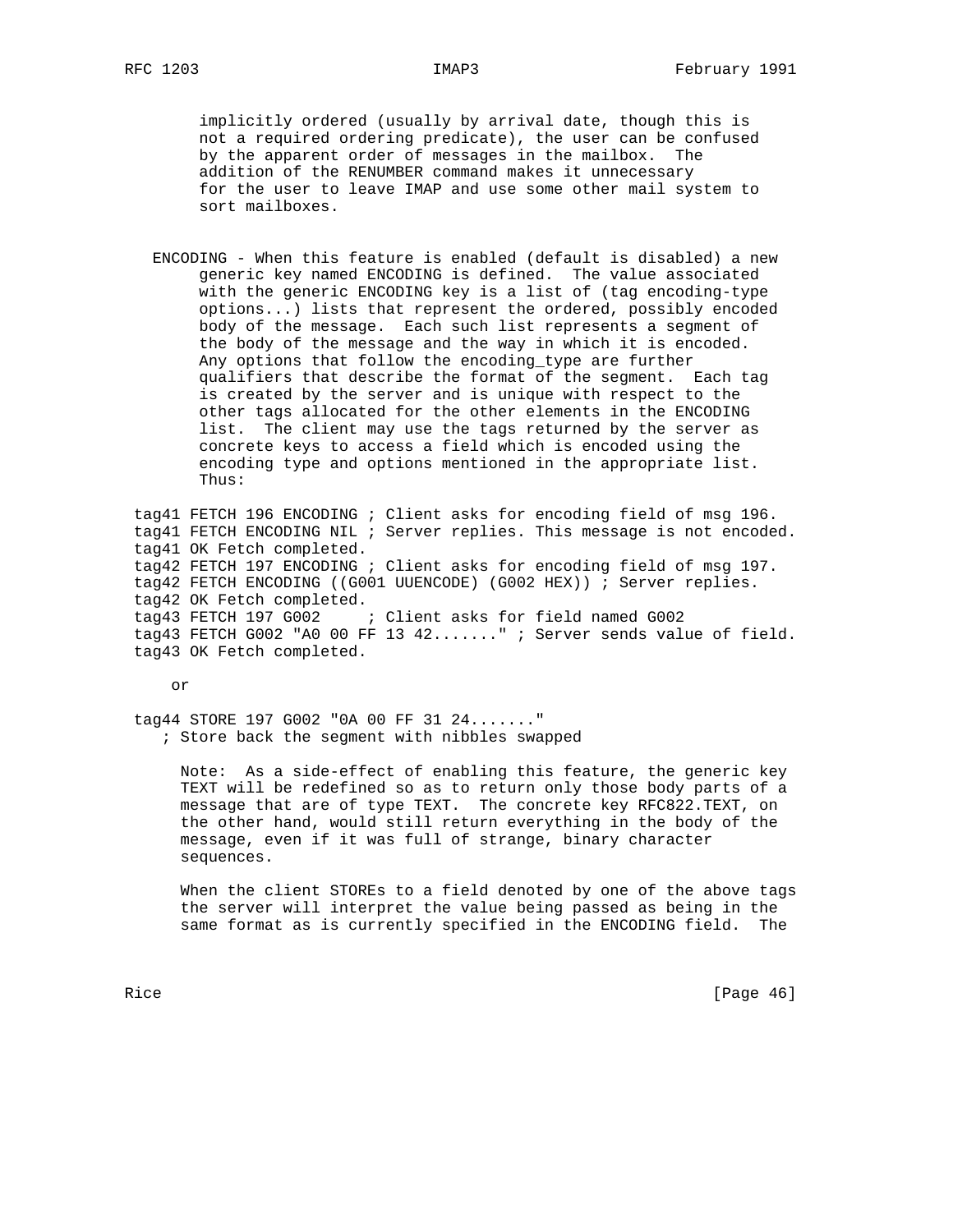server is not required to be able to reformat the data associated with the ENCODING tags if the client STOREs a new value for the ENCODING field. The interpretability of a message in the context of its ENCODING field is undefined if the client side-effects that ENCODING field, unless the client also STOREs new, reformatted values for the fields that have had their encoding changed.

 If the client stores a new value for the ENCODING field then the tags in the new value will be used to index the parts of the body. All tags in a client-STOREd ENCODING that are the same as those originally generated by the server in response to a FETCH ENCODING command are said still to denote the fields that they originally denoted, though possibly reordered. Any tags not originally defined by the server will denote new message parts, in the appropriate format, in the relative position specified. The exclusion of any tags that the server originally defined in a FETCH of the ENCODING field will indicate the deletion of that part of the message. Newly created message parts are undefined by default, so if the client fails to follow the STOREing of the ENCODING field with suitable STORE commands for the values associated with any newly created tags, these fields will contain the null value NIL.

 Justification: This feature is supplied so as to allow support for emergent multi-part and multi-media mail standards.

 INDEXABLE.FIELDS - When this feature is enabled (default is disabled) the grammar of fetch commands is changed to allow the client to select a specific subsequence from the field in question. For example:

tag42 FETCH 197 BODY 2000:3999

 would fetch the second two thousand bytes of the body of message 197. This feature allows resource limited clients to access small parts of large messages. The formal syntax for this is:

- fetch\_att ::= "ENVELOPE" / "FLAGS" / "INTERNALDATE" / fetch\_key / (fetch\_key SP NUMBER ":" NUMBER)
- fetch\_key ::= "RFC822" / "RFC822.HEADER" / "RFC822.SIZE" / "RFC822.TEXT" / key

 If the lower bound number (the number to the left of the colon) exceeds the maximum size of the field then the empty string is returned. If the upper bound exceeds the maximum size of the field but the lower bound does not then the server will return the remaining substring of the field after the lower bound. The

Rice [Page 47]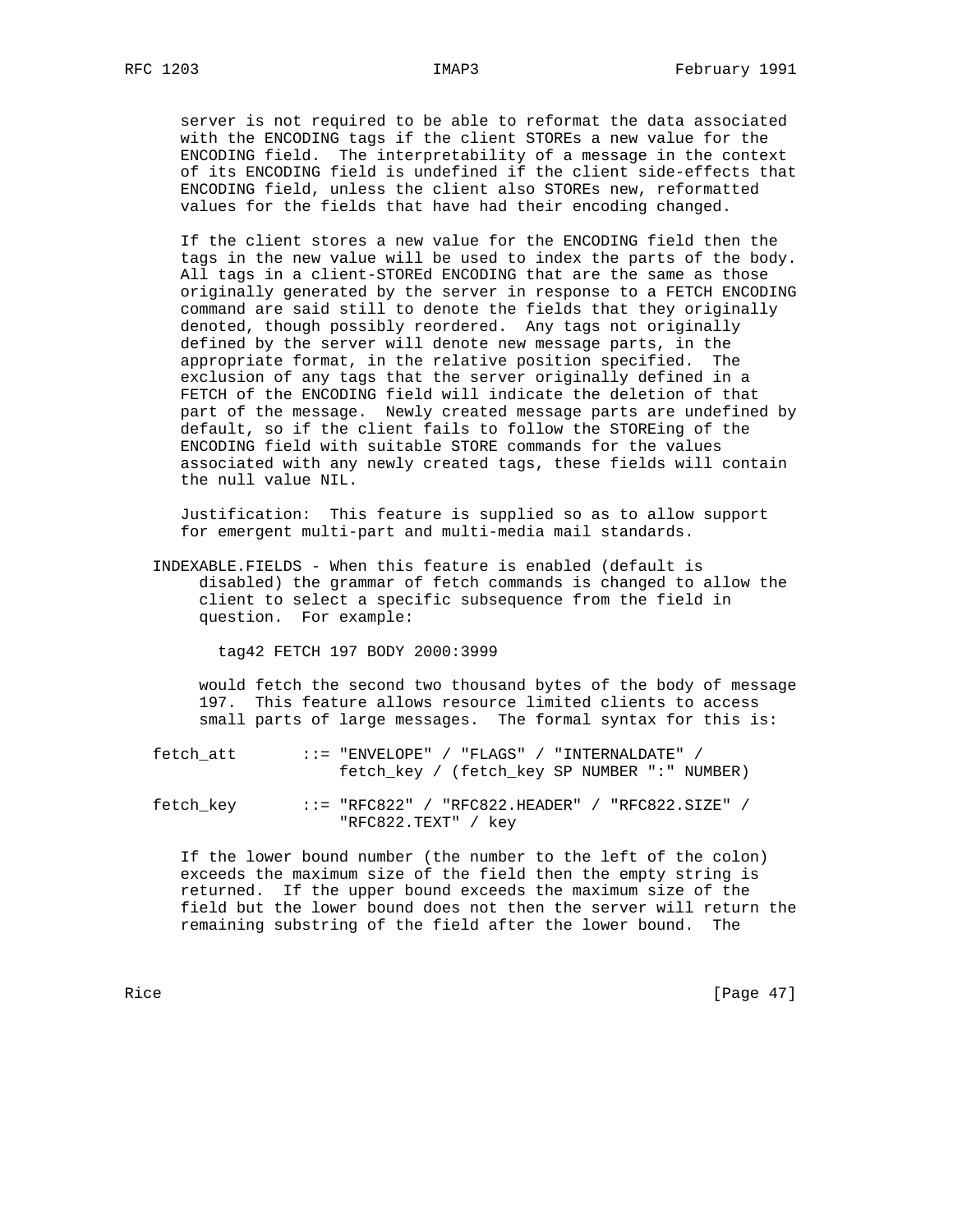bounds specified are zero indexed into the fields and the bounds index fields by 8-bit bytes.

 Justification: This feature is provided so as to allow resource limited clients to read very large messages and also to allow clients to improve interactive response for the reading of large messages by fetching the first "screen full" of data to display immediately and fetching the rest of the message in the background.

 SET.EOL - When enabled (default is disabled), this feature allows the new command SET.EOL to be available, changing the grammar as follows:

character ::= "CR" / "LF" / number

 request ::= tag SP (noop / login / logout / select / check / expunge / copy / fetch / store / search / select\_version / select\_features / supported\_versions / bboard / find / read\_only / read\_write / flags / set\_flags / set\_eol) CRLF

# set\_eol ::= "SET.EOL" 1#character

 This has the effect of changing the end of line character sequence generated by the server for newlines within strings to the sequence of characters specified. The characters in the sequence can be either the specified symbolically named characters or a numerical value, specifying the decimal value of the character to use. Thus, if the client would like newlines in strings to be indicated by a carriage return followed by a control-d, the client would issue the following command:

tag42 SET.EOL CR 4

 If the server is unable to support the combination of characters requested by the client as its end-of-line pattern it will reply with a NO response. This might be the case, for example, if a server is only able to generate its own native line feed pattern and the CRLF required by IMAP by default.

 The server is required to change any length denoting values, such as envelope byte counts for all future transactions to reflect the new eol setting. This change in reported sizes should apply to all generic size fetching keys, but not to concrete ones such as RFC822.SIZE, which by their very nature require a size measurement in RFC822 format, i.e., with CRLF as the end-of-line convention.